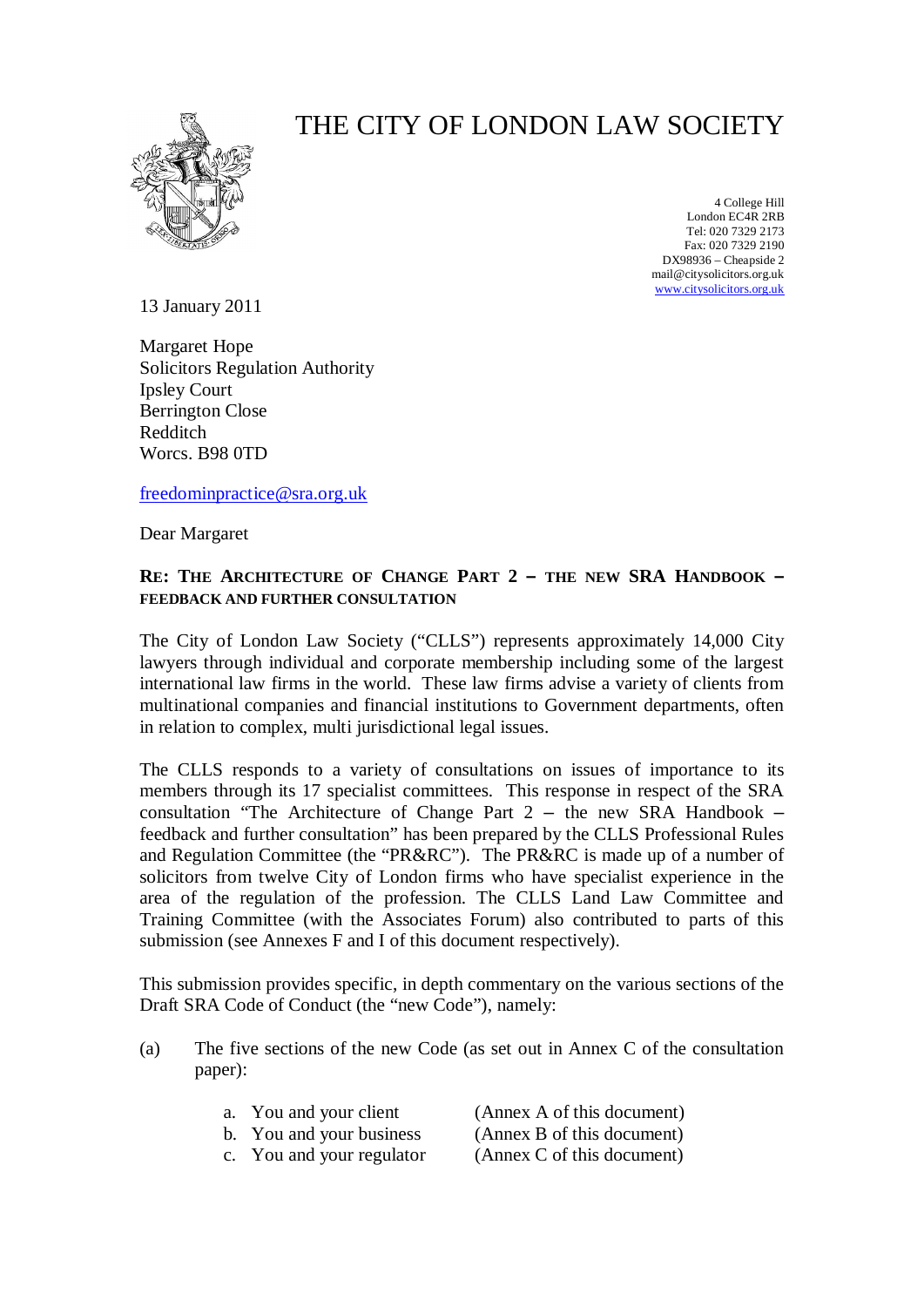- d. You and others (Annex D of this document)
- e. Application, waivers and interpretation (Annex E of this document);
- (b) The new Code as it relates to land transactions (see Annex F of this document); and
- (c) The Solicitors' Code of Conduct 2007 (the "current Code") and the new Code as they relate to overseas practice (see Annex G of this document).

The submission also comments on the SRA Authorisation Rules for Legal Services Bodies and Licensable Bodies (as set out in Annex F1 of the consultation document) (see Annex H of this document) and provides a response to some of the questions contained in the consultation paper as they relate specifically to legal education and training (see Annex I of this document).

In the commentary we have sought to address the key issues arising from the consultation. As to the implementation timetable itself, we trust that the SRA will ensure that it does not curtail proper consideration (and further consultation if necessary) of the points raised in this and other responses.

At points in this submission we refer to issues we raised in our 20 August 2010 response to the SRA consultation "The Architecture of change: the SRA's new Handbook", which we refer to here as our "August Response".

The CLLS also supports the Bird & Bird LLP 10 November 2010 submission to this consultation in relation to COLP and COFA related matters, a copy of which accompanies this response.

Yours sincerely

David McIntosh Chair CLLS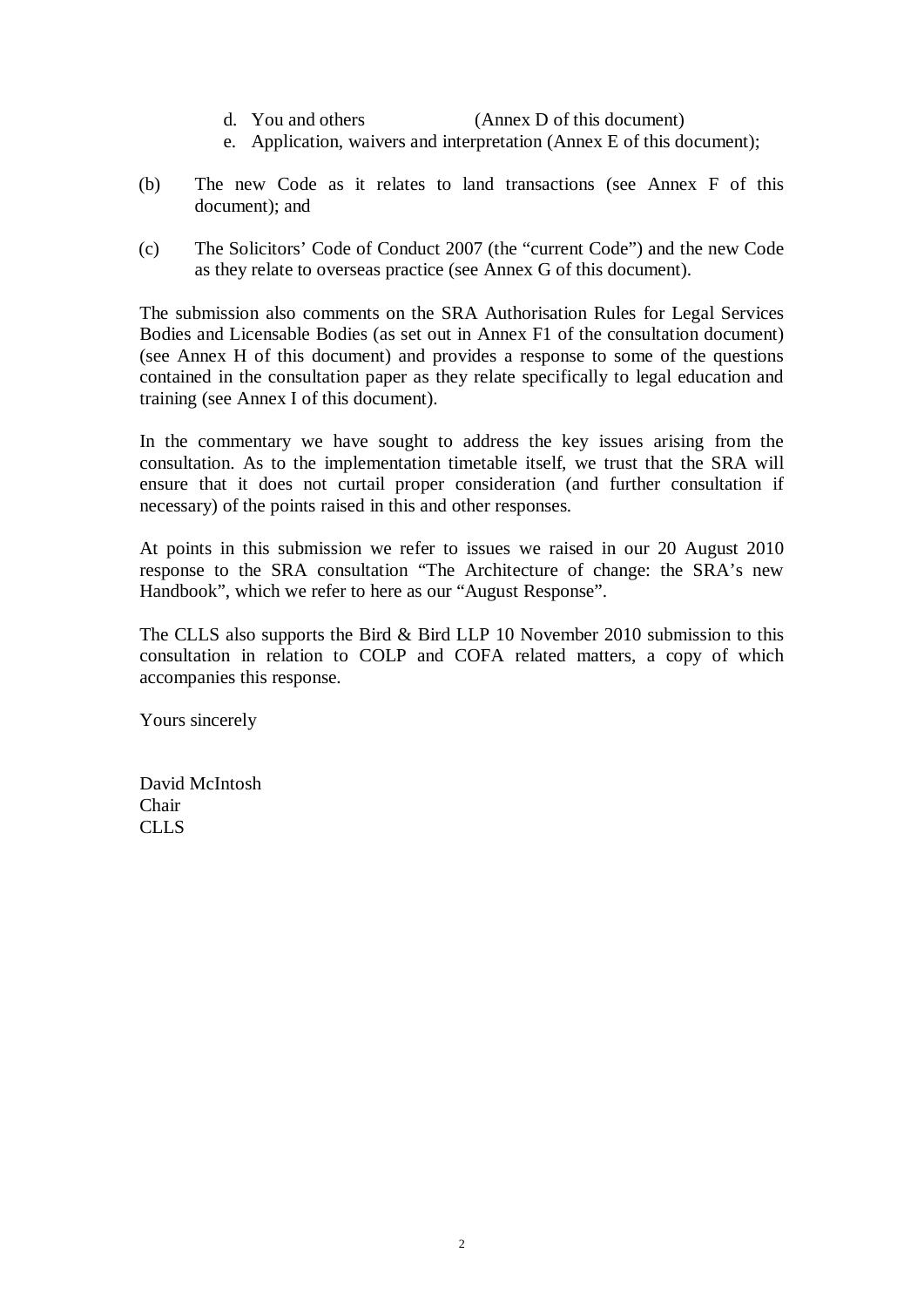# **Annex A**

# **Detailed comments on new Code (as set out in Annex C of the consultation paper)**

# **Section 1: You and your client**

We were pleased to see that many of the changes that we previously suggested be made to this Section (as well as, no doubt, the suggestions of others) had been reflected in the amended draft.

We have no new points to make on the amended wording contained in the current Handbook draft except as mentioned below.

We remain of the view stated in the August Response, namely that Principle 8 is so vaguely expressed – in particular the requirement to:

"run your business or carry out your role in the business effectively and in accordance with proper governance and sound financial and risk management principles;"

that it seems to make poor performance of any particular role (i.e. not carrying out your role in the business "effectively") constitute a regulatory breach.

Furthermore, we believe that the entire Chapter could benefit from a clearer definition of what constitutes a "client". The current definition of "client", from Chapter 14, simply states that "where the context permits, [it] includes prospective and former *clients*". We believe that it would be preferable to specify throughout the Handbook what sort of clients are envisaged in each rule. This is as there is a well established difference between the duties that solicitors owe to (current) clients, former clients and prospective clients. To current clients, a solicitor has fiduciary duties *inter alia* to act in their best interests and to disclose certain types of information. To former clients, the duty is only to maintain confidentiality. As such, the specific definition of client type is especially important in the context of the rules on conflicts and confidentiality and disclosure obligations, and in terms of Principle 4, which requires solicitors to "act in the best interests of each client".

#### *Chapter 1 - Client care*

As mentioned in the August Response, the Indicative Behaviours for Chapter 1 omit the exceptions currently contained in Rule 2 relating to circumstances where it is inappropriate to provide certain information to clients. These exceptions are of particular relevance to CLLS Corporate Member firms, who work regularly for the same sophisticated clients on similar matters.

In terms of the Outcomes contained in this Chapter, we suggest the following:

We remain of the view that what are now Outcomes 1, 2 and 3 would be more appropriately recast as Indicative Behaviours, rather than as Outcomes.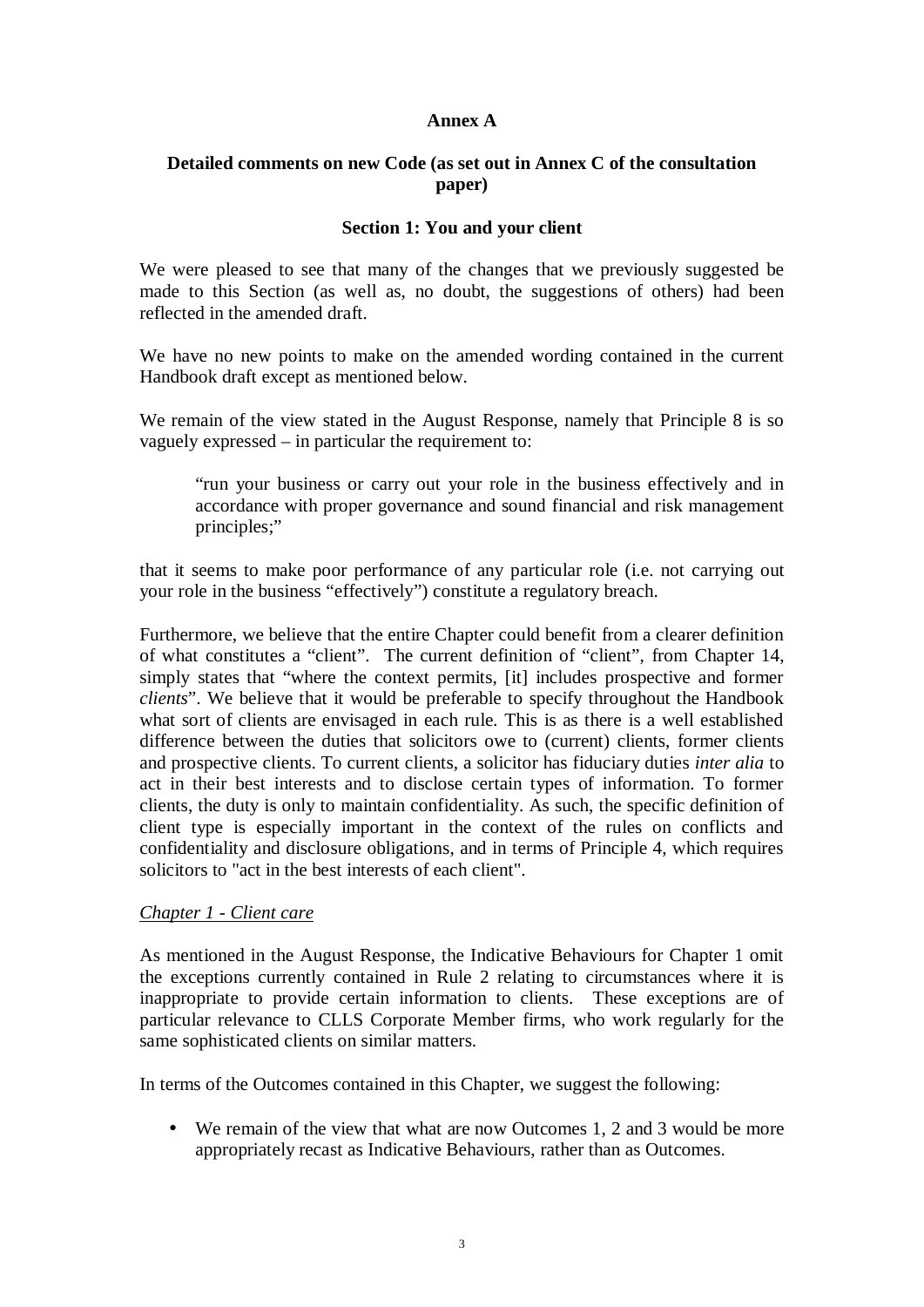- In addition, Outcomes 9, 10, 11 and 14 appear to overlap to some extent and have been drafted more as rules than Outcomes. Furthermore, it is unclear why four Outcomes on the client's right to complain are actually required. On this basis, we suggest that Outcomes 9, 10 and 14 be conflated into a single Indicative Behaviour which simply reflects the overall policy objective that solicitors should ensure that their clients know how, to whom and where they can or should complain.
- Furthermore, it is unclear how the requirement in Outcome 9 that clients be informed in writing at the outset of their matters would work (e.g. where a firm has an annual panel retainer or umbrella terms with a client, with multiple matters being carried out under it). As such, it may be more appropriate to reword the Outcome as follows:

*"clients* are informed in writing at the outset of their matter as appropriate at the start of the relationship of their right to complain and how *complaints* can be made;"

- In addition, the requirement in Outcome 10 that clients be informed in writing both at the outset of their matters, and if appropriate, at the conclusion of the complaints procedure, as to their right to complain to the Legal Ombudsman, the time frame for doing so and full details of how to contact the Legal Ombudsman, does not appear to accurately reflect the current position: for many clients there is no right to complain to the Ombudsman.
- Furthermore, although essentially the new proposed version of the Handbook has replicated current Rule 20.09 (2) (a)<sup>1</sup> in new Outcome 16 (so that clients have to be told about circumstances which may give rise to a claim), it has not replicated current Rule 20.09 (2) (c)<sup>2</sup>. As a result, there is no obligation, under the proposed new Code, to notify insurers of such circumstances. However, it is felt that such an obligation where legally permissible would be in all parties' interests as it could help to bolster "circle of confidence"-type arguments which could only help to preserve client confidentiality and privilege.

<sup>1</sup> "If a client makes a claim against you, or notifies an intention to do so, or if you discover an act or omission which could give rise to a claim, you must:

 <sup>...(</sup>a) inform the client that independent advice should be sought (unless the client's loss, if any, is trivial and you promptly remedy that loss);"

<sup>2</sup> If a client makes a claim against you, or notifies an intention to do so, or if you discover an act or omission which could give rise to a claim, you must:

 <sup>…(</sup>c) notify your compulsory professional indemnity insurer under the Solicitors' Indemnity Insurance Rules or 15.26 or, if appropriate, the Solicitors Indemnity Fund Ltd."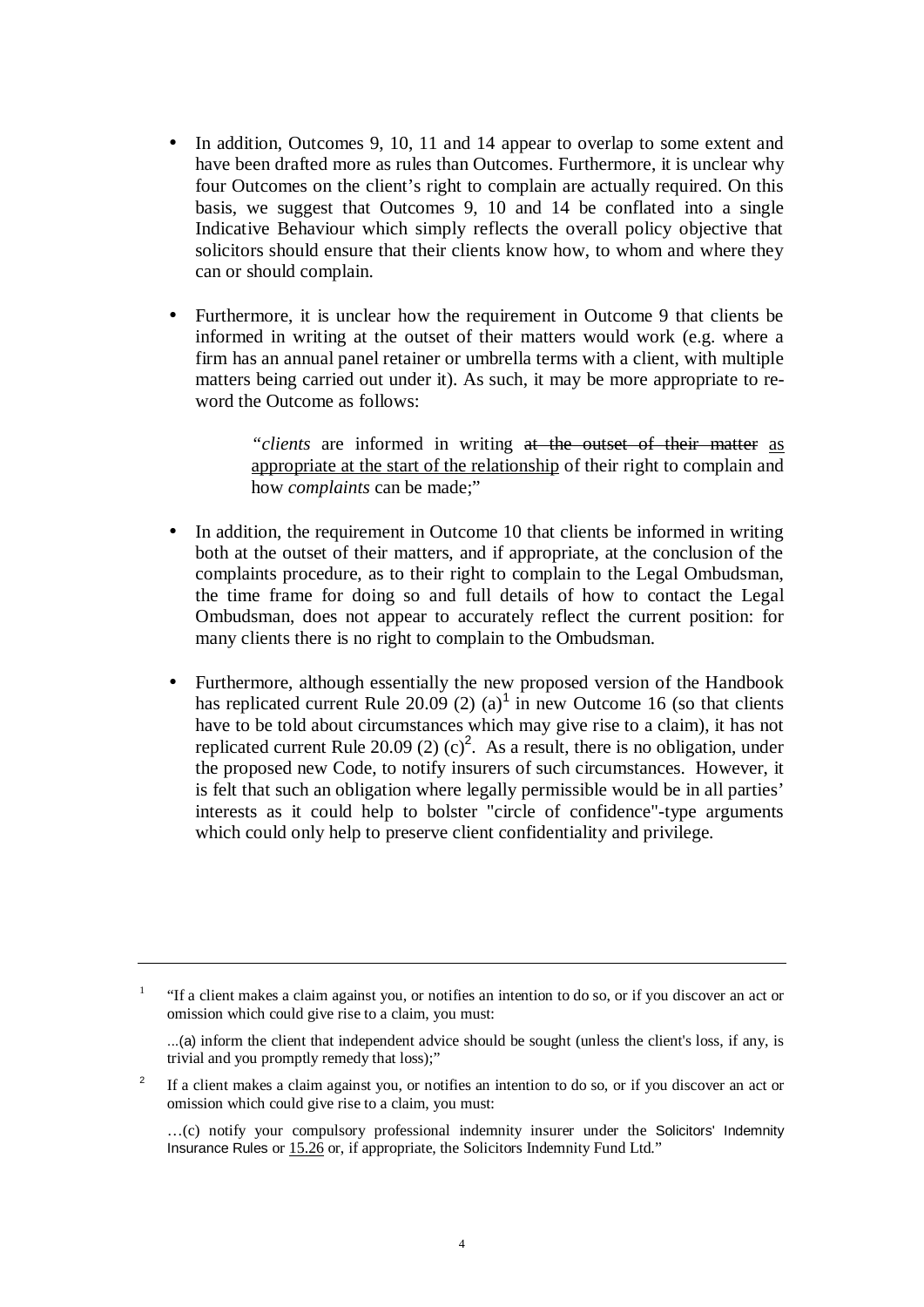In terms of the Indicative Behaviours contained in this Chapter, we suggest the following amendments:

- Indicative Behaviours 7 and 8 appear to overlap in respect of allegations of fraud. We repeat our view that the wording of those Indicative Behaviours should be clarified in order that they be consistent with each other.
- In addition, Indicative Behaviour 8 suggests that the clients' informed consent should be sought where a solicitor seeks to limit his/her liability to the client to a level above the minimum required by the SRA Indemnity Insurance Rules. We are concerned that this additional effective requirement may complicate the existing law on exclusion and limitation (the Unfair Contract Terms Act 1977 and the case law application of the Act), where the client is already protected by the law and the term "informed consent" is not well used in the case law. It is unclear what effect this additional obligation would have on a court looking to see whether a limitation clause was (i) properly incorporated into the contract (taking into account *contra proferentem*) and (ii) reasonable.
- Many firms include provisions in their terms of business which prevent an increase in liability where the firm is jointly and severally liable with another advisor (such as an accounting firm) and where that other firm has capped its liability. Such a provision can be seen as limiting liability, and it would be unreasonable to require firms to get informed consent to this sensible provision. This clause is common in terms of many other professionals and, as such, an amendment that makes it harder for solicitors to include it would put solicitors at an unnecessary disadvantage.
- Furthermore, we would suggest the wording of Indicative Behaviour 22 (which relates to receiving instructions from an individual client when the solicitor acts jointly for others) be amended to take into account the situation where the solicitor is instructed by someone who is not in fact the client (e.g. a lawyer in an overseas jurisdiction). As such, perhaps the reference could be to a "person" instead.

# *Chapter 2 - Equality and diversity*

No comment at this stage.

# *Chapter 3 – Conflicts of Interests*

The comments below represent our views on the conflicts provisions of the Handbook generally. Our specific comments relating to conflicts as they relate to land law transactions are set out below in Annex F.

In terms of the Preamble contained in this Chapter, we suggest the following amendments:

• The sentence starting at line 8 be amended to read: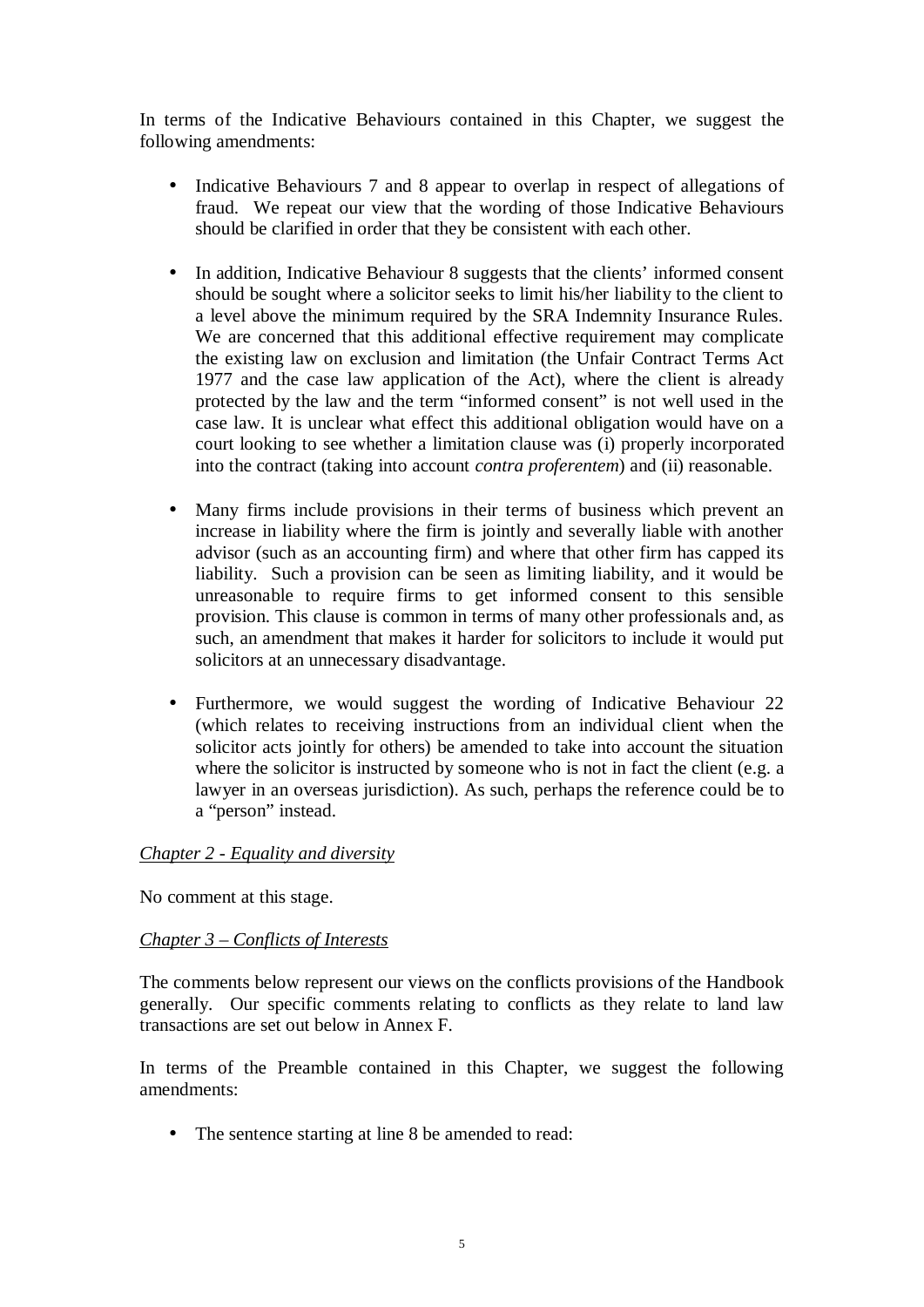"In deciding whether to act in these circumstances, the primary consideration will be the best interests of each of the clients concerned and, in particular, whether you are satisfied that each client reasonably believes that the benefits of you acting for it outweigh the risks".

The reason for the suggested change is that it should not be for the solicitor to judge whether it is in the clients' best interests, but for the solicitor to be satisfied that the client believes this to be the case and that the client's belief is reasonable.

In terms of the Outcomes contained in this Chapter, we suggest the following amendments:

• Outcome 1 should be recast as an Indicative Behaviour in the Chapter, on the basis that it effectively sets out the means for achieving an Outcome, rather than the elements of an Outcome itself. If this change is made, then we believe that it would be better to replace the word "effective" with "appropriate" or "adequate". This would be on the basis that we believe that this provision's intention is to ensure that solicitors do not act when there is a conflict, rather than to ensure that they have "effective" systems in place (considering that the latter requirement is already covered by Outcome 2 in Chapter  $7<sup>3</sup>$ . On this basis, the wording of the suggested new Indicative Behaviour could read:

> "you have effective appropriate systems and controls in place to enable you to identify and assess potential *conflicts of interests*;"

• In regard to Outcome 4, we suggest that (a) be amended to read:

"You have a reasonable belief that the client understands the relevant issues and risks".

This is not only tighter wording; it also reflects the fact that sophisticated clients (such as those with in-house counsel) will be familiar with asking their outside lawyers to act under the common interest exception, and will not want it and the associated risks explained to them each time.

• For Outcome 5, we suggest the same amendment as for Outcome 4.

In terms of the Indicative Behaviours contained in this Chapter, we suggest the following amendments:

• In regard to Indicative Behaviour 1, we suggest that the first bullet point be amended to read:

<sup>3</sup> Outcome 2 Chapter 7 states "you have effective systems and controls in place to achieve and comply with all the *Principles*, rules and outcomes and other requirements of the Handbook, where applicable;"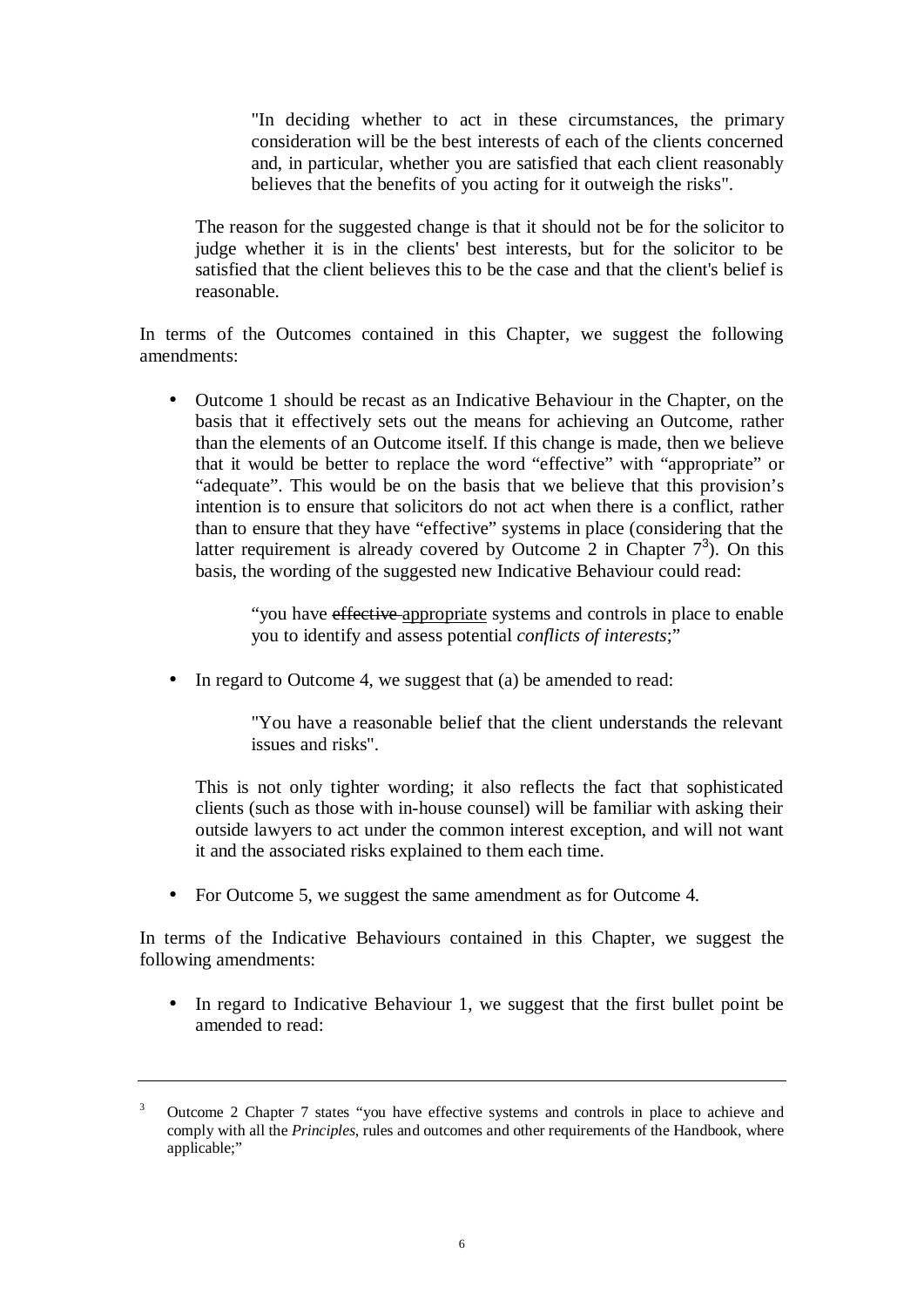"Your firm acts for another client on the same or on a related matter and the interests of such other client conflict or there is a significant risk that they may do so".

Firms do, of course, have many clients with different interests but this is only of significance if the firm is thinking of acting for a second (or subsequent) client with a different interest on the same or related matter. This is what any conflict system needs to be able to pick up.

• Again in regard to Indicative Behaviour 1, we suggest you amend the third bullet to read:

> "In circumstances where you are considering whether to act for two or more clients on the same or related matters, it is likely that two or more members of your firm would need to negotiate against each other on behalf of their respective clients".

The new Code's current wording does not make it clear that it is the involvement of the other lawyers in the relevant lawyer's firm which is relevant.

• In terms of Indicative Behaviour 2, we suggest you change the second word ("system") to "procedures". This is because the identification of "own interest conflicts" will usually be dependent on procedures which require each lawyer to declare any personal interest as and when the issue arises. What is important is that the firm clearly requires each lawyer to make such a declaration. The word "system" suggests a pre-existing record of each lawyer's personal interests, which is unrealistic, would be a costly overhead to maintain, and would put solicitors at a disadvantage. (See also our later comments on the definition of "system" in other contexts, below.)

In addition, we do not agree with the application to/definition of "overseas practice" as it applies to this Chapter (although see more generally our comments in Annex G on the overseas application of the new Code). As we read the current provisions, a partner ("manager") in an English LLP must ensure that all branch offices comply with the rules, plus any other overseas subsidiary entity practising overseas if he/she is a partner in ("[has] an ownership interest in") that overseas entity (such as for internal control purposes). This proposed application is unacceptably wide and should not be implemented, even pending the SRA's promised review of the extraterritorial effect of the rules.

Finally, we believe that the definitions of "client conflict" and "conflict of interests", as defined in Chapter 14, should be amended as follows:

# ""*client conflict*"

for the purposes of Chapter 3, means any situation where you owe separate duties to act in the best interests of two or more current *clients*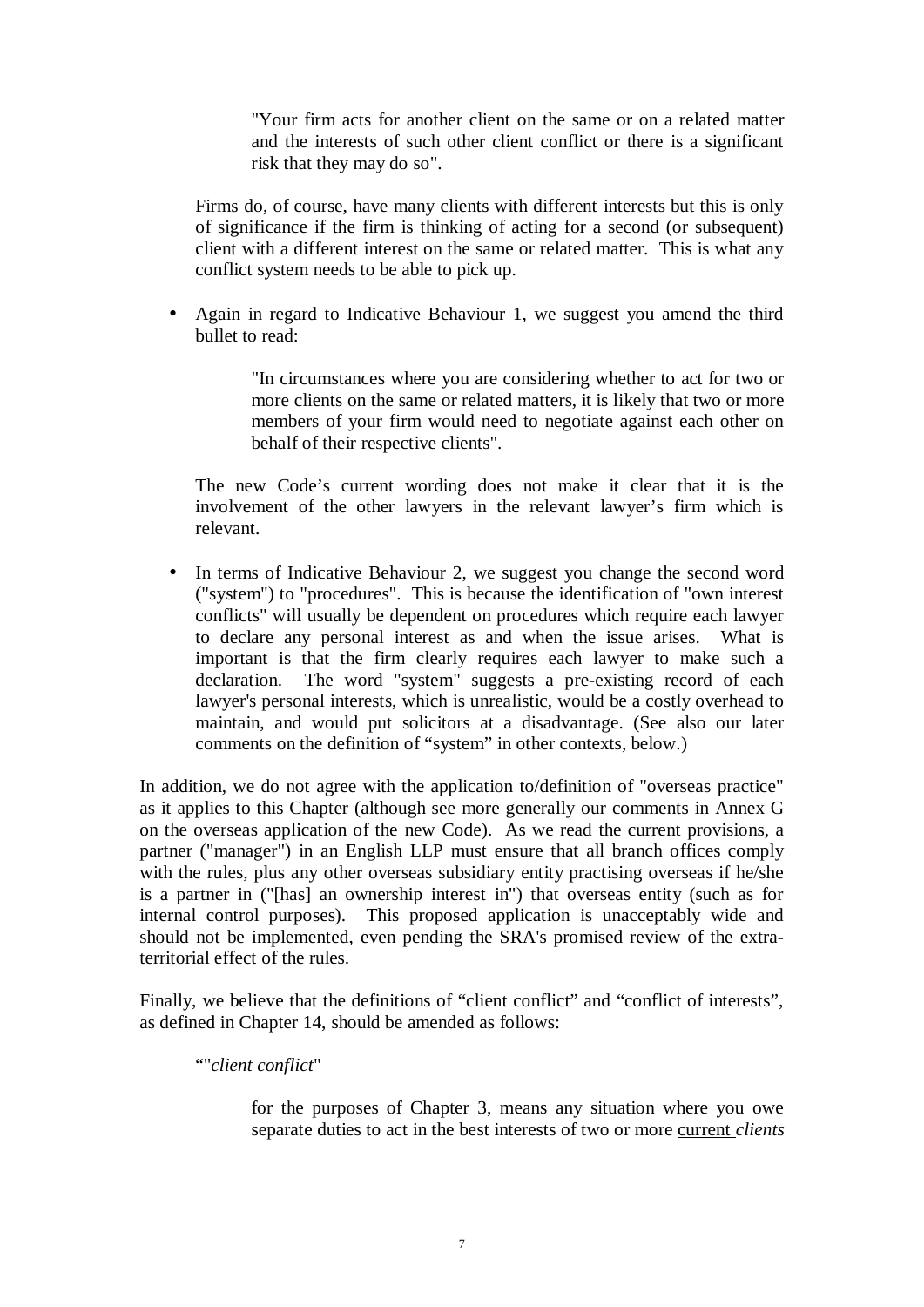in relation to the same or related matters, and those duties conflict, or there is a significant risk that those duties may conflict;"

""*conflict of interests*"

means any situation where:

- (a) you owe separate duties to act in the best interests of two or more current *clients* in relation to the same or related matters, and those duties conflict, or there is a significant risk that those duties may conflict (a "*client conflict*"); or
- (b) your duty to act in the best interests of a *client* in relation to a matter conflicts, or there is a significant risk that it may conflict, with your own interests in relation to that or a related matter (an "*own interest conflict*");"

# *Chapter 4 - Confidentiality and disclosure*

In terms of the Preamble contained in this Chapter, we suggest the following amendments:

- We suggest you delete "conduct duties" in line 4, and insert "duty of confidentiality".
- In the fifth paragraph of the preamble, we suggest you insert the word "personally" after the use of "you" in each of lines 2 and 3, so that it reads:

"This duty of disclosure applies in relation to each matter on which you personally advise a client and is limited to information of which you personally are aware which is material to that matter."

• Also in the fifth paragraph, line 4, we suggest you delete "except in very limited circumstances, where safeguards are in place" and replace it with "except where a client has agreed a different standard of disclosure".

In terms of the Outcomes contained in this Chapter, we suggest the following amendments:

- For Outcome 1, we disagree with the deletion of the words "and former clients". We appreciate the definition of "client" in Chapter 14 includes former clients, where the context permits, but given the significance of the fact that duties of confidentiality continue to apply to former clients, we believe that it should be made clear that, in this context, "client" includes "former client".
- For Outcome 4, for the reason given above, we believe that the words "or former client" should be inserted after "client" in the first line.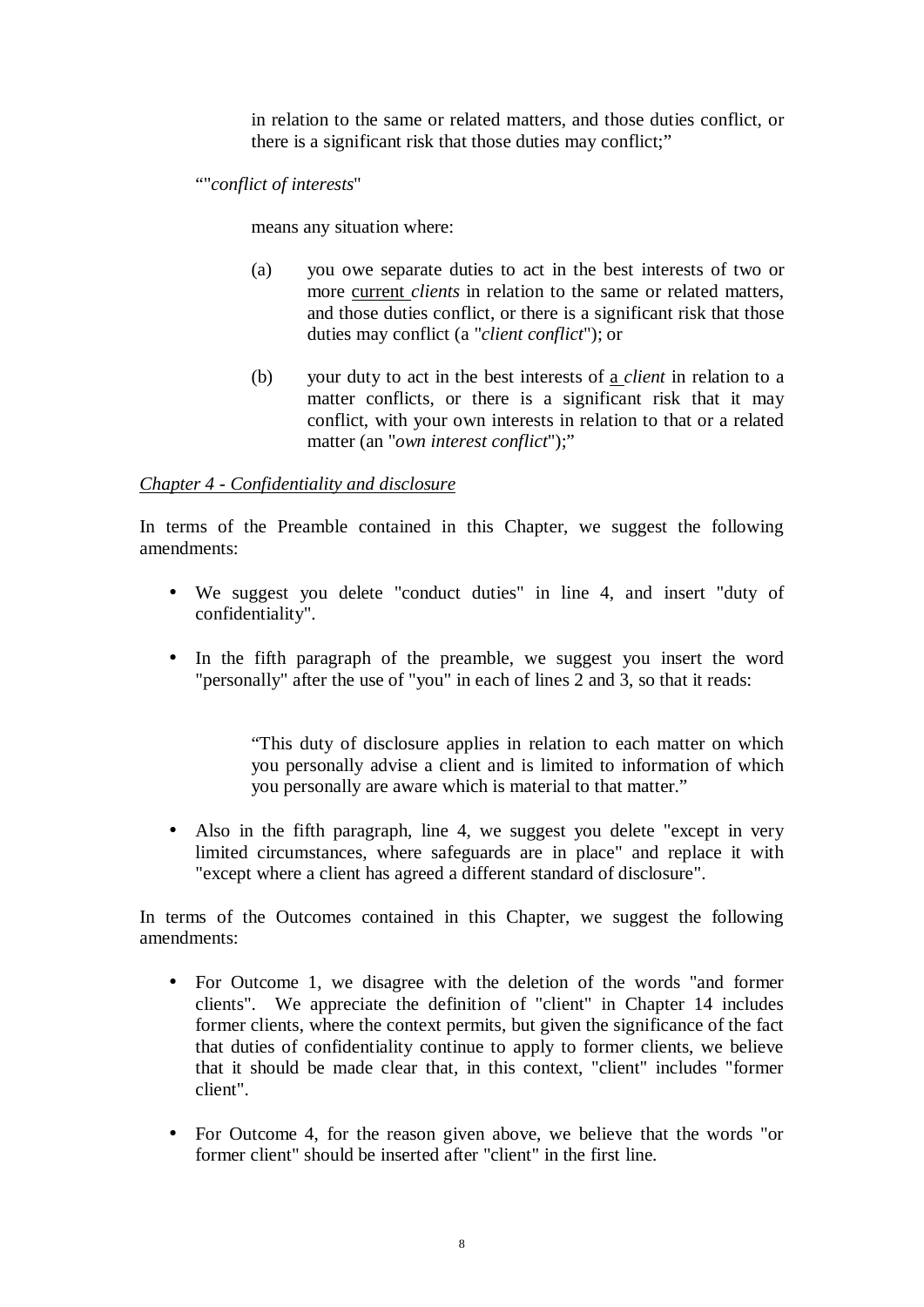- Furthermore, we believe that the reference in this Outcome to the need for "informed consent" potentially undermines the ability to rely on consent from "Client B" contained in previously agreed standard terms of business, which is currently accepted under the existing Code and Guidance.
- Again for Outcome 4, we do not agree with the references to the ability or inability to trace B in (b) and (c). There is no such reference in current Rule 4.05. There may well be instances where B can be traced, but where it is not possible to seek consent. The obvious example is where the instructions from A are themselves confidential and it would be a breach of confidence to mention such instructions to B for the purposes of obtaining B's consent. We therefore suggest you delete in (b) the words "you are unable to trace B" and you rewrite (c) to read:

"It is not possible to obtain informed consent from B but you put in place effective safeguards including information barriers which comply with the common law".

In terms of the Indicative Behaviours contained in this Chapter, we suggest the following amendments:

- For Indicative Behaviour 1, we suggest that you replace the word "system" with the word "procedures".
- We suggest you tighten the language of Indicative Behaviour 2 by amending this to read

"You comply with your fiduciary duties at law in relation to confidentiality and disclosure"

- We suggest that Indicative Behaviour 4 be amended on the basis that it is not consistent with Outcome 4. Furthermore, the requirement that there be "specific informed consent" in order for the exception in Indicative Behaviour 4 to a solicitor's duty to disclose to his/her client "all information material to the *client*'s matter of which they are personally aware" to apply is not consistent with the current option of allowing consent to be gained in standard terms of business.
- Moreover, the proposed wording of Indicative Behaviour 7 (which states that disclosing details of bills sent to *clients* to third parties, such as debt factoring companies in relation to the collection of book debts, unless the client has consented, indicates non-compliance with the Principles) would place restrictions on debt collecting as a form of outsourcing. It is unclear why debt collecting should be treated differently within the Handbook from other forms of outsourcing, or why the wording has been drafted in a way which seems inconsistent with Outcome 9 (Chapter 7).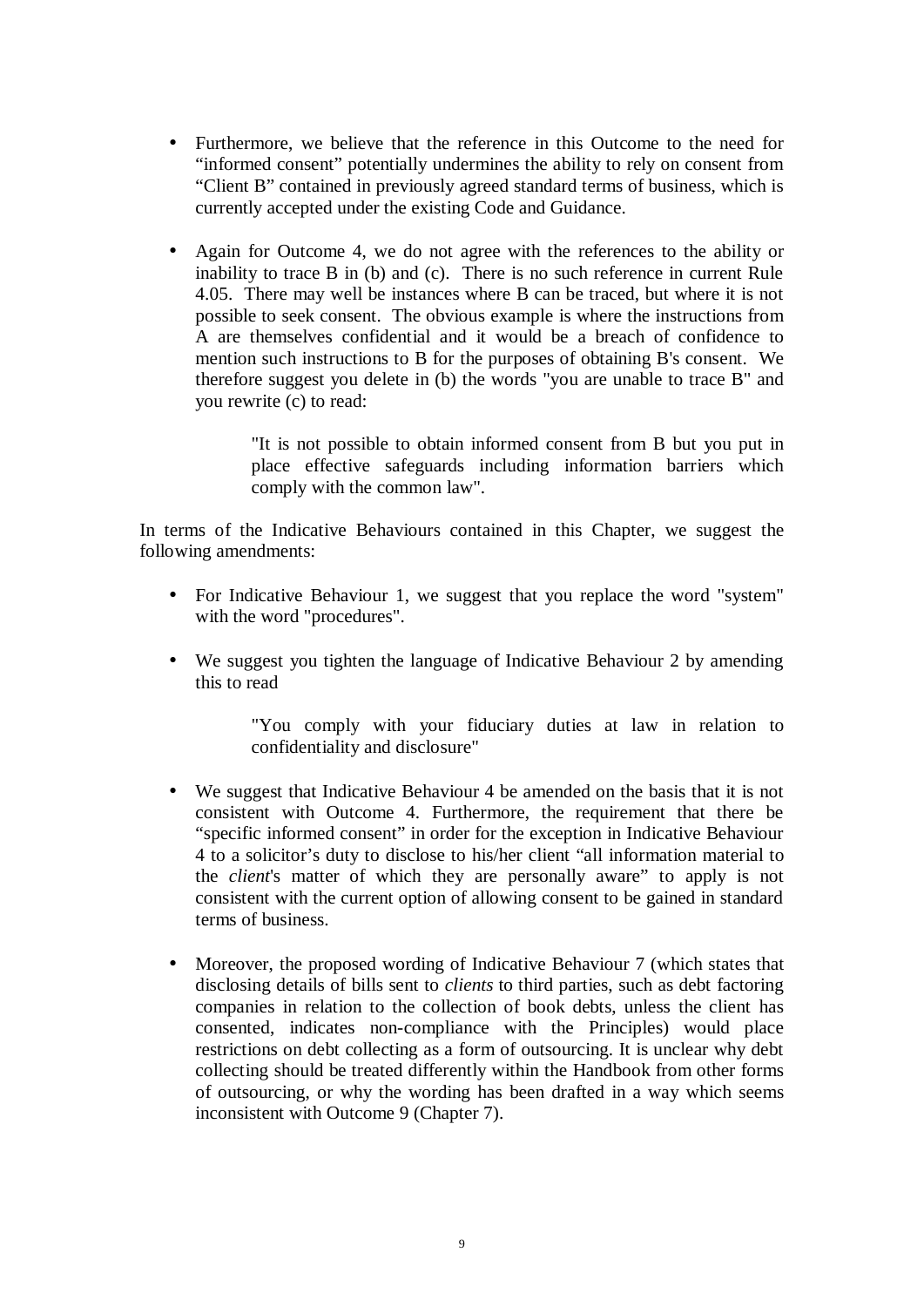# *Chapter 5 - Your client and the court*

We consider that Note 1 at the end of Chapter 5 is confusingly drafted (e.g. "you may need to consider") but in any case is unnecessary given Principle 1 and what is said in paragraph 2 of the Notes to the Principles about the precedence of the Principle which best serves the public interest in the proper administration of justice.

# *Chapter 6 - Your client and introductions to third parties*

No comment at this stage.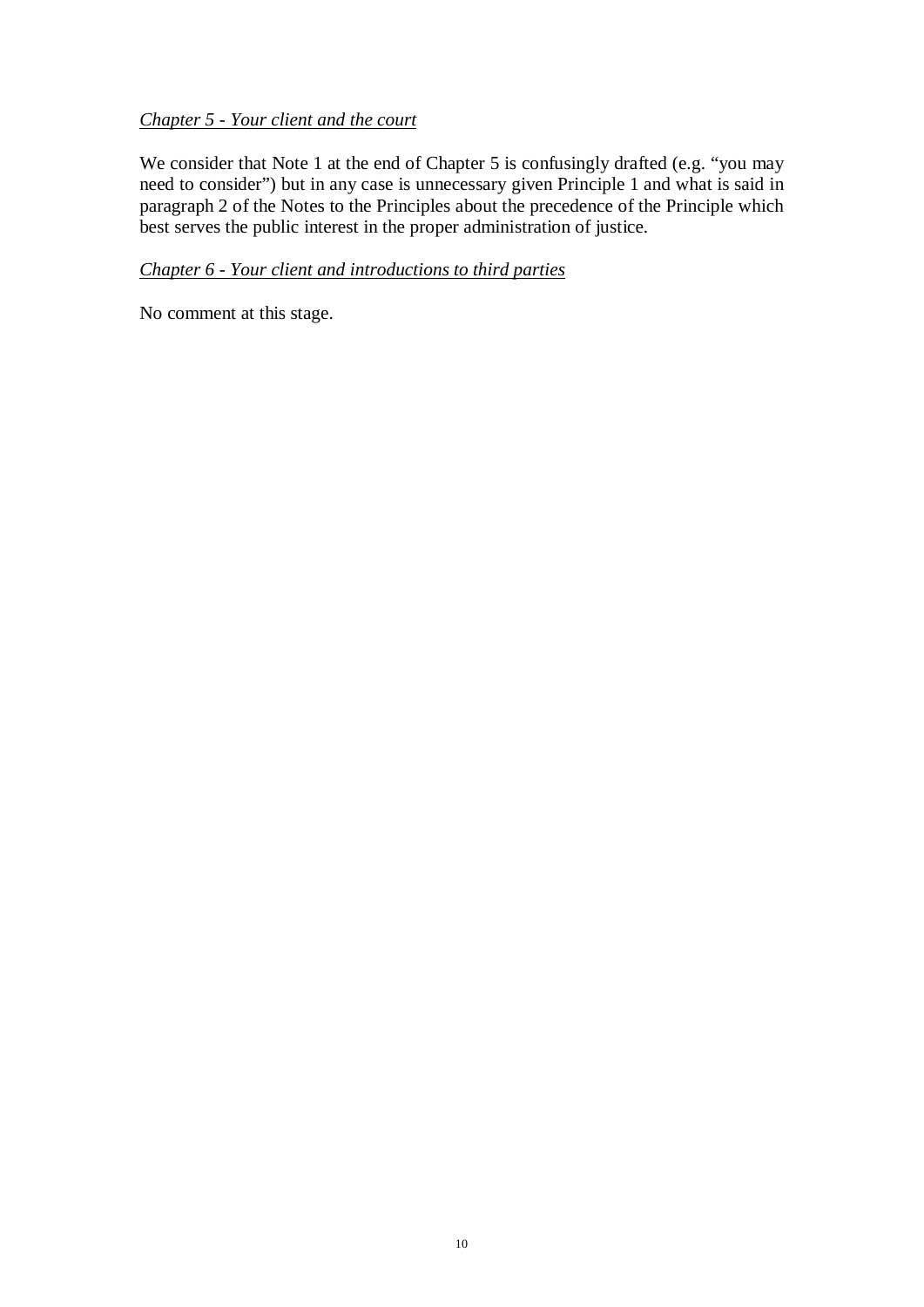# **Annex B**

# **Detailed comments on new Code (as set out in Annex C of the consultation paper)**

## **Section 2: You and your business**

## *Chapter 7 - Management of your business*

In terms of the scope of this Chapter, we suggest the following amendments:

- In the August Response the CLLS asked for further clarification about the scope of Chapter 7's application in two respects:
	- First, we asked how these management provisions would be applied extraterritorially to affiliated entities (which therefore crossed over our comments on international aspects). This question has still not been addressed satisfactorily.
	- Second, we asked for clarification about who (i.e. which "you") the Outcomes in Chapter 7 applied to, given that most of the management obligations are only capable of being fulfilled by the firm and its senior management or its "managers" as a whole, and not by individual solicitors or individual partners within a large firm. There seems to have been some attempt to address this question in the lead in to Chapter 7, which describes how everyone has a role to play in the efficient running of a business, although the wording acknowledges that that role will depend on the individual's position within the organisation. It states that "overarching responsibility" for the management of a business in the broadest sense rests with the managers of the firm. However, this does not really seem to qualify the applicability of the required Outcomes for each solicitor or partner within a large firm. Applying the provisions of Chapter 13, it is unclear how the explanatory language in the lead in to Chapter 7 could be interpreted as "any other provision" disapplying the outcome requirements for those who do not have management roles or who have no real ability to influence the way in which their firms seek to comply with the Chapter 7 Outcomes. Accordingly, the wording of Chapter 7 remains a concern, especially for those lawyers (including partners) in a large firm who may not even be aware, still less be involved in approving, of the way in which the firm is dealing with its business management responsibilities.

In terms of the Outcomes contained in this Chapter, we suggest the following amendments:

• It would be useful if the word "system" (as used in Outcomes 2, 4 and 8) could be defined in Chapter 14 (no definition for the term currently appears) to make it clear that a reference in the Handbook to a "system" is not necessarily to an IT system. One way of wording such a definition would be to state that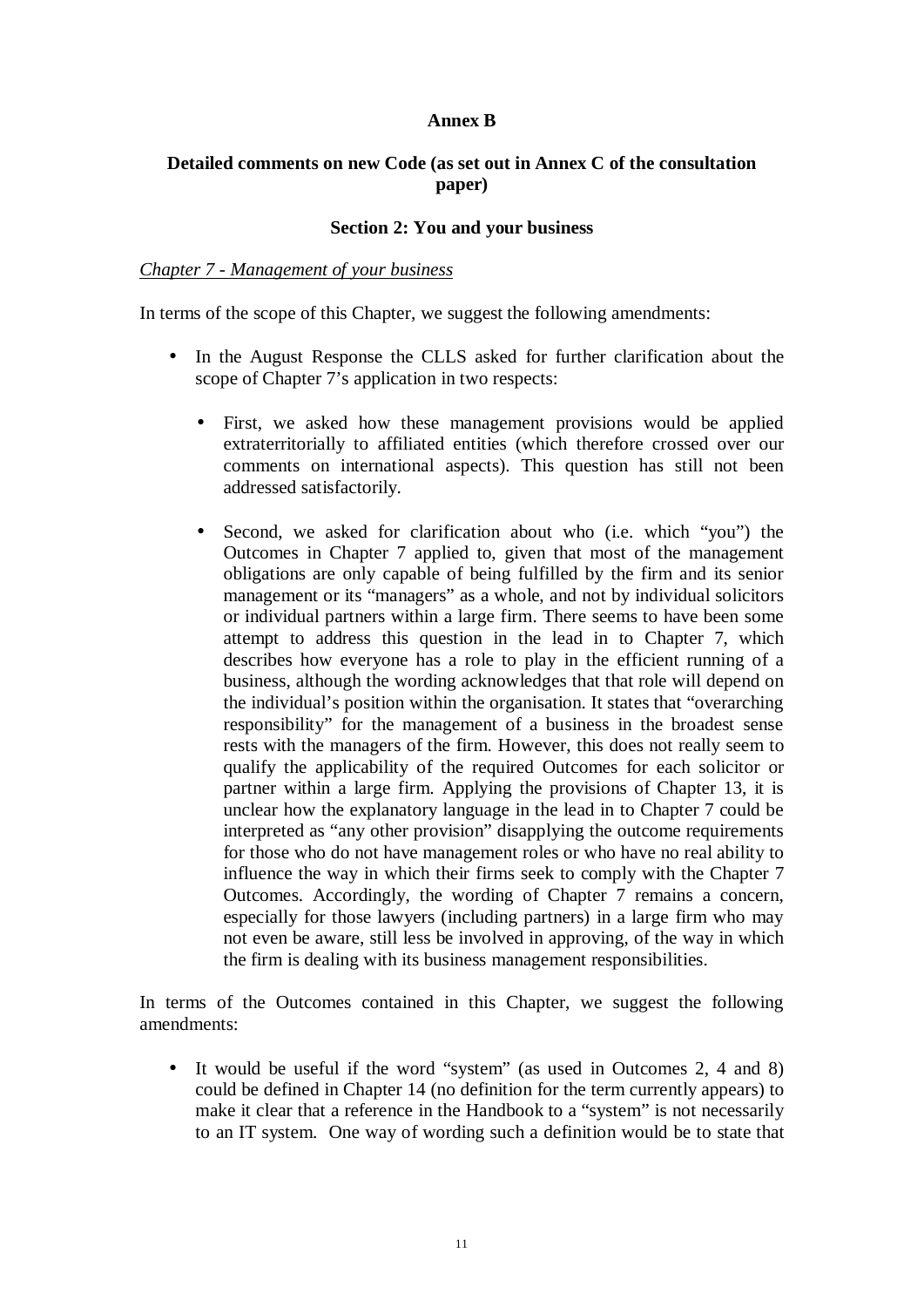"system means a system, process, policy or procedure designed to result in the desired outcome."

- Furthermore, we suggested in our August Response that the management objectives in Chapter 7 should be reformatted to remove specific behaviours which had been expressed as mandatory Outcomes. Unfortunately, this point has not been addressed in the new Code. Our response also sought clarification that compliance with these Outcomes could be achieved by simply having the relevant systems in place (rather than needing to have the relevant systems in place and needing to have them judged as being "effective"), and queried how the effectiveness of various systems could be judged. These points have also not been addressed in the new Code. It thus remains unclear how the SRA will determine whether certain management systems are acceptable. As such, the CLLS would like to see guidance produced which reflects the needs of particular types of firms, such as Corporate firms, so we can understand better how compliance with these Outcomes will be assessed. This should also be considered in the context of our comments on Principle 8 (see Annex "A", above), which requires that solicitors run their businesses or carry out their roles "effectively". On this basis, we believe that it would be useful for such further guidance to clarify what "effectively" means in this context.
- Furthermore, in our August Response we requested clarification of how the Outcome 9 (previously Outcome 10) outsourcing provisions would work. Our concern related to the extent to which it was intended to regard the subcontracting of specialist, local or overseas advice, even by way of instructing Counsel or other specialist legal experts, as an outsourcing of legal services, so as to be affected by this requirement. This concern has not been addressed in the new Code. The implication of the drafting, therefore, is that all such subcontracting would fall within the scope of what is now Outcome 9. Therefore it seems implied that firms would need to ensure that the wording will not adversely affect their ability to comply with, or the SRA's ability to monitor their compliance with, their obligations in the Handbook, and that it is subject to contractual arrangements enabling the SRA to obtain from, inspect the records of, or enter the premises of, the third party in relation to the outsourced activities (a new requirement). This would seem to be quite onerous and unnecessary in relation to the outsourcing of legal activities to lawyers' businesses which are themselves separately regulated either here or overseas. Firms obtaining certain types of overseas advice could also find it very difficult to comply with the provisions.
- In the August Response we also asked for clarification in relation to the scope of the outsourcing requirements relating to "operational functions". We asked whether this was intended to apply not just to major outsourcing of IT or Finance activities, but to all operational third party sourcing activities. The main concern is whether these requirements could restrict legitimate third party sourcing arrangements, especially if they involve offshore activities, unless the SRA is in a position to extend its monitoring and inspection of premises to other jurisdictions.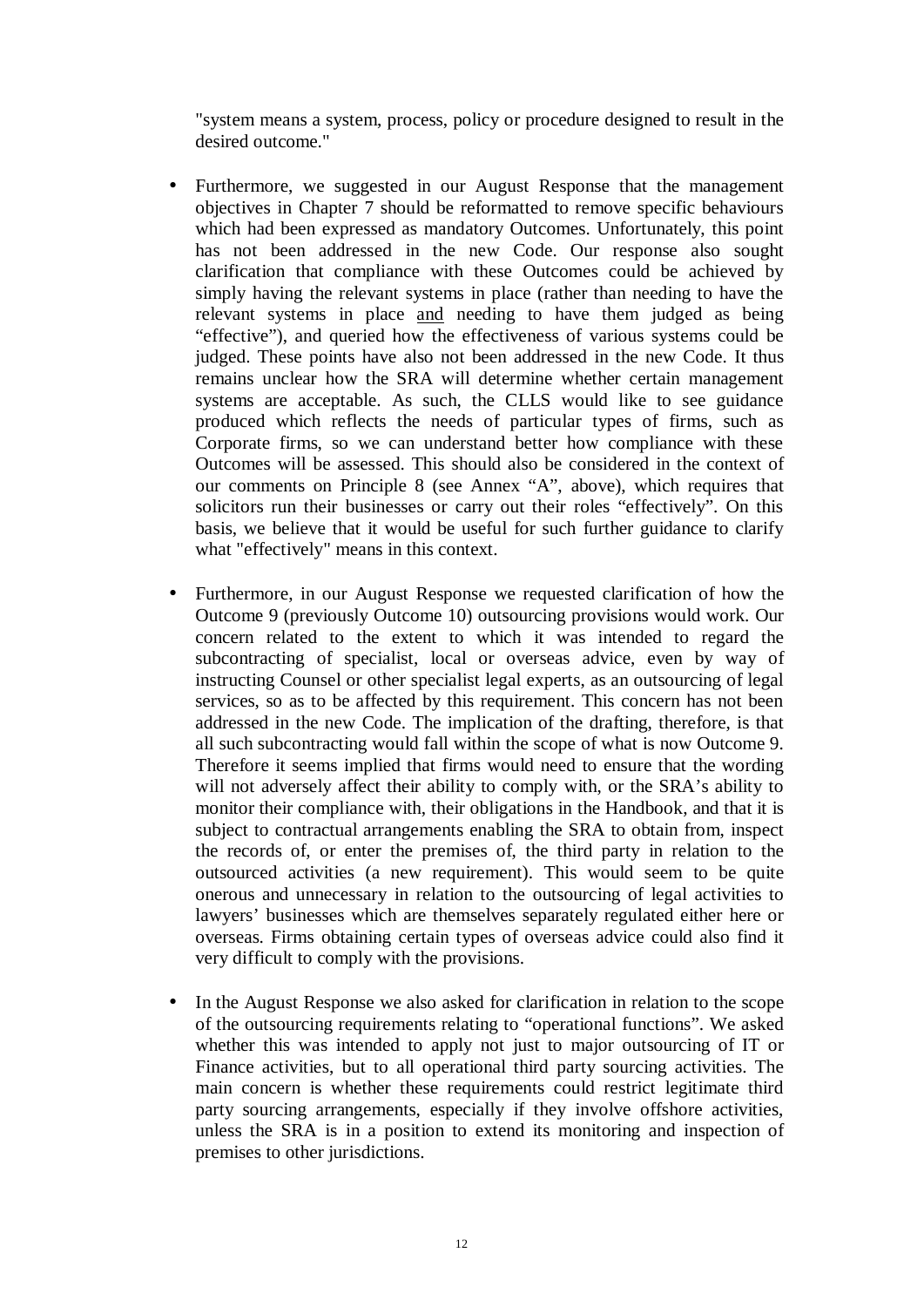• More generally, we remain concerned that the wording of Outcome 9 is also too broad. There are all sorts of operational functions which firms could be said to outsource and in respect of which (b) is impractical. Arguably, firms outsource the transmission of emails to organisations which own servers. They similarly outsource software maintenance to the likes of Microsoft. It seems to us that the whole issue of outsourcing needs further thought.

In terms of the Indicative Behaviours contained in this Chapter, we suggest the following amendments:

• The specific matters referred to in Indicative Behaviour 3 are not all "business" continuity risks". We would suggest the removal of "continuity" from this Indicative Behaviour so that it reads "identifying and monitoring business risks including ……". Some business continuity risks are already dealt with adequately in Indicative Behaviour 4.

# *Chapter 8 - Publicity*

No comments at this stage.

# *Chapter 9 - Fee sharing and referrals*

We note that the express exemption granted in the current Rule 9, whereby the provisions do not apply to referrals between lawyers (including businesses carrying on the practice of lawyers), has not been included in the new Code.

Clearly lawyers would have duties of disclosure and to avoid personal conflict which would oblige them to give sufficient information so the party being referred understands the situation, and is able to make an informed decision. In this regard the extension of these requirements to lawyers might not be too onerous.

We do however have concerns about the way this would impact on the proper conduct of the business of our Member firms in the following situations, and where express exceptions may be appropriate:

- Where firms have consultancy arrangements with lawyers, which may include provisions for payment to the consultant on the introduction of work. Typically, these are one-off arrangements with individuals who are otherwise practising on their own account;
- Routine referring of business to, and receiving referrals of business from, lawyers (and other regulated professionals such as accountants). These referrals are commonplace and arise for a number of reasons including, for example, conflicts, a lack of the requisite expertise within a firm (e.g. divorce or family matters) or jurisdictional matters. Such referrals are not characterised by payment in return for referral of business. Nor do they involve other non-monetary arrangements linked to the introduction of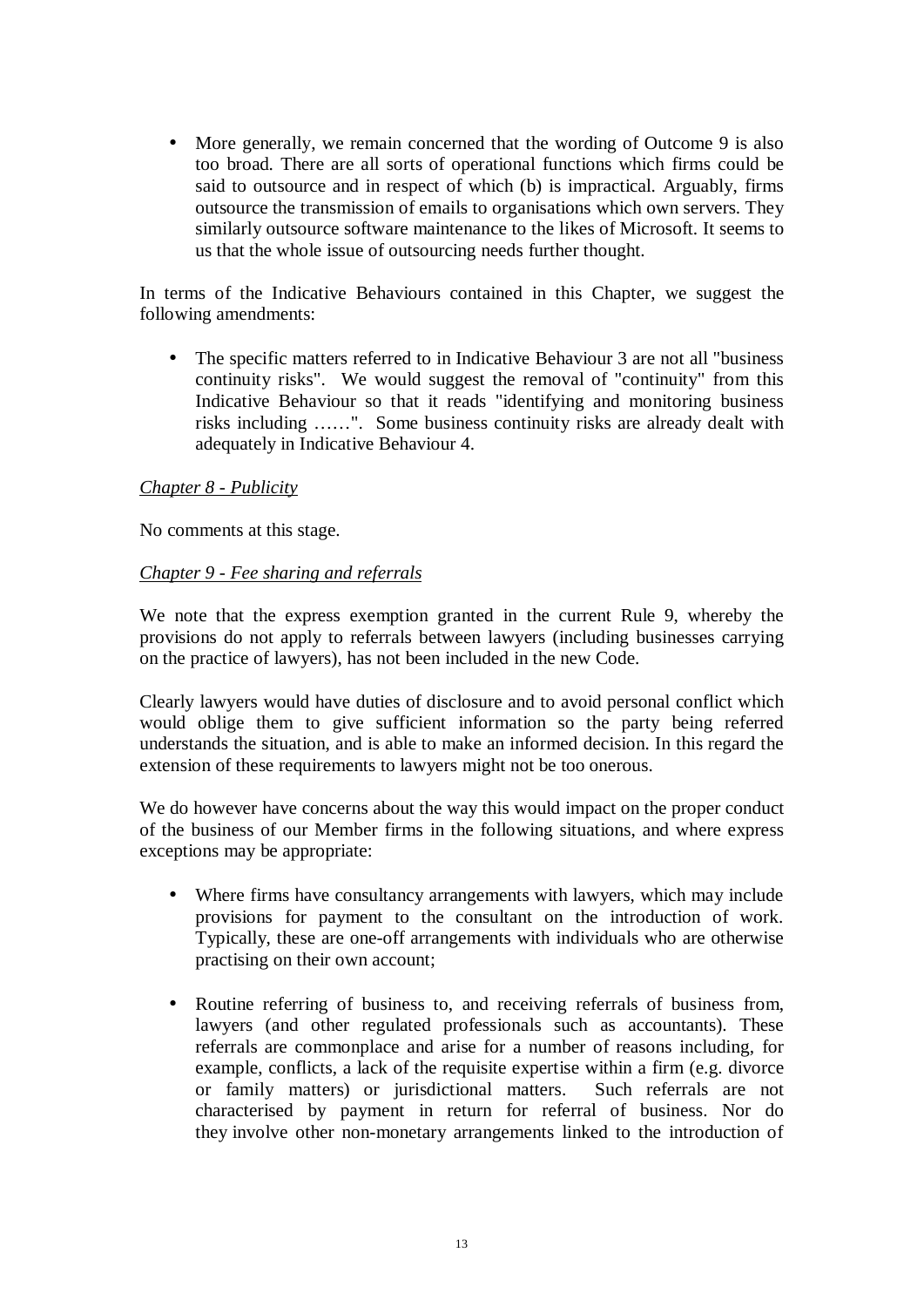clients, such as the provision of free or below-cost services in exchange for the referral of other business; and

• Bulk buying/central procurement. These arrangements include where a framework agreement facilitating the call-off of legal services by participants on agreed terms is in place. These arrangements may involve the payment of a fee by the legal provider to the party which has put in place the framework. Bulk or central-buying arrangements also exist for the call-off by purchasers of legal services, where a rebate may be due to the central-buying agency, calculated by reference to the volume of business delivered. Here, the individual purchasers of legal services will already be aware that they are purchasing pursuant to the central-buying arrangements.

Note also our comments on the overseas application of this Chapter in Annex G.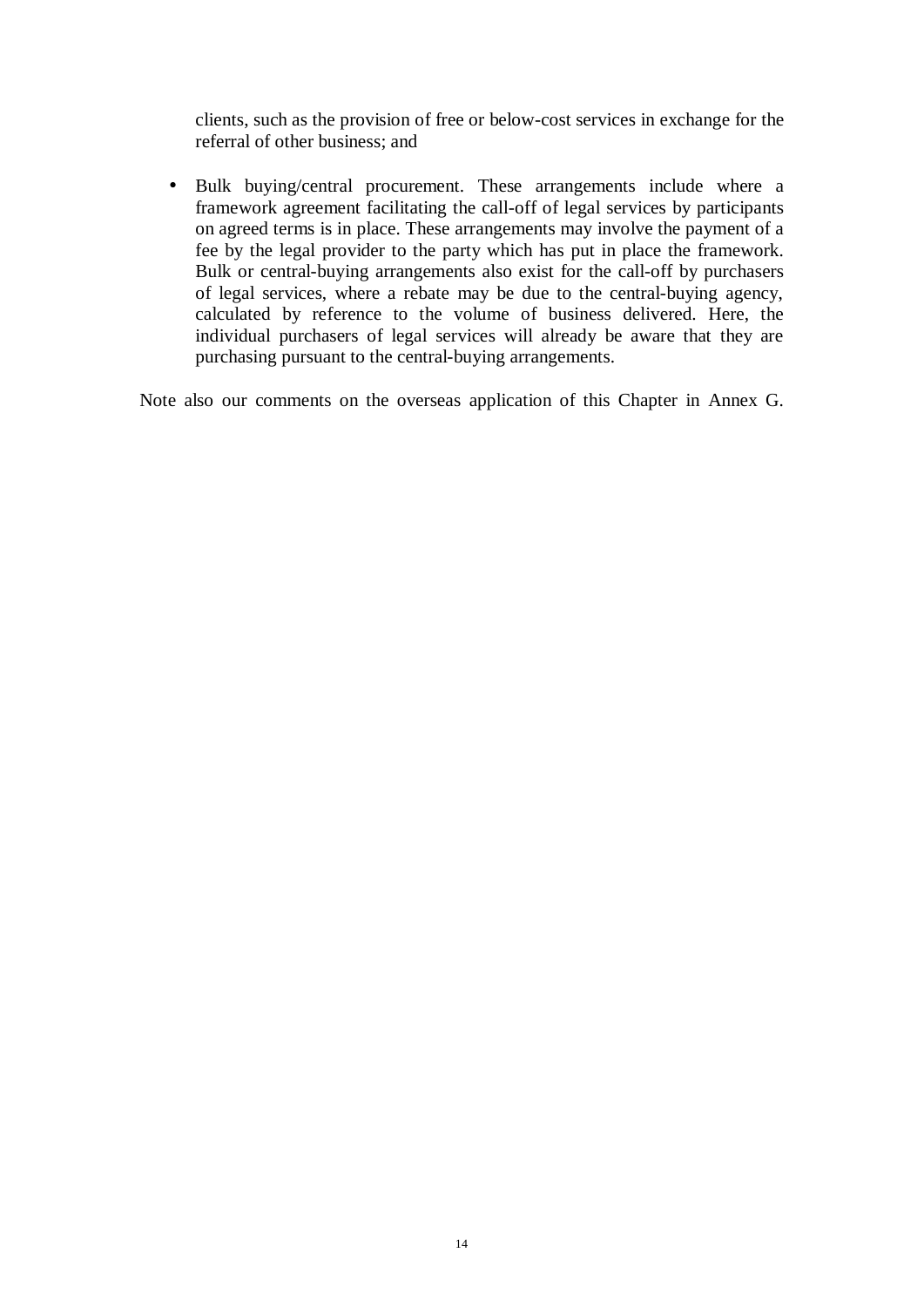# **Annex C**

# **Detailed comments on Draft SRA Code of Conduct (as set out in Annex C of the consultation paper)**

# **Section 3: You and your regulator**

#### *Chapter 10 – You and your regulator*

In the August Response we raised concerns regarding the scope of the reporting obligations in Chapter 10 and the practical implications of these obligations, not only for practitioners but also for the SRA. We continue to have concerns about how this section of the new Code will operate.

#### *Interaction between different reporting duties within the Handbook.*

The Handbook imposes a number of reporting obligations, for example, under the Accounts Rules, the Authorisation Rules, and the Code itself. By and large, where reporting obligations arise outside the context of Chapter 10, these are very specific and relate, for example, to changing the composition of a firm's membership. It seems appropriate for those sorts of obligations to be contained within the relevant rule rather than be aggregated in to Chapter 10. However, we believe that duties to report *ad hoc* or non specific matters arising in the course of practice should be consolidated into Chapter 10 so that practitioners will understand clearly what is expected of them.

#### *Reporting under Rule 8.5*

In the following section we make some observations on the detail of the proposed text regarding Rule 8.5 and the COLP and COFA roles. While we have commented on the detail of the text, we have concerns of a fundamental nature concerning these roles and would refer you to our August Response and to our endorsement of the points made separately on this subject by Roger Butterworth of Bird & Bird LLP (as above).

In this regard, the reporting duties contained in the Authorisation Rules raise concerns. In the words of the SRA, the Authorisation Rules are intended to "cover all matters relating to the authorisation of a firm to practise and including initial and continuing requirements for application and approval of the body itself, its managers, owners and relevant employees"<sup>4</sup>. However, the reporting requirements in Rule 8.5 go far further than is required for authorisation purposes, and cut across the general reporting duties in Chapter 10.

Specifically, a COLP is required, as soon as reasonably practicable, to report to the SRA any failure to comply with *any* statutory obligations relating to the firm, its employees or its managers in relation to the carrying out of authorised activities. This cannot possibly be appropriate; it could oblige the COLP to notify the SRA of a minor

<sup>&</sup>lt;sup>4</sup> 'The architecture of change' Consultation 21 August 2010 para 104.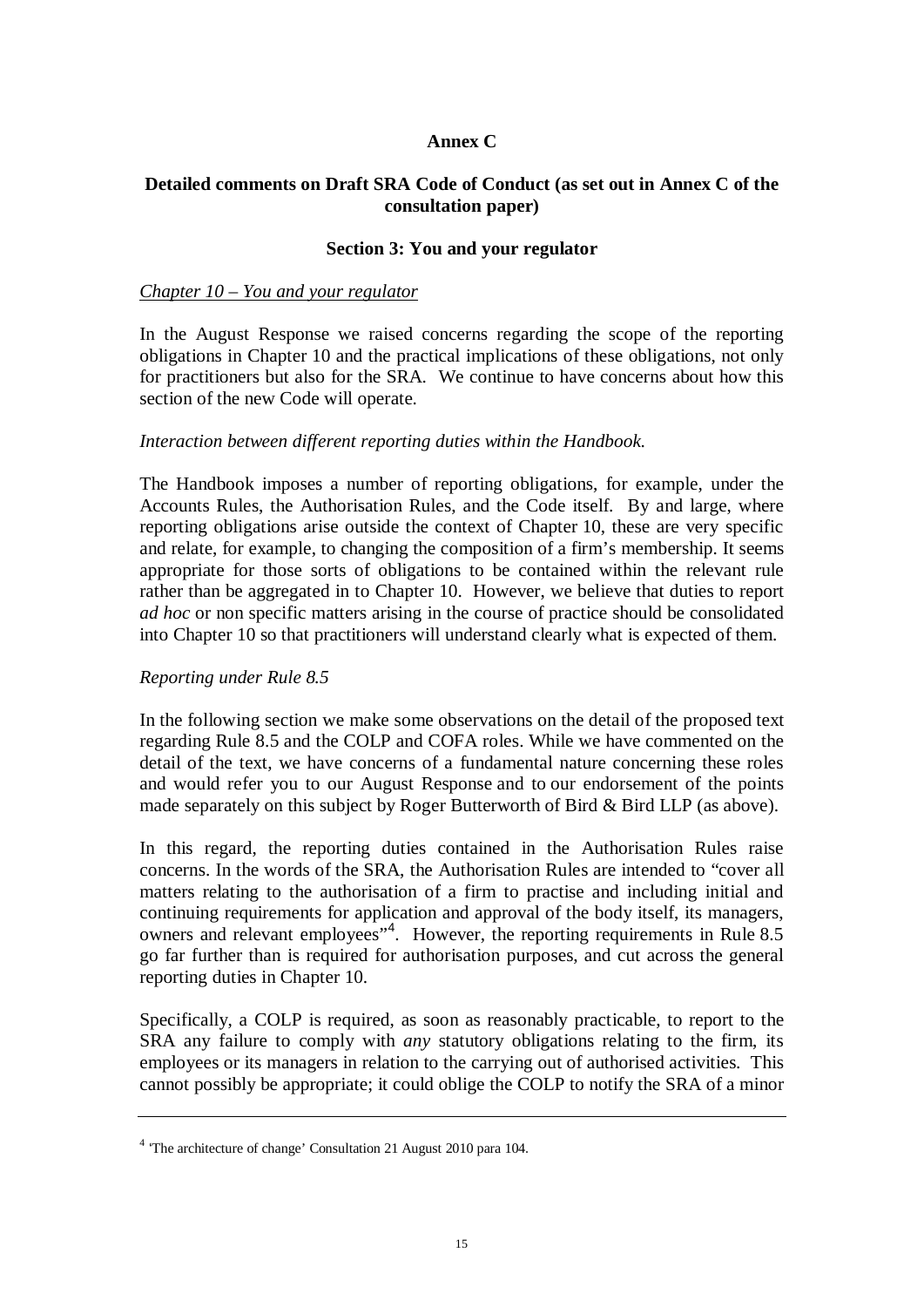health and safety infraction of no practical consequence at all. Moreover, the obligations are contained in a rule that allows for no discretion, rather than in the form of an outcome. As such, they are not compatible with the SRA's espousal of a risk based strategy and the concept of 'freedom in practice'.

Furthermore, Rule 8.5 requires a COFA to report *any* failure to comply with the obligations imposed under the Solicitors' Accounts Rules. This is unnecessarily stringent and means that firms would be in breach of the rules if they failed to report any minor clerical infringement, no matter how trivial. This is in direct contradiction to the requirement set-out in guidance note (iv) to Rule 47 of the Accounts Rules, which states that "trivial breaches" can be ignored by reporting accountants when they prepare their annual reports to the SRA. Further, guidance note (v) recognises that it is inevitable that trivial breaches will occur, and gives some guidance about what should be considered in determining whether a breach is trivial. It would appear sensible to also apply this exception to the requirement to report "any" breach, otherwise the SRA is in danger of being inundated by firms reporting wholly insignificant clerical errors.

We suggest that rather than introduce a separate set of reporting requirements in relation to regulatory matters in Rule 8.5 of the Authorisation Rules, the reporting duties regarding statutory and regulatory issues applying to the COLP and the COFA be removed from the Rules and consolidated into Chapter 10 of the new Code. Chapter 10 already addresses the concept of materiality in relation to reporting (though see our comments on that below) and it is our view that it would not in fact be necessary to add anything beyond what is already included in Outcome 3 to cover the area. Furthermore, we note that the matters covered by (i) of the guidance notes to Rule 8 duplicate aspects of the Code and, if needed at all, would also be more appropriately covered in the Code rather than in the Authorisation Rules.

# *When the Duty to Report arises*

In the August Response, we observed that the reporting duties in Chapter 10 employed a 'hair trigger'. We suggested in that response that the SRA might create a 'POCA-like situation' with associated inefficiency for all involved, and proposed some drafting to address this risk.

We note that the SRA has amended its reporting threshold to refer to 'serious' rather than 'significant' failure, and that it has adopted a common terminology in the Chapter. However, we do not think that this change alone is likely to address the problem. For example, any allegation of error or negligence could amount to a breach of Principle 5 (proper standard of service) or of Outcome 5 of Chapter 1. We query whether the SRA really wishes to receive a report of every such instance affecting members of the profession, and we are also concerned that any such reports might be disclosable in any proceedings against a firm.

Assuming that such issues would be reportable if they were 'serious', how would firms be able to make that calculation? Is seriousness in the context of a negligent mistake to be assessed by reference to the potential losses involved, or perhaps by reference to whether the error has occurred or is likely to occur again? Should firms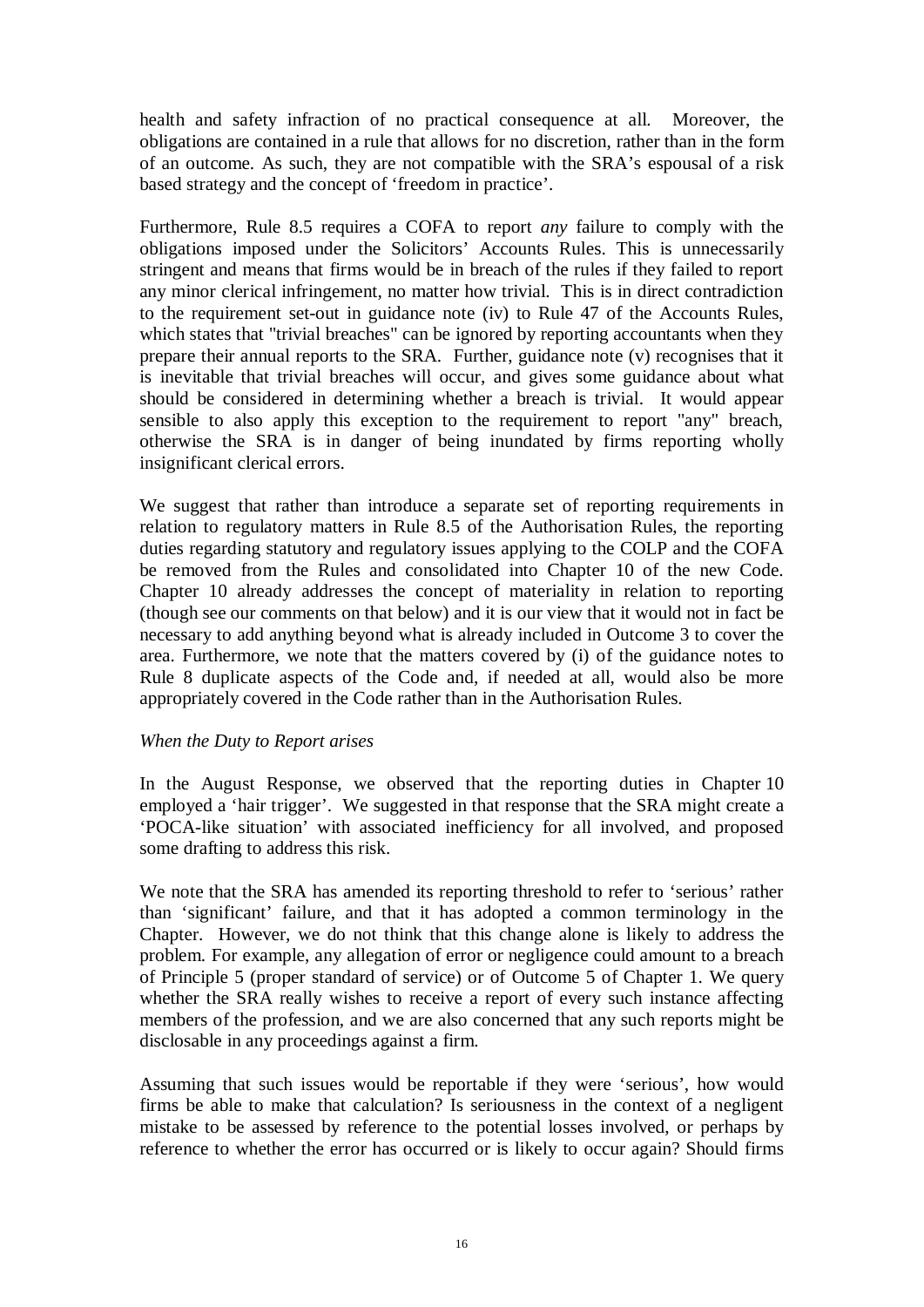rather try to decide whether the failing in question was particularly egregious? We feel that the present proposals are still too wide and that they would be unworkable in practice. We think that the *ad hoc* reporting obligations should be limited to financial matters and matters of misconduct rather than error.

We also suggest that detailed guidance should be circulated regarding the way that firms should apply Chapter 10. We would strongly recommend that this be developed in conjunction with the CLLS and/or the Law Society. This would enable practitioners to contribute to the dialogue and to use the practical experience of managing their own firms to assist with 'calibrating' the provisions in order that the SRA can achieve its regulatory objectives without undue burden on the firms or, indeed, the regulator. We would be very happy to take an active part in such a project.

# *Specific Drafting Comments*

The SRA has introduced the concept of written notice into Chapter 10 (Outcome 8 in the Notes section). We feel that it would therefore be logical to make Outcome 9 operate on the basis of written notice from the SRA. This would benefit all parties by providing clarity. The Outcome would therefore read "on receipt of written notice from the SRA, you produce for inspection..."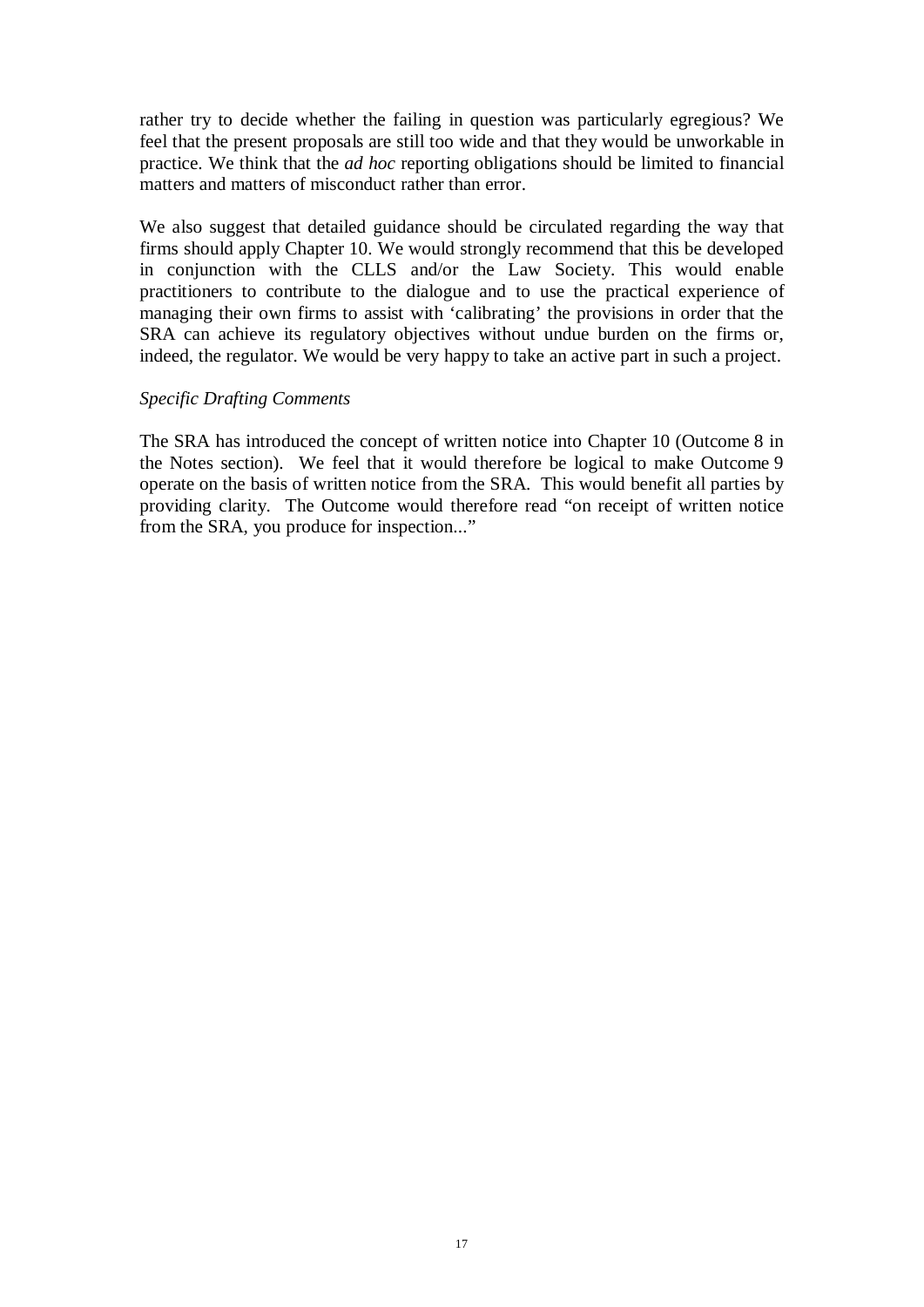# **Annex D**

# **Detailed comments on Draft SRA Code of Conduct (as set out in Annex C of the consultation paper)**

# **Section 4: You and others**

# *Chapter 11 - Relations with third parties*

Our specific comments in relation to this Chapter are as follows:

- In the August Response we mentioned our view that the maintenance of a system recording undertakings (which was at that time recommended in the Indicative Behaviour) was unnecessary as it was not usual practice in larger firms. However, it does not seem that our view was taken into account in the current version of the new Code, and Chapter 11 of that Code now contains a note to the effect that the Chapter should be read in conjunction with Chapter 7 (Management of your business) in relation to the system "**you will need to have in place** to control undertakings" (emphasis added). While we understand that the Indicative Behaviours in the new Code are not mandatory, we believe that the addition of this note effectively makes the requirement to maintain a register of undertakings a mandatory requirement. We continue to oppose the suggestion that a register of undertakings must be maintained. Undertakings are a long-established part of a solicitors' practice and their monitoring and management is well-entrenched.
- We also mentioned in our August response that the definition of "undertaking" should be qualified to apply only to undertakings given in the course of practice or as a solicitor. While this suggested amendment was also not included in the revisions to the new Code, the current Code (Rule 10.05) makes it quite clear that the obligations in relation to undertakings relate to undertakings given "in the course of practice" or "as a solicitor". As such, we reiterate our earlier view that the definition should be changed.

# *Chapter 12 - Separate businesses*

There needs to be a clearer definition of what is meant by "You" as it is used in the Chapter. Under the revised draft, "You":

- Must not own, have a significant interest in or actively participate in a separate business which conducts prohibited separate business activities, or
- (If a firm) must not be owned by or connected with a separate business which conducts prohibited separate business activities

It appears that, as used in the Chapter, "You" means a solicitor or other recognised body or authorised person. The term has not been defined in the new Code. However, we note that the term was defined in the earlier draft as "a person who provides services through a business regulated by the SRA, a solicitor, REL or RFL who is an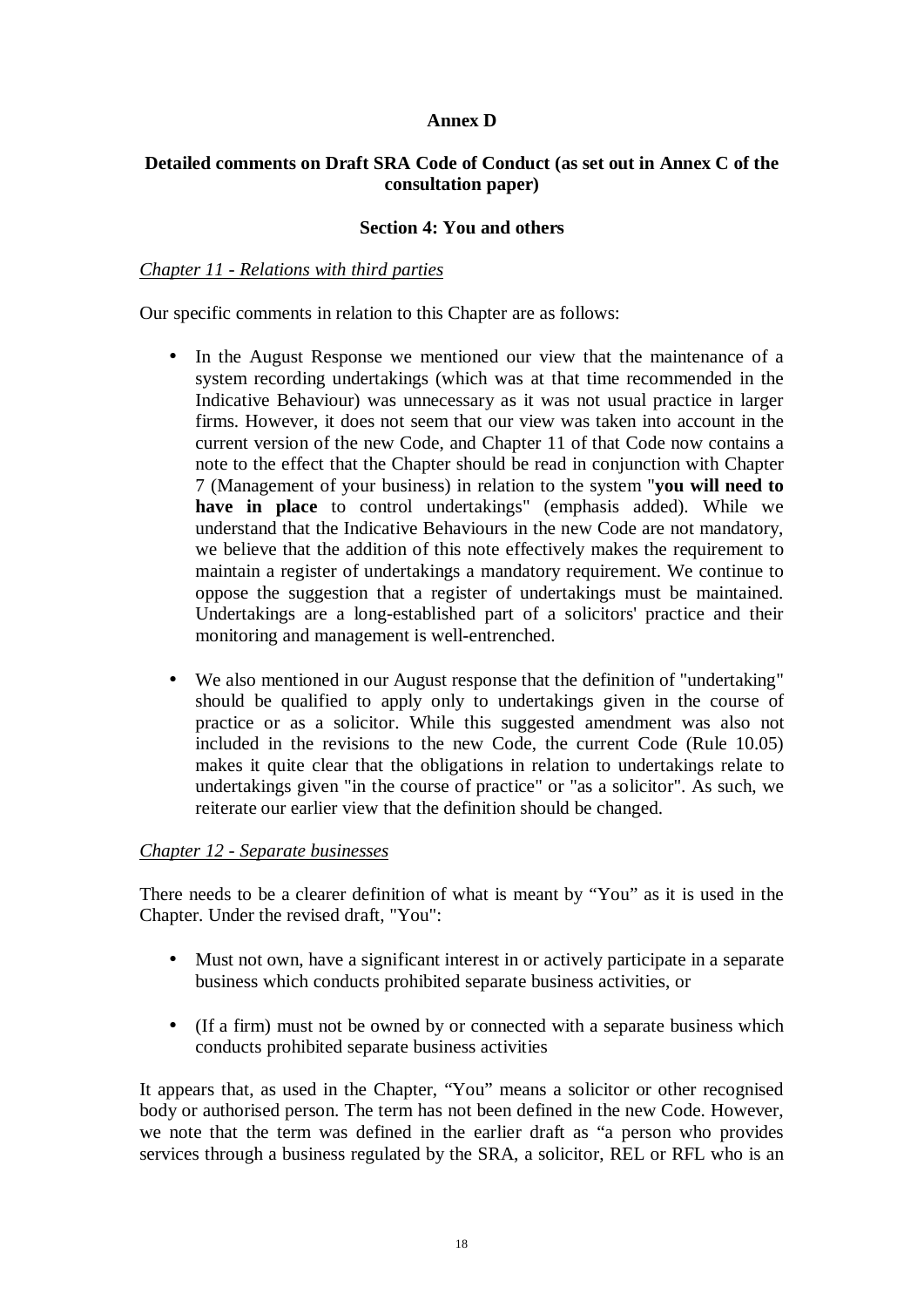owner, manager or employee of an authorised non-SRA firm or is employed in inhouse practice".

In the definition of "prohibited separate business activities", the words "tribunal or enquiry" could be omitted in (a) and (b) given the extended definition of "court".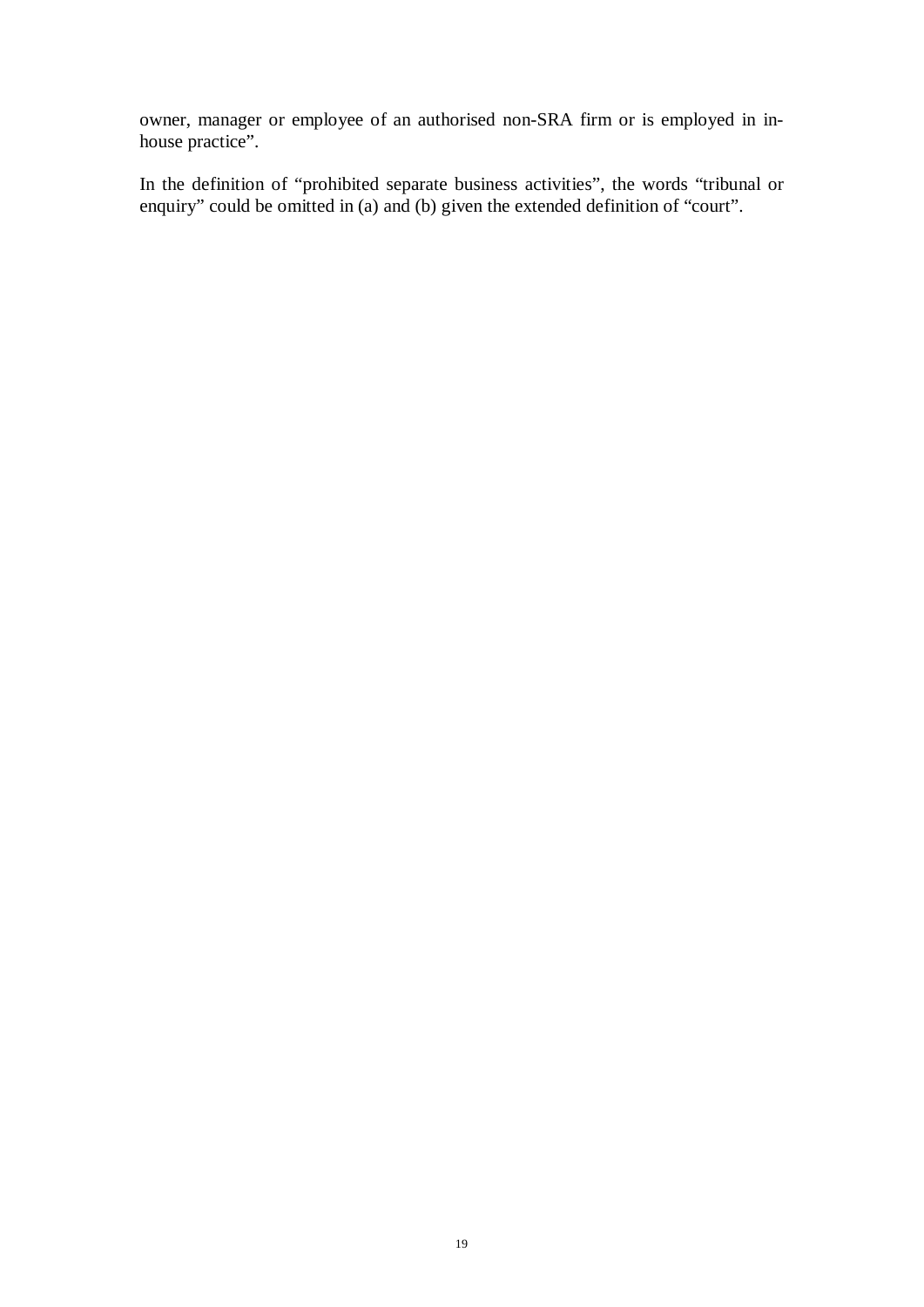# **Annex E**

# **Detailed comments on Draft SRA Code of Conduct (as set out in Annex C of the consultation paper)**

# **Section 5: Application, waivers and interpretation**

# *Chapter 13 - Application and waivers*

The comments on the application provisions in our August Response are still very relevant to the planned review of overseas application referred to in Annex A. We have nevertheless restricted ourselves in this response to the current provisions as an interim solution pending completion of the review.

We note the substitution of "lawyer controlled body" for "authorised body" in Chapter 13 (3) and are concerned that this change has rendered the application vague and unnecessarily ambiguous. Nevertheless, we do accept that this ambiguity exists in the current Code through the identical definition of "solicitor-controlled recognised body" contained in Rule 24. It is also noted that the definition in Rule 24 was introduced by the 31March 2009 update of the current Code.

Although it is not a new issue, we would strongly suggest that this ambiguity should be resolved, and we see two possible approaches:

- Revert to "authorised body" so that the overseas practice of all licensed or recognised bodies is regulated (which was effectively the position pre 31 March 2009); or
- Retain "lawyer controlled body" but develop the definition to remove some of the interpretive challenges.

The first approach has the benefit of simplicity and regulatory certainty. However, we are concerned that it may not have a proportionate effect as it could, for example, bring into SRA regulation the overseas offices of a predominantly US firm with a small recognised branch office in England.

The second approach is more likely to deliver a proportionate regulatory outturn and is generally preferred. The following terms in particular need clarification:

- "Share of control" we assume that this refers to direct control through voting rights exercised by individual lawyers as opposed to indirect control mechanisms which may exist through contractual obligations and/or the partners or members agreement.
- "delegated authority" (e.g. by the generality of the partners to the management board).
- "Largest" (or "equal largest") in many firms the largest group will be clearly identifiable. However, references to "equal largest" may lead to difficulties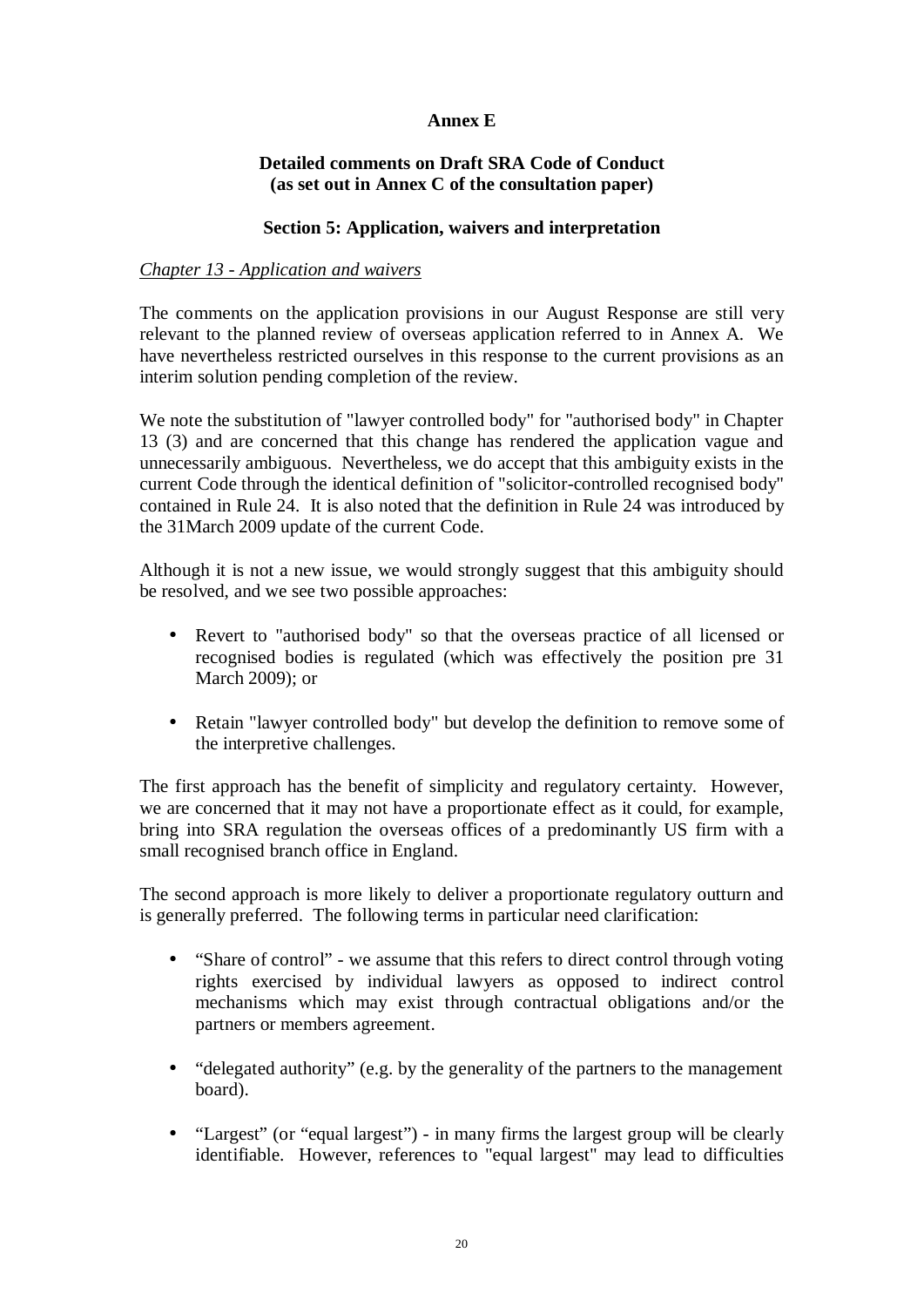where control is evenly split between, say, England and Wales solicitors and US attorneys.

In addition, the control of most firms is in a continual state of flux and, where finely balanced, may fluctuate; the same firm may be subject to the overseas application of the Rules today, and no longer subject to them tomorrow when a group of principals leave or join. This could result in considerable regulatory uncertainty for some firms and administrative chaos. Clear guidance is required to manage this situation.

With reference to the draft SRA Accounts Rules, we note that the provision extending the application of the overseas accounts rules to unauthorised bodies on the basis that they are majority owned or controlled by England and Wales solicitors, irrespective of whether any such solicitors are practising in such offices, has been transcribed into Rule 53. This perpetuates the somewhat arbitrary application of the overseas accounts rule, is anomalous in the context of the way all the other rules are applied overseas, and results in duplication of effort and cost in jurisdictions where local rules also apply. We would like to see some alignment with the general application provisions and, at the very least, the removal of the burden of duplication in countries where the handling of client money is already competently regulated.

As mentioned in the August Response, the CLLS has a keen interest in ensuring that the Code's overseas application is proportionate, does not result in unnecessary dual regulation, and respects the local cultural and professional diversity of the countries and lawyers involved. To this end, the CLLS would welcome the opportunity to assist the SRA in the development of the new application provisions.

# *Chapter 14 – Interpretation*

We have commented above on the definitions of various terms contained in the new Code in the contexts in which they would be applied, including:

- "client" (Section 1, introduction and Chapter 4 (see Annex A));
- "system" (Section 1, Chapter 3 (Annex A); Chapter 7 (see Annex B));
- "overseas practice" (Section 1, Chapter 3 (see Annex A));
- "client conflict" and "conflict of interests" (Section 1, Chapter 3 (see Annex A));
- "undertaking" (Section 4, Chapter 11 (see Annex D)); and
- "lawyer controlled body" (Section 5, Chapter 13 (see Annex E))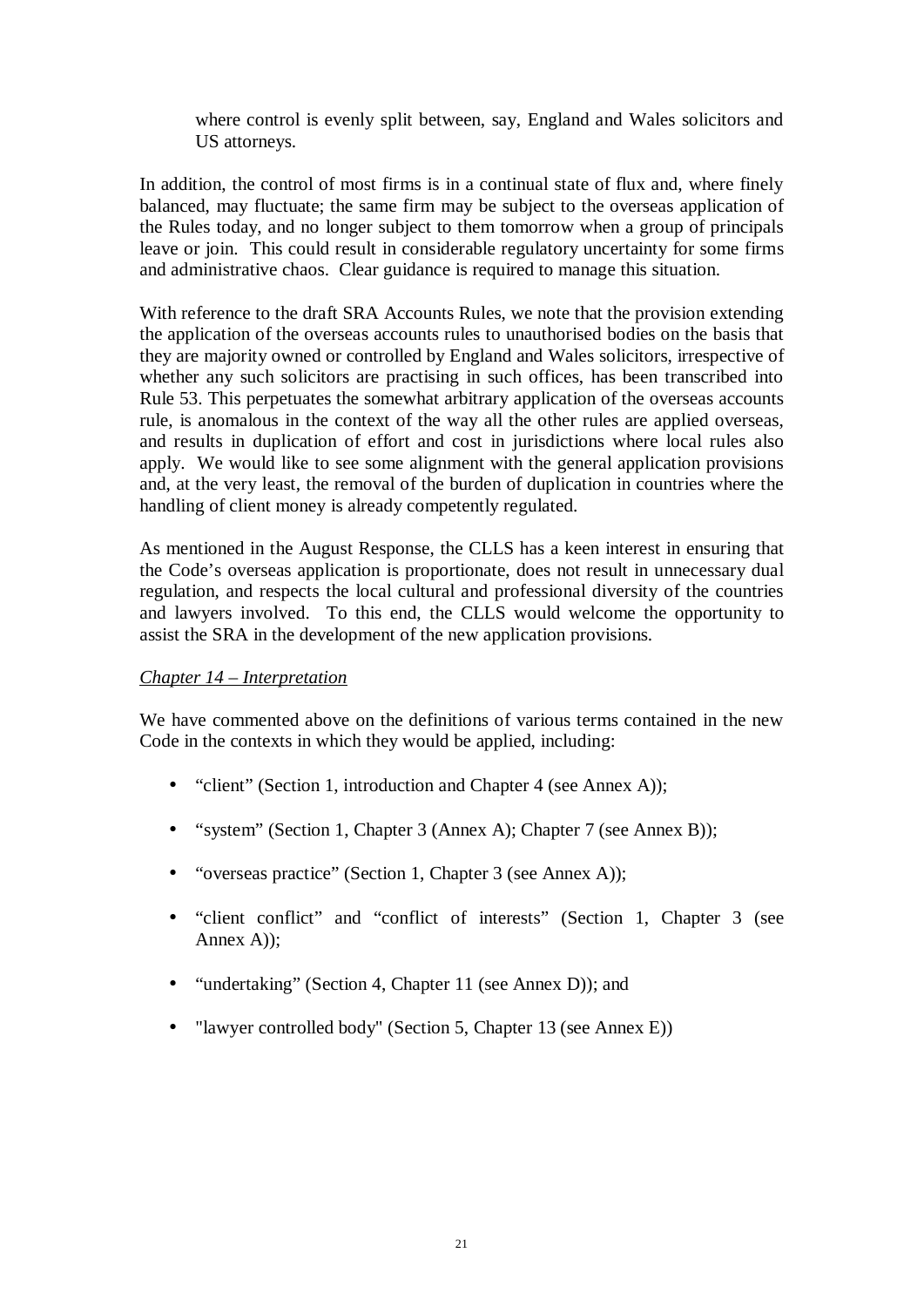# **Annex F**

# **Detailed comments on Draft SRA Code of Conduct (as set out in Annex C of the consultation paper) as it relates to land transactions**

In general terms, we do not understand the SRA approach to conveyancing conflicts. Although no change of substance has been flagged in the covering commentary, the proposed drafting of the new Code contains changes.

It is possible to transfer real property either by way of a "conveyance of land", as that is defined in the Code, or by the transfer of a "corporate wrapper" in which a property is held. In our view, there is no difference in the risk of conflicts dependant on which method of transfer is used. Currently, the conflict rules provide for such a difference. We recommend a review of why the rules on conflicts need to be different depending on the method of transfer of the asset.

There are some significant differences in the proposed draft to the current position. Set out below is the CLLS Land Law Committee's response to these changes, which we endorse.

There are two matters of particular interest to our commercial real estate clients:

- The ability to have the same lawyer act for two parties under the "substantially" common interest exemption" (for example where the property is being purchased by a consortium of purchasers), and
- The ability to have the same law firm act for two clients competing for the same asset (for example potential purchasers in an auction bid for a property).

The proposed drafting indicates that where real estate is transferred by means of a transfer of title, neither of these is possible. Where the asset is transferred by another means, they are possible. We do not understand the reason for the difference or why these restrictions are necessary.

# *Introduction*

This section has been produced by the CLLS Land Law Committee as an adjunct to the main CLLS response.

We note that the general approach adopted in the new Code is that there should be a stripped down code which will deliver a more flexible approach to regulation.

We are concerned, in particular, by:

- The proposed removal of the specific provisions in respect of conveyancing conflicts contained in the current rules, and
- The proposal that Outcome 4 and Outcome 5 in Chapter 3 should only apply where the sole purpose of the transaction is not the conveyance of land.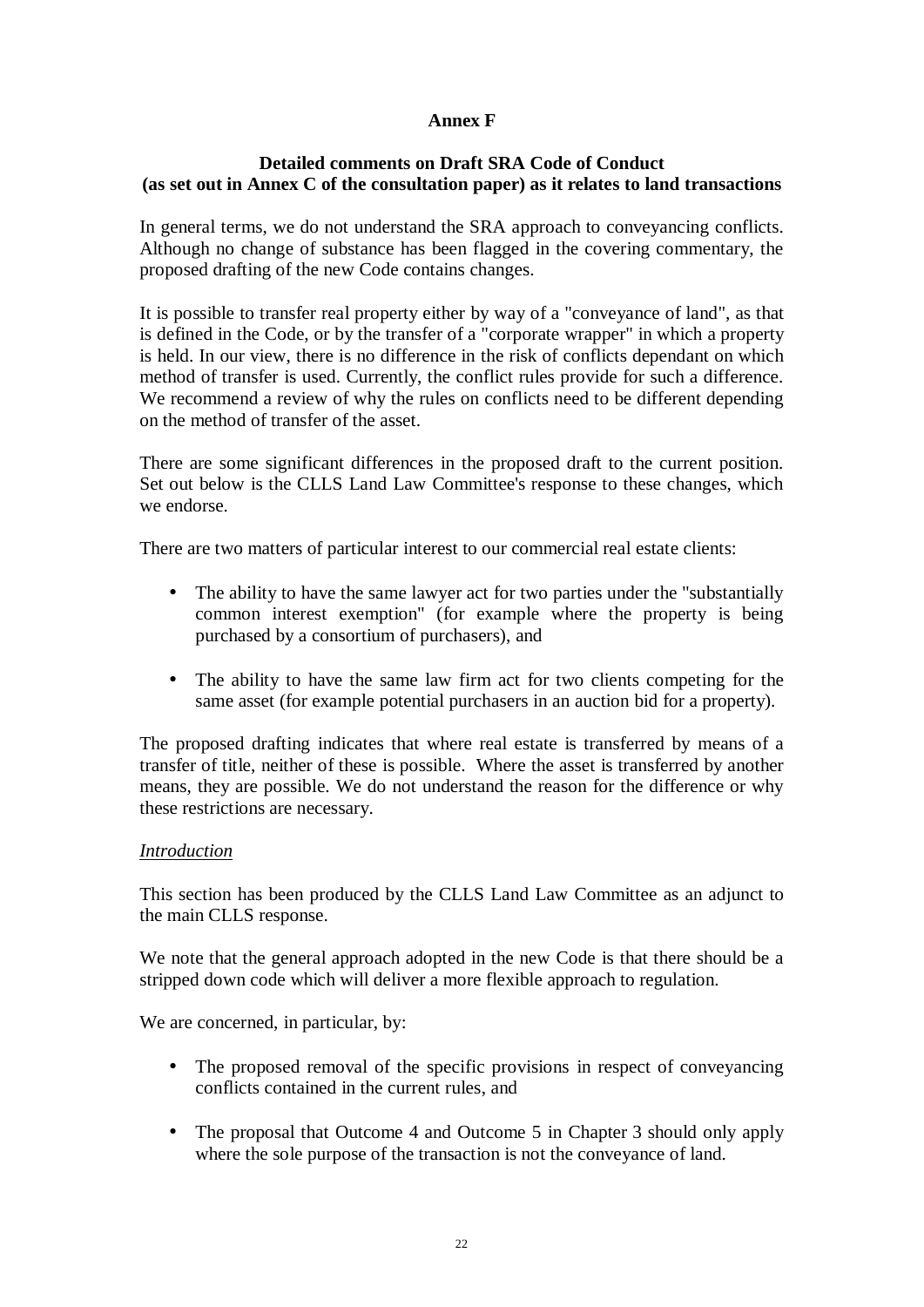Each proposal would have a far reaching effect which we believe may go beyond what is intended.

The new Code should make it clear that acting for both parties in a transaction does not necessarily create a conflict of interest.

In particular, the new Code as drafted appears to prevent a lawyer acting for both lender and borrower, which is in contrast to the existing position and would cause serious problems, especially for the residential property market.

We also have some detailed points on the drafting of the new Code in respect of conflicts of interest.

We make some comments on Chapter 11 – Relations with third parties.

We attach an appendix to this Annex F, which highlights the differences between the position under the current Code and the new proposals.

Our overall conclusion is that the specific provisions in the current Code which expressly authorise lawyers to act for more than one party in conveyancing transactions (e.g. 3.09 and 3.17) should be retained.

# *Chapter 3 – Conflicts of interests*

# *When is there a conflict of interest?*

We believe the new Code should specify, perhaps in Note 1 to Chapter 3, that where a lawyer is acting for two parties in a conveyancing or leasing transaction, or acting for both the borrower and lender on the grant of a mortgage, it is not automatically an indication that there is a client conflict.

We believe that the simple fact of acting for more than one client in a conveyancing transaction (as in any non-conveyancing transaction) is not, by definition, a client conflict and should not fall automatically within the definition of a "conflict" in the new Code.

The effect of the new Code, as drafted, is that a lawyer can never act for two parties in a conveyancing or leasing transaction or on the grant of a mortgage (as to which see our comments below). We do not consider this to be appropriate. It is a significantly different position from that under the current Code.

#### *Effect on conveyancing transactions of Outcomes 4 and 5*

Outcomes 4 and 5 provide that, where there is a client conflict, lawyers can only act if they comply with specified conditions and the sole purpose of the transaction is not the conveyance of land.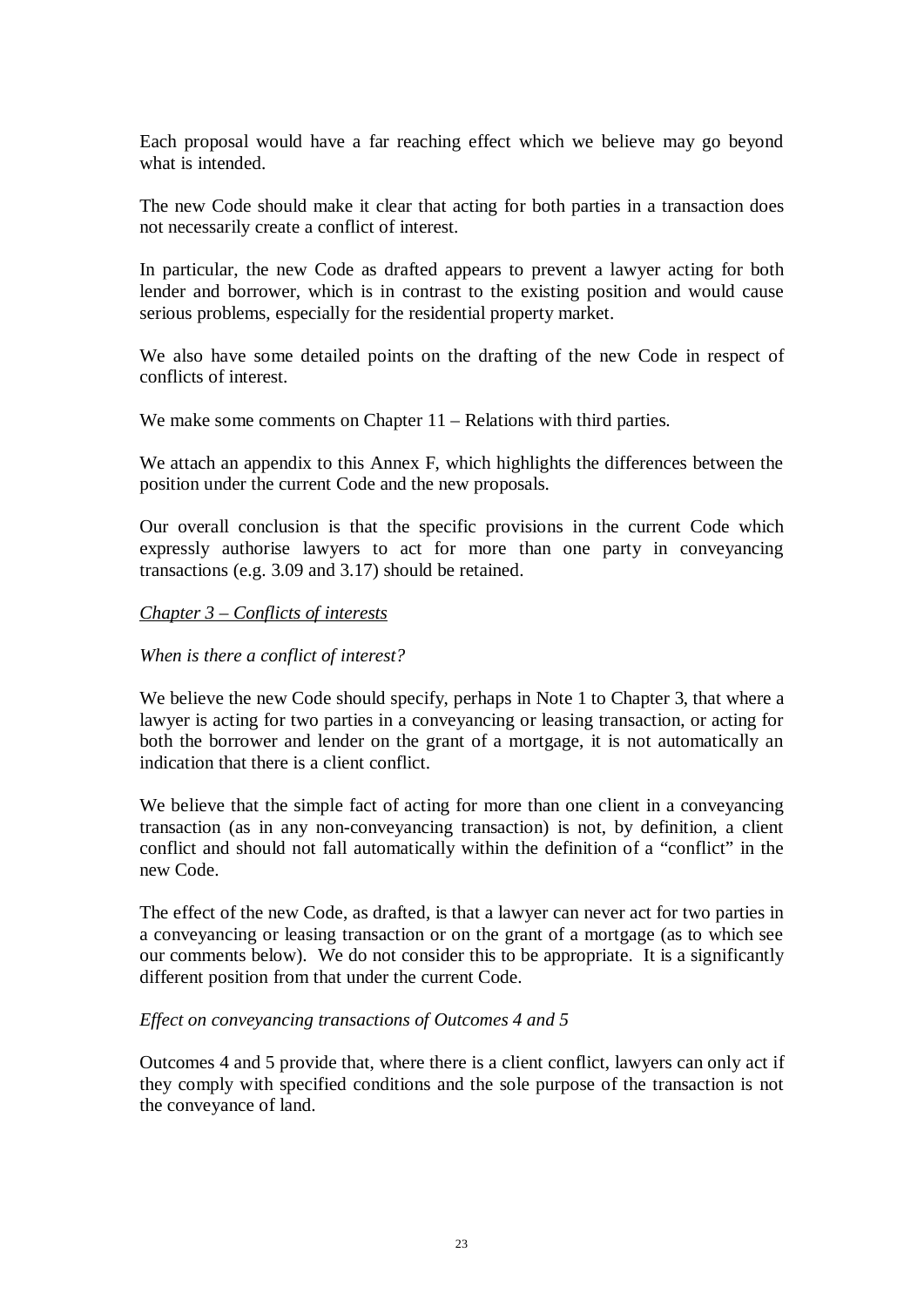Our concern is that conveyancing transactions are receiving particular, more restrictive treatment than other transactions, which are permitted, even if there is a client conflict, provided other specified conditions are satisfied. There is no such treatment for conveyancing, where there is an absolute bar on acting for one or more current clients if there is a client conflict.

The current Code recognises the high risk nature of certain aspects of conveyancing with specific rules and guidance covering conveyancing and lending. These allow lawyers, subject to conditions, to act for clients on opposite sides of a conveyancing transaction, whether or not at arm's length. The rules and guidance provide clarity for lawyers as to when they can act, but also protect their clients (for example, lawyers cannot act if a conflict exists or arises).

In contrast, the new Code creates a different position in relation to conveyancing because of the absolute prohibition on conveyancing in Outcome 4 and Outcome 5, and the effect of Note 1 highlighting that conveyancing may give rise to a high risk of a conflict. A practical consequence is that whilst at present a firm can act for two clients who are both seeking to acquire a property at tender, this would not be possible under the new Code.

In consequence, we propose that Outcome 4 (d) and Outcome 5 (f) are deleted. The existing specific provisions in respect of conveyancing should be retained.

# *Interpretation of Outcomes 4 and 5*

We consider that issues may arise in determining whether the sole purpose of the transaction is or is not the conveyance of land. It is not uncommon for a property to be offered for sale on the basis that the seller will either sell the property in the normal manner, or will sell a Special Purpose Vehicle ("SPV") which holds legal title to the property. In the former case, the sole purpose of the transaction is clearly the conveyance of land. It is not equally clear how the possible purchase of the SPV will be categorised. Does the ability of lawyers to act for two potential purchasers, for example where there is a tender, vary, dependent upon whether their intention is to purchase the land or the SPV?

Again, where a property is subject to open market competition, would a firm be able to act for one potential purchaser and also act for the mortgagee of another potential purchaser?

A transaction for acquisition of assets may have a number of elements, one of which is a straightforward conveyance of land. We consider that Outcome 4 (d) and Outcome 5 (f) are potentially ambiguous. Where there is a client conflict, is the effect to:

• Prevent a lawyer acting on all elements of a transaction where one of its purposes is the conveyance of land; or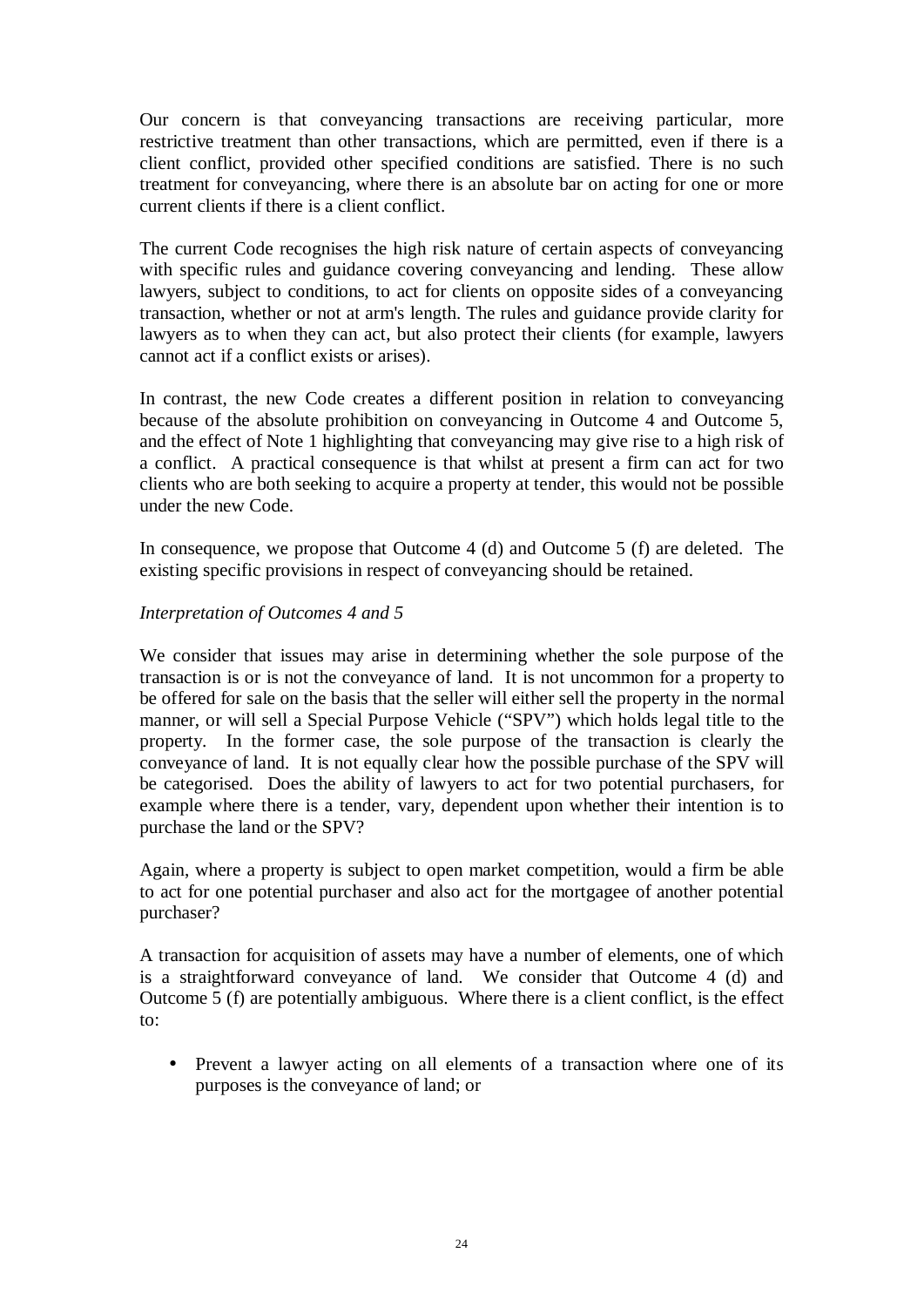- Prevent a lawyer acting on that element of the transaction relating to the conveyance of land, but allow the lawyer to act on the other elements of the transaction; or
- Allow a lawyer to act on all elements of a transaction where one of its purposes is the conveyance of land (since, in that situation, conveyancing is not the sole purpose).

We would be grateful if the SRA could clarify its intention.

*Definitions of "conveyance of land" and "substantially common interest"*

The definition of "conveyance of land" in the new Code is as follows:

"means, for the purposes of Chapter 3, the transfer of land for value, and the grant or assignment of a lease or some other interest in land for value"

Having regard to Section 205 of the Law of Property Act 1925 which defines "conveyance" to include a mortgage and the use of, in the definition, words such as "grant of an interest in land for value", we consider that this definition includes a mortgage or charge. In consequence the new Code, as drafted, acts as a total prohibition on acting for both borrower and lender.

We do not believe that this should be the case. We propose that a charge or mortgage should be expressly excluded from the definition of "conveyance of land".

We note that the definition of "substantially common interest" requires that the situation "(b) does not involve a transfer of land or the grant or assignment of a lease or some other interest in land".

This being the case, no conveyancing transaction could ever come within Outcome 4 of Chapter 3. We propose that limb (b) of this definition should be deleted.

If limb (b) of the definition is retained, is the effect that a lawyer cannot act if there is a client conflict and there is a substantially common interest, even if only a small part of the transaction relates to the transfer or grant of a property interest?

The definition of conveyance of land refers to a transfer "for value", but there is no such reference in limb (b) of the definition of substantially common interest. This renders the latter definition much wider. Is this intended?

The definition of "substantially common interest" should appear in alphabetical order before "substantial ownership interest".

# *Chapter 11 - Relations with third parties*

Outcome 3 provides that where a solicitor acts for a seller of land, the solicitor informs all buyers immediately of the seller's intention to deal with more than one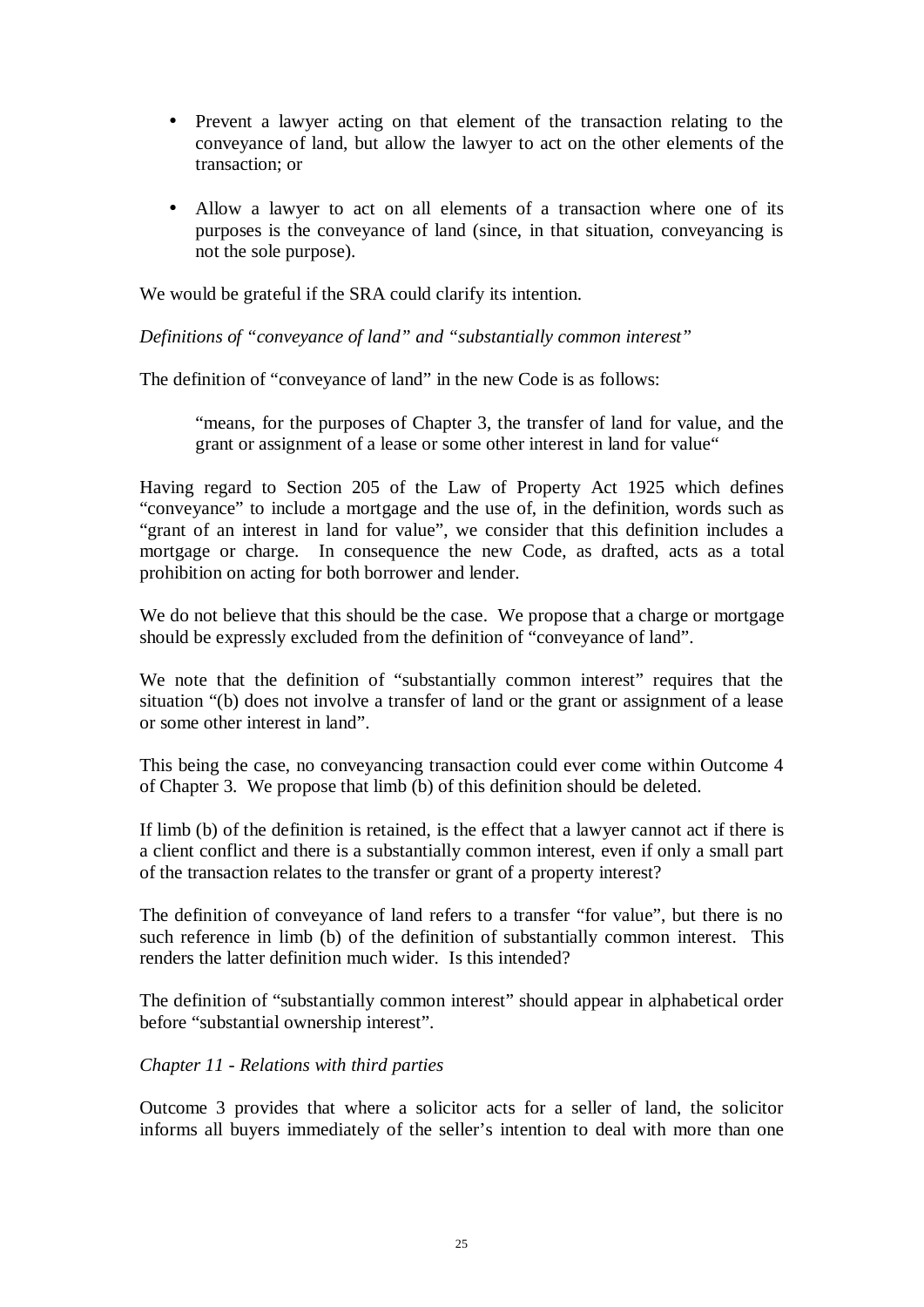buyer. The current provision in Rule 10.06 provides that the trigger for informing the other conveyancer is when the seller either:

- Instructs the solicitor to deal with more than one prospective buyer; or
- To the solicitor's knowledge:
	- o Deals directly with another prospective buyer (or their conveyancer); or
	- o Instructs another conveyancer to deal with another prospective buyer.

We are concerned by the possible difficulty of determining when the seller has the "intention" to deal with more than one buyer. This seems to us to be rather more opaque than the existing wording and possibly requires earlier notification than the current basis (which is often interpreted in practice as requiring notification when instructions are received to send out a second contract). We are concerned that the need for a lawyer to come to a conclusion as to the intention of his client might lead to unnecessary conflict between the lawyer and client as to whether that point has been reached. Further, if the Seller forms an intention (whether or not known to its lawyer) and then does not act on it, no mischief has arisen and there should be no reason to alert other buyers.

We note that Outcome 3 requires the solicitor to inform "all buyers". Should not the obligation be to inform "all buyers' lawyers"? This is the approach adopted in the existing rule.

We note that Indicative Behaviour 4 in Chapter 11 replicates existing Rule 10.04, with one exception. We are concerned that with the current widespread use of email and the common use of "reply to all" in emails, there could be an inadvertent breach of this Indicative Behaviour. Would it be necessary, for example, at the outset of any transaction, to obtain the consent of the other lawyer to copying emails to that lawyer's client? Where a lawyer addresses email correspondence openly to another lawyer and his client, for example by cc, should the recipient be able to "reply to all" without any further consent? It is always open to the originator to include his/her client by way of bcc, thus preventing an automatic direct response to his/her client from the recipient.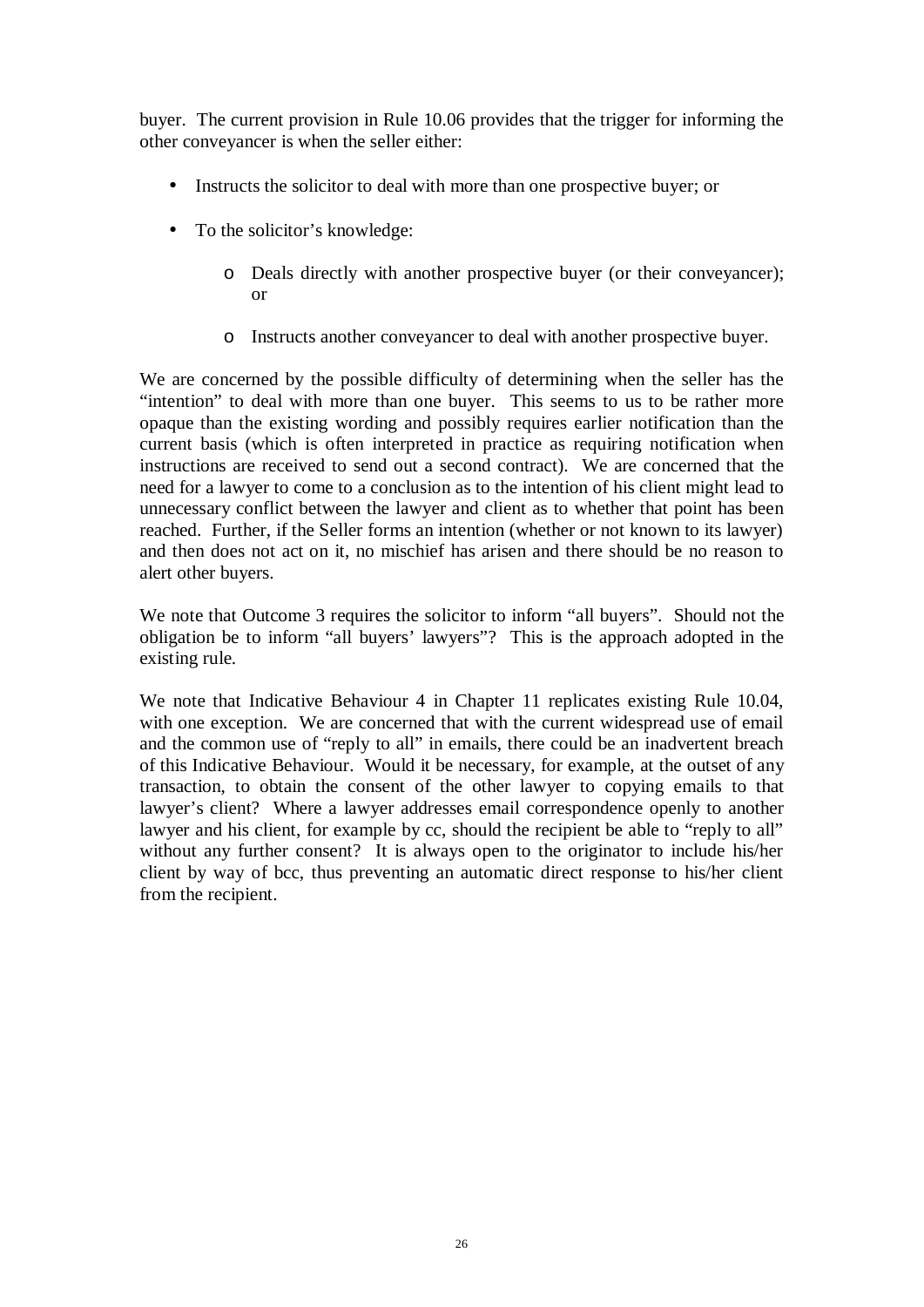# **Appendix to Annex F to illustrate some key differences in relation to the treatment of land transactions between the current Code and the proposed new Code**

| <b>Topic</b>                                                                                     | <b>Current Code</b>                                                                                                                                                                                                                                                                                                                                                                                                                                                                                                                                                                                                                                                                          | <b>Proposed new Code</b>                                                                                                                                                                                                                                                                                                                                                                                                                     | <b>Comments</b>                                                                                                                                                                                                                                                                                                                                                                                                                                                                                                                                                                                                                                                   |
|--------------------------------------------------------------------------------------------------|----------------------------------------------------------------------------------------------------------------------------------------------------------------------------------------------------------------------------------------------------------------------------------------------------------------------------------------------------------------------------------------------------------------------------------------------------------------------------------------------------------------------------------------------------------------------------------------------------------------------------------------------------------------------------------------------|----------------------------------------------------------------------------------------------------------------------------------------------------------------------------------------------------------------------------------------------------------------------------------------------------------------------------------------------------------------------------------------------------------------------------------------------|-------------------------------------------------------------------------------------------------------------------------------------------------------------------------------------------------------------------------------------------------------------------------------------------------------------------------------------------------------------------------------------------------------------------------------------------------------------------------------------------------------------------------------------------------------------------------------------------------------------------------------------------------------------------|
| Acting for buyer and<br>seller OR acting for<br>landlord and tenant,<br>in either case for value | Rules 3.07 to 3.10<br>Expressly permitted in<br>three instances so long as<br>(a) written consent is<br>obtained<br>from<br>both<br>parties; (b) no conflict of<br>interest exists or arises;<br>seller is not<br>(c)<br><sub>a</sub><br>developer or builder and<br>(d) certain rules where<br>two different offices are<br>concerned.<br>The three instances where<br>acting for both parties is<br>permitted are:<br>both<br>parties<br>(a)<br>are<br>established clients; or (b)<br>consideration is $£10,000$<br>or less and the transaction<br>is not the grant of a lease<br>or (c) the parties are<br>represented<br>by<br>two<br>separate<br>offices<br>in<br>different localities. | Chapter 3<br>There<br>is<br>no<br>express<br>acknowledgment that acting<br>for both parties will not<br>necessarily result in<br>a<br>conflict of interest, and no<br>list of occasions in which<br>acting for both parties is<br>permissible.<br>This has led some lawyers to<br>take the view that acting for<br>both parties will inevitably<br>result in a conflict of<br>interest.                                                      | There is a <i>volte-face</i> .<br>Currently there is specific<br>authority to act for both<br>parties<br>provided<br>that<br>safeguards<br>certain<br>are<br>Under<br>observed.<br>the<br>proposed new Code, there<br>is a perception that acting<br>for both parties is likely to<br>constitute a conflict of<br>interest.                                                                                                                                                                                                                                                                                                                                       |
| Acting for borrower<br>and lender, for value                                                     | Rule 3.16 and 3.17<br>Expressly permitted in<br>the case of a "standard<br>mortgage" provided there<br>is no conflict of interest,<br>the mortgage instructions<br>do not go beyond the<br>limits in $3.19$ (see below)<br>and (for the borrower's<br>private residence)<br>the<br>approved certificate of<br>title is used.<br>A "standard mortgage" is<br>a mortgage on standard<br>terms provided in the<br>normal course of<br>the<br>lender's activities<br>and<br>where a significant part<br>of the lender's activities<br>consist of lending.                                                                                                                                        | Chapter 3<br>There<br><i>is</i><br>no<br>express<br>acknowledgement<br>that<br>acting for both parties will<br>not necessarily result in a<br>conflict of interest, and no<br>list of occasions in which<br>acting for both parties is<br>permissible.<br>This has led some lawyers to<br>take the view that acting for<br>both parties is not permitted<br>under the new Code as it<br>will inevitably result in a<br>conflict of interest. | Again, there is a volte-<br><i>face</i> . Currently there is<br>specific authority to act<br>for both parties provided<br>that certain safeguards are<br>observed.<br>Under the<br>proposed new Code, there<br>is a perception that acting<br>for both parties is likely to<br>constitute a conflict of<br>interest.<br>If lawyers believe that<br>they are not permitted to<br>act for both lender and<br>borrower in a typical<br>residential conveyancing<br>transaction, this will slow<br>down<br>the<br>speed<br>of<br>residential conveyancing,<br>increase<br>and<br>the<br>borrower's costs as there<br>will be a separate fee<br>payable to the lawyers |

acting for the lender.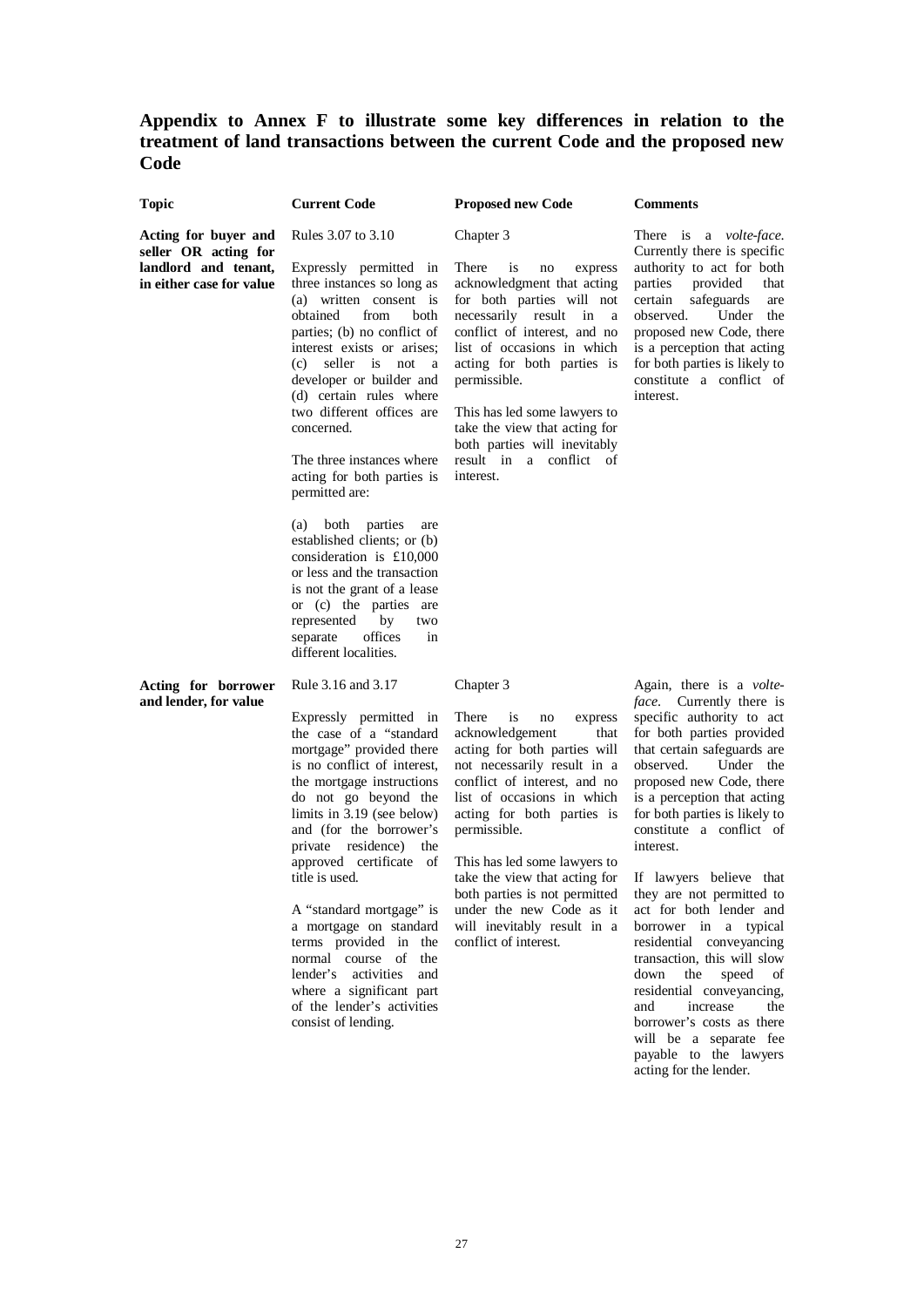Chapter 3

Rule 3.19

This sets out the limits of what lenders can require lawyers to do, when they are also acting for the borrower. This was This was  $\frac{1}{\sin \theta}$ incorporated different guise) in 1999 in order to protect lawyers from lenders who were making unreasonable<br>demands of the demands borrower's lawyer.

There is no equivalent in the new Code

If it remains the norm for lawyers to act for both lender and borrower on residential lawyers will once again be at risk of lenders making unreasonable demands of them.

Yet the risk of this happening has not reduced in any way. Indeed, as the mortgage market has tightened, it becomes a greater concern.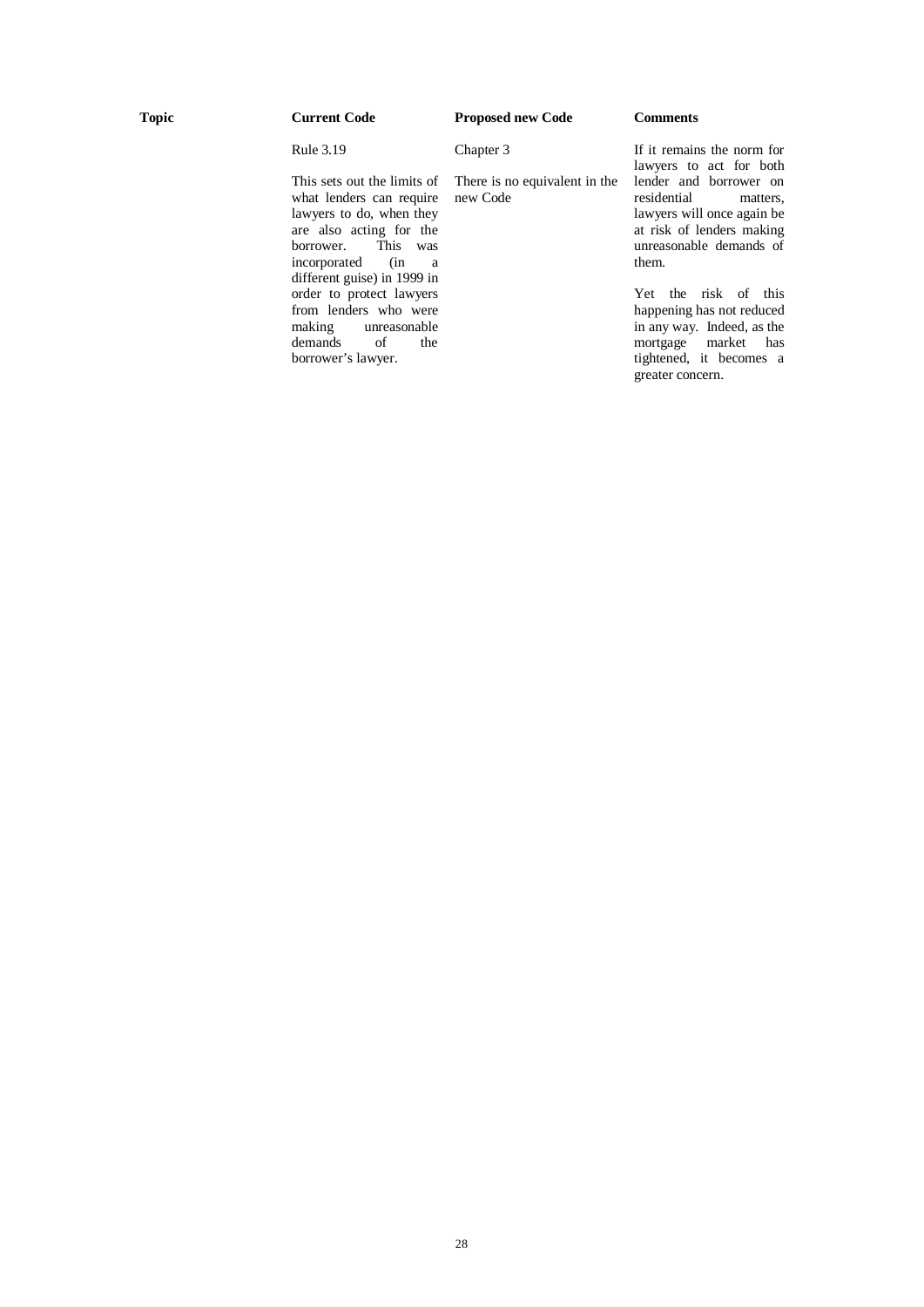# **Annex G**

# **Comments on the comparison of the provisions of the current Code and new Code as they relate to overseas practice**

We have the following specific comments. (Refer also to our comments in relation to Chapter 3, above.):

# *The definition of "overseas practice"*

The drafting of the definitions relevant to the overseas application of the Code of Conduct are opaque, very confusing, and the intention of the SRA is not clear.

Many CLLS members have extensive foreign legal practices that are already regulated in their local jurisdictions, and early clarification of whether it is the SRA's intention to extend the application of the Code of Conduct (or any other parts of the new Handbook) beyond that set out in the current Rule 15 would be welcomed.

In particular, we are concerned that the definition of "overseas practice" in the new Code appears to have the effect of extending application of the rules outside of England and Wales beyond that under the current Code, to include any legal business in which an England and Wales solicitor or recognised body has an ownership interest.

"Overseas practice" is defined in the new Code as "means *practice from an office* outside England and Wales, except in the case of an *REL*, where it means *practice from an office* in Scotland or Northern Ireland".

"Practice from an office" is separately defined as "includes *practice* carried on: (a) from an office at which you are based; or (b) from an office of a *firm* in which you are the sole practitioner, or a *manager*, or in which you have an ownership interest, even if you are not based there".

The definition of "practice" includes *inter alia* "the activities, in that capacity of: "(b) a solicitor" and "(e) an authorised body". And "firm" is defined as "means an *authorised body* or any business through which a *solicitor* or *REL practises* other than *in-house practice"*

The problem here appears to be the inclusion of "in which you have an ownership interest, even if you are not based there" which applies the provisions of the new Code to any overseas business (not just an authorised body) in which an England & Wales solicitor or an authorised body has an ownership interest. Contrast this with the overseas application of the current Code by virtue of Rule 15 (2) which limits the application solely to the actual practice of a "solicitor (or REL) controlled recognised body" from outside of England and Wales.

Many of the CLLS member firms have overseas legal businesses which are not recognised bodies, in which solicitors (by virtue of that capacity) or an SRA recognised body have an ownership interest, but in which the solicitor is not based,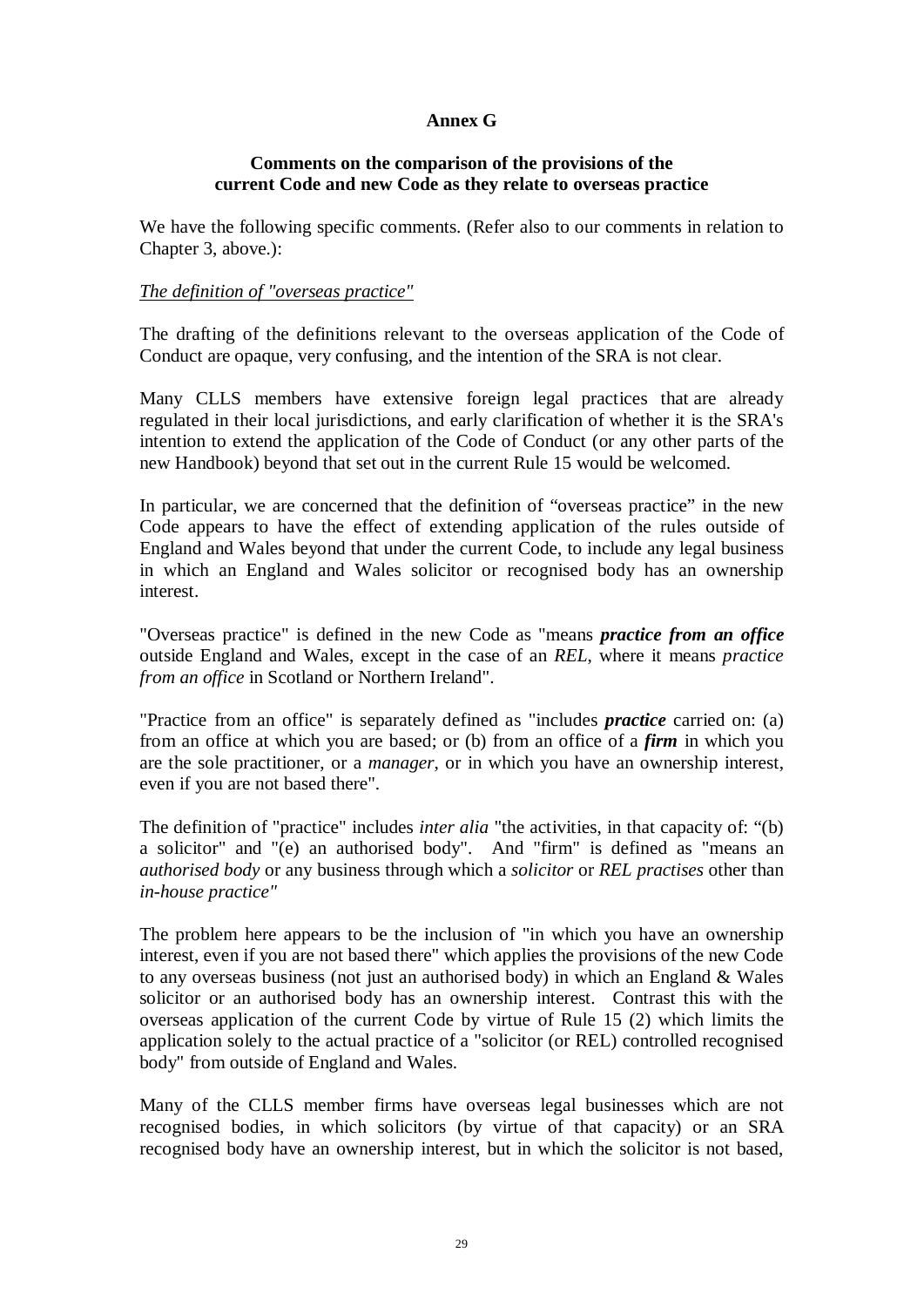and which is not a branch of the recognised body. Where an England  $&$  Wales solicitor is physically practising from such an overseas business, the new Code will clearly apply to the practise of that individual personally. Any extension of the overseas application of the new Code to these legal businesses beyond this (which are commonly the practices of local lawyers) is unnecessarily intrusive, may put these businesses at a competitive disadvantage, and is disproportionate.

If the analysis is correct, we believe that this situation should be remedied by the removal of "in which you have an ownership interest, even if you are not based there" from the definition of "practice from an office" pending the wider review of overseas application of the SRA Handbook.

We note that the definition of "lawyer controlled body" has been reinstated to the Code of Conduct. This does not appear to impact on the above analysis. It does however add to the general confusion. We note that the definition of "lawyer controlled body" in the Code and "lawyer controlled recognised body or licensed body" in Rule 51 of the SRA Accounts Rules are identical, and would suggest the term is harmonised between the two sets of rules.

# *Application of Chapters of the new Code to an overseas practice*

Subject to the comments on the redrafted application provisions elsewhere in this response, and the concern about the definition of overseas practice detailed above, we welcome the changes made to the overseas application clauses as appended to each Chapter which have generally retrenched to the current position under Rule 15 of the current Code.

We remain of the view that the provisions applying the Outcomes to an overseas practice, currently appended to each Chapter of the new Code, should be drawn together in one place. This would deliver a clear overview, make interpretation easier, and mean that users would not have to thumb through the whole of the new Code to locate applicable provisions.

The two main areas where a material extension of scope remains are:

- Chapter 7 of the new Code ("Management of your business") (see Annex "B", above). We do nevertheless recognise that the Outcomes contained in this Chapter should and will be achieved by any well run firm, and we are thus happy to endorse them as we recognise that compliance with them will have benefits for firms and their clients; and
- Chapter 9 (fee sharing and referrals of business). The fee sharing obligations contained in Rule 8 of the current Code did apply to an overseas practice, the referrals of business provisions in Rule 9 did not; instead, there was a general obligation to ensure that there was no breach of core duties or any other provisions of the current Code in respect of such.

It has to be accepted that local custom and practice in respect of referrals differs significantly, and this approach may be alien in some jurisdictions. We nevertheless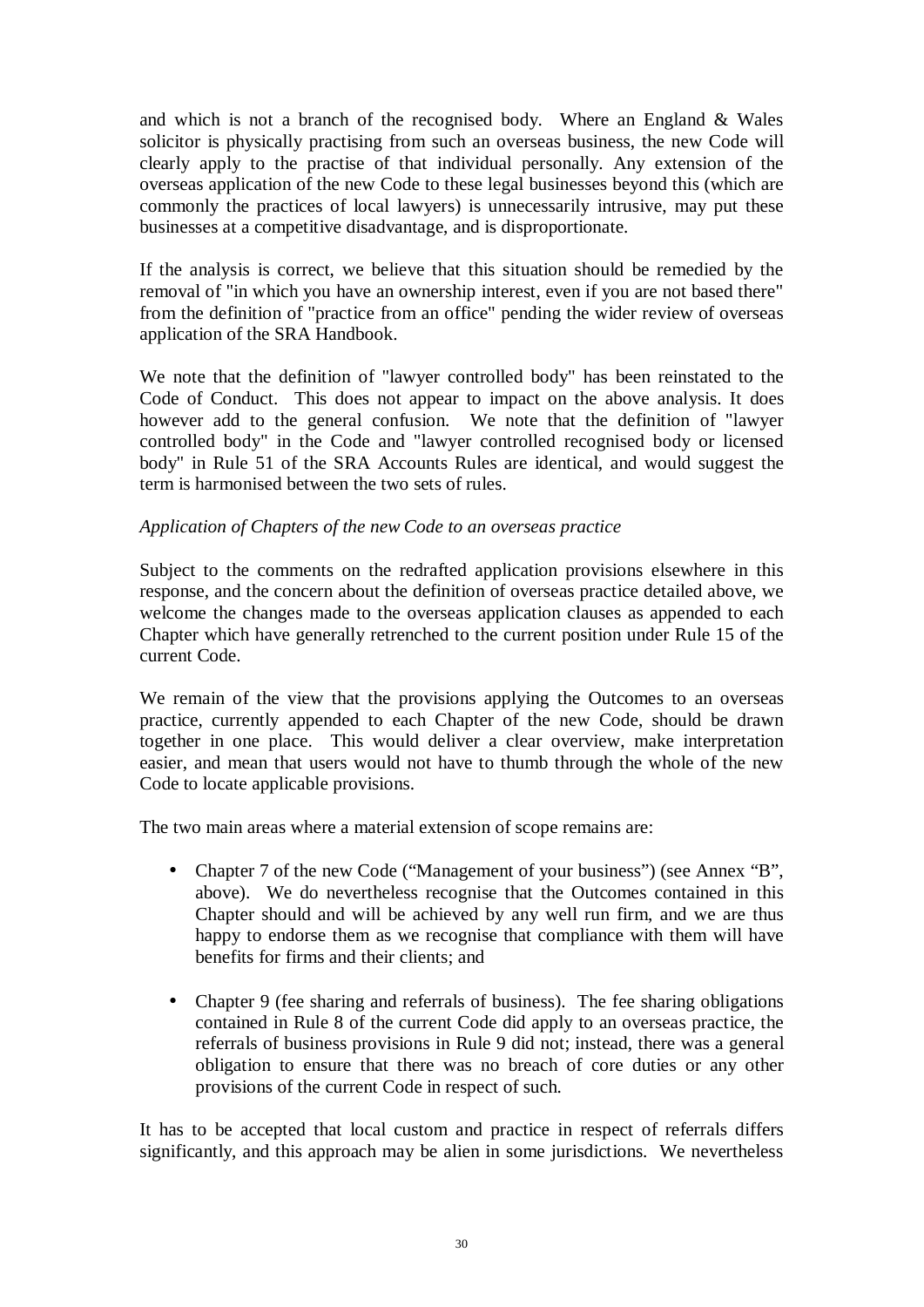accept that compliance with the Principles and duties of disclosure would necessitate transparency and accept this extension as reasonable.

# *The SRA review of overseas regulation*

We also welcome the SRA's commitment to undertake a more general review of the regulation of overseas practice in the next 12 months. This is a matter of keen interest to the CLLS membership: many have significant overseas practices and find the current regime cumbersome and, sometimes, an unnecessary duplication of regulation which can put their firms at a competitive disadvantage when competing with local lawyers.

Our previous offer to assist the SRA in developing its approach to overseas regulation remains on the table. The early publication of a detailed plan and timetable for the proposed review would greatly help our members in planning for the implementation of the new Handbook in their firms.

As our initial contribution to the review, our comments in the August Response are reproduced below:

The business models of international firms vary dramatically. At opposite ends of the spectrum there are:

- Firms which are made up of predominantly England and Wales solicitors operating internationally and advising on English law and utilising only a small number of local lawyers; and
- Firms with large English offices but with virtually no England and Wales solicitors/English law capacity in their offices outside of England.

The application of regulation must be sufficiently sophisticated to deliver a nuanced application of the new Code appropriate to each overseas business if it is to achieve a proportionate and un-bureaucratic regulatory outcome.

We accept that the SRA has a legitimate interest in the regulation of:

- Individual England and Wales solicitors practising as such wherever they are in the world, and irrespective of whether or not each solicitor's firm or employer is subject to these rules;
- Overseas branch offices of an authorised body, but only in respect to the manner in which the business is structured and managed; and
- Non-solicitor managers of an authorised body (whether lawyer or non-lawyer) in respect to the management of the authorised body only.

We draw a distinction between regulations which address the structure and proper management of an overseas branch of an authorised body (e.g. the provisions contained in Section 2 ("You and your business"), Section 3 ("You and your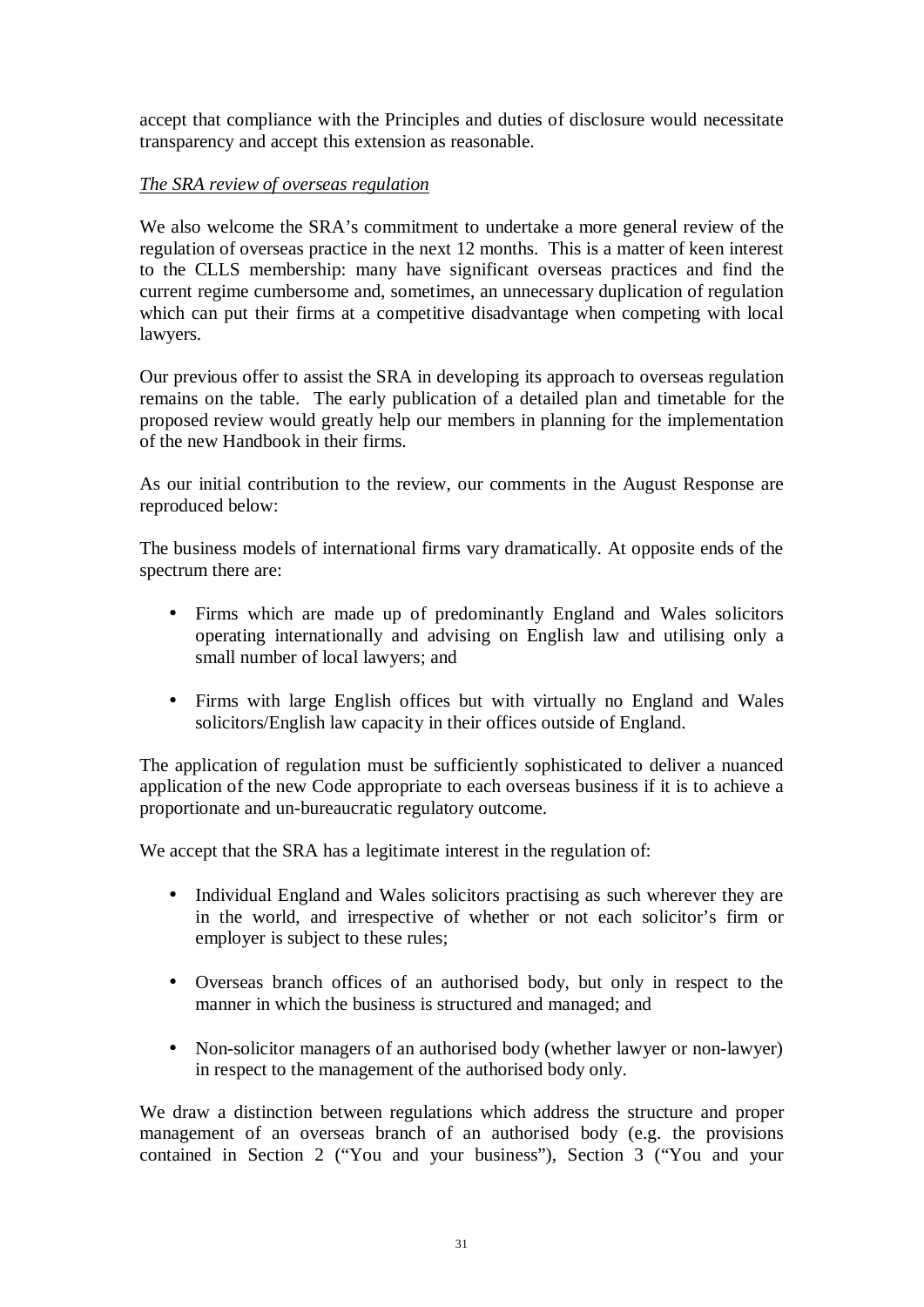regulator") and Chapter 12 ("Separate businesses")), and the regulation of the delivery of legal services supplied by individual lawyers within that branch office (e.g. the provisions contained in Section 1 ("You and your client")).

Where the services are delivered by England and Wales solicitors, these will be properly subject to SRA regulation by virtue of the above. Where the services are delivered by lawyers of another jurisdiction, each will be subject to regulation by their own codes of conduct and supervised for compliance by their respective professional bodies. In this situation we do not think it appropriate for the SRA to overlay its own rules; the lawyers concerned should not be subjected to dual, and possibly conflicting, regulation. This problem is especially acute where the branch office is primarily or exclusively the practice of local lawyers.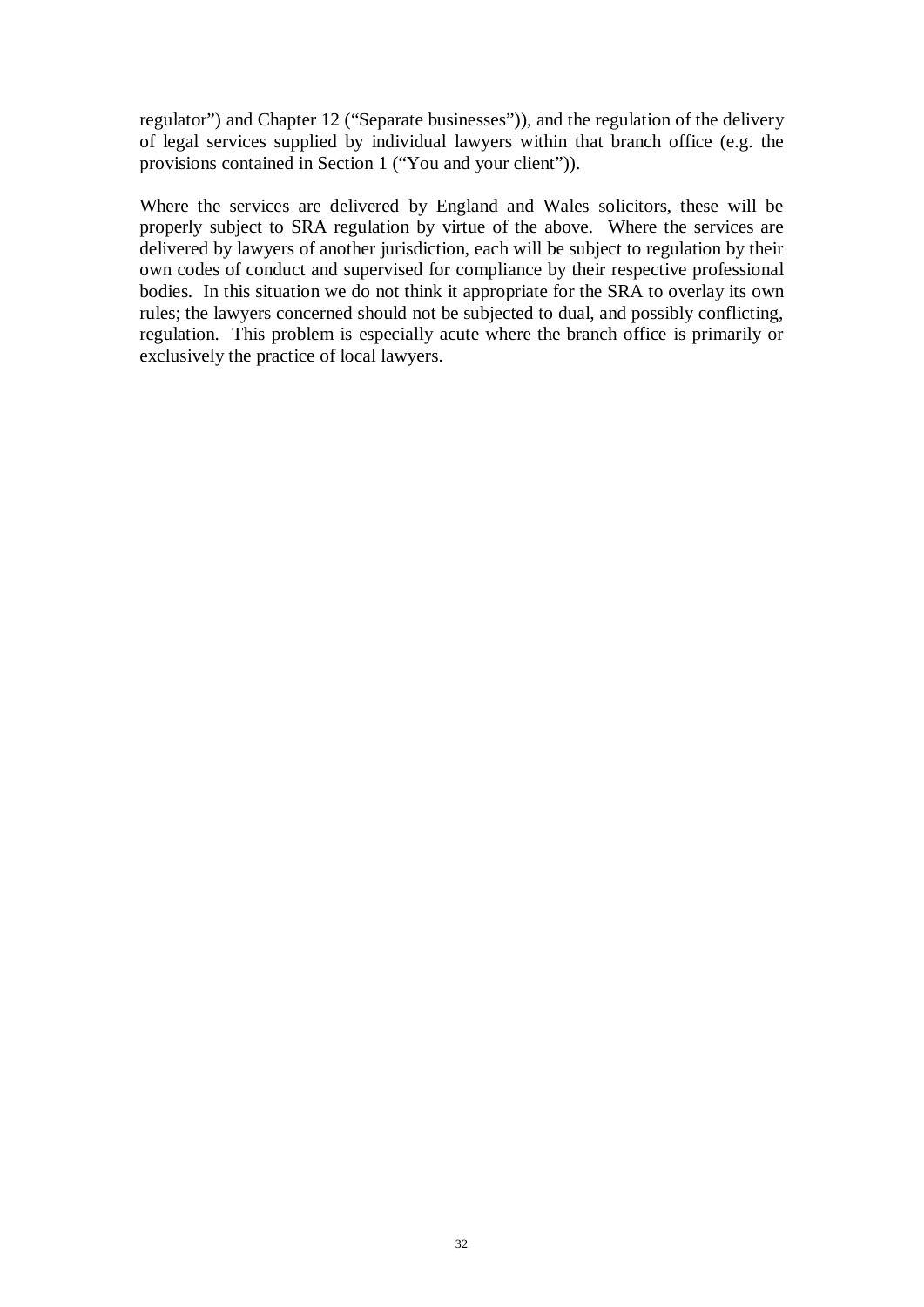Our detailed comments on the provisions are as follows:

|        | Provisions of the current Code                                                                                                                     | <b>Location in new Code</b>    | <b>Consultation Paper 2</b>                                                                                                                                                                                                                                                                                                                                                                                                                                                                                                                                                                                         | <b>Consultation Paper 3</b>                                                                                                                                                                                                                                                                                                                                                                                                                                                                                                                                                                                                                                                                                                                                                                                                                                                                                                                                                                                                                                                                                          |
|--------|----------------------------------------------------------------------------------------------------------------------------------------------------|--------------------------------|---------------------------------------------------------------------------------------------------------------------------------------------------------------------------------------------------------------------------------------------------------------------------------------------------------------------------------------------------------------------------------------------------------------------------------------------------------------------------------------------------------------------------------------------------------------------------------------------------------------------|----------------------------------------------------------------------------------------------------------------------------------------------------------------------------------------------------------------------------------------------------------------------------------------------------------------------------------------------------------------------------------------------------------------------------------------------------------------------------------------------------------------------------------------------------------------------------------------------------------------------------------------------------------------------------------------------------------------------------------------------------------------------------------------------------------------------------------------------------------------------------------------------------------------------------------------------------------------------------------------------------------------------------------------------------------------------------------------------------------------------|
|        | which will apply under the new                                                                                                                     |                                | <b>Commentary</b>                                                                                                                                                                                                                                                                                                                                                                                                                                                                                                                                                                                                   | <b>Commentary</b>                                                                                                                                                                                                                                                                                                                                                                                                                                                                                                                                                                                                                                                                                                                                                                                                                                                                                                                                                                                                                                                                                                    |
|        | Code                                                                                                                                               |                                |                                                                                                                                                                                                                                                                                                                                                                                                                                                                                                                                                                                                                     |                                                                                                                                                                                                                                                                                                                                                                                                                                                                                                                                                                                                                                                                                                                                                                                                                                                                                                                                                                                                                                                                                                                      |
| Rule 2 | $2.01$ – Taking on clients<br>$2.02$ – Client care<br>$2.03$ – Information about the cost<br>$2.05$ – Complaints handling                          | Chapter 1 – Client care<br>all | CURRENT CODE - does not apply to an overseas<br>practice. replaced with express provisions dealing<br>with:<br>commissions - $15.02(2)$ .<br>limitation of liability by sole practitioners - 15.02(3).<br>contingency arrangements for work undertaken in<br>relation to contentious proceedings - 15.02(4).<br>NEW CODE - all outcomes apply to an overseas<br>practice except for 7 (clients are protected by<br>compulsory PI insurance) and 8 (informing clients of<br>right to complain to the ombudsman).<br>These outcomes are replaced by equivalent outcomes<br>tailored/relevant to an overseas business. | NEW CODE - the proposed application in the<br>second Handbook consultation has been<br>withdrawn. The new provision dis-applies<br>the outcomes in Chapter 1, replacing them<br>with provisions broadly corresponding to the<br>"current Code".<br>The following outcomes must be achieved for<br>an overseas practice:<br>$OP(1)$ you properly account to your <i>clients</i><br>for any financial benefit you receive as a<br>result of your instructions unless it is the<br>prevailing custom of your local jurisdiction to<br>deal with <i>financial benefits</i> in a different<br>way;<br>$OP(2)$ <i>clients</i> have the benefit of insurance<br>or other indemnity in relation to professional<br>liabilities which takes account of:<br>(i) the nature and extent of the risks you incur<br>in your overseas practice;<br>(ii) the local conditions in the jurisdiction in<br>which you are <i>practising</i> ;<br>(iii) the terms upon which insurance is<br>available;<br>and you have not attempted to exclude<br>liability below the minimum level required<br>for practice in the local jurisdiction; |
| Rule 3 | $3.01 -$ Duty not to act<br>$3.02$ – Exceptions to duty not to act<br>3.03 – Conflict when already acting<br>$3.04$ – Accepting gifts from clients | Chapter 3 – Conflicts- all     | CURRENT CODE - applies to an overseas practice<br>with the exception of 3.07 and 3.22 where the land<br>which is the subject of a conveyance is outside of<br>England and Wales.<br>NEW CODE - not stated, content of Chapter 3 subject<br>to separate consultation.                                                                                                                                                                                                                                                                                                                                                | NEW CODE - all the outcomes in Chapter 3<br>apply to an overseas practice.<br>The exceptions in the current Code relating to<br>land have been withdrawn along with the<br>provisions to which they refer.                                                                                                                                                                                                                                                                                                                                                                                                                                                                                                                                                                                                                                                                                                                                                                                                                                                                                                           |
|        | $3.05$ – Public office or appointment<br>leading to conflict<br>$3.06 -$<br>Alternative<br>dispute<br>resolution (ADR)                             |                                |                                                                                                                                                                                                                                                                                                                                                                                                                                                                                                                                                                                                                     |                                                                                                                                                                                                                                                                                                                                                                                                                                                                                                                                                                                                                                                                                                                                                                                                                                                                                                                                                                                                                                                                                                                      |
|        | $3.07$ – Acting for seller and buyer                                                                                                               |                                |                                                                                                                                                                                                                                                                                                                                                                                                                                                                                                                                                                                                                     |                                                                                                                                                                                                                                                                                                                                                                                                                                                                                                                                                                                                                                                                                                                                                                                                                                                                                                                                                                                                                                                                                                                      |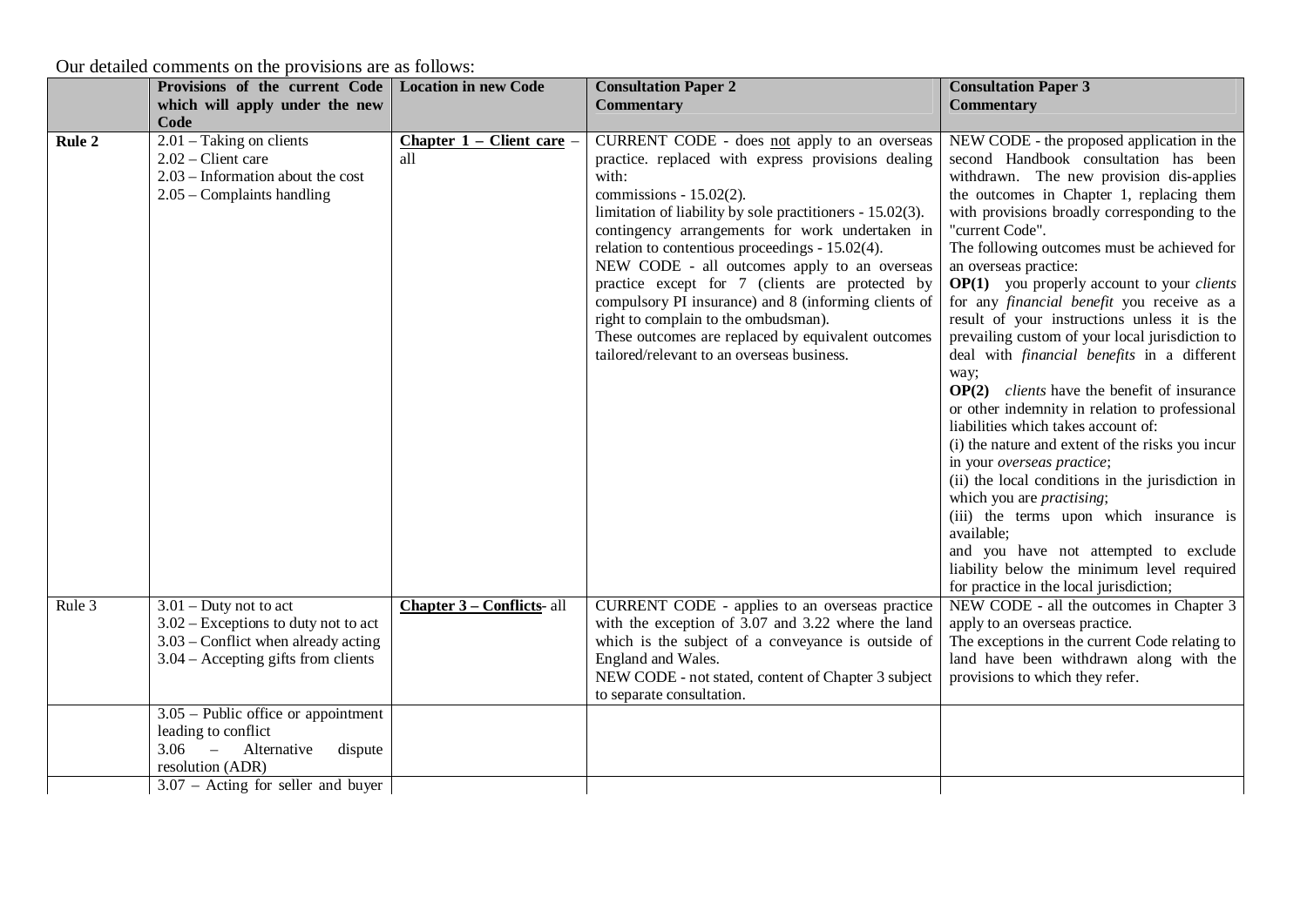|        | Provisions of the current Code   Location in new Code |                                | <b>Consultation Paper 2</b>                        | <b>Consultation Paper 3</b>                 |
|--------|-------------------------------------------------------|--------------------------------|----------------------------------------------------|---------------------------------------------|
|        | which will apply under the new                        |                                | <b>Commentary</b>                                  | <b>Commentary</b>                           |
|        | Code                                                  |                                |                                                    |                                             |
|        | in conveyancing, property selling                     |                                |                                                    |                                             |
|        | and mortgage related services                         |                                |                                                    |                                             |
|        | $3.08$ – Conveyancing transactions                    |                                |                                                    |                                             |
|        | not at arm's length                                   |                                |                                                    |                                             |
|        | 3.09 - Conveyancing transactions                      |                                |                                                    |                                             |
|        | at arm's length                                       |                                |                                                    |                                             |
|        | $3.10$ – Conditions for acting under                  |                                |                                                    |                                             |
|        | 3.09                                                  |                                |                                                    |                                             |
|        | 3.11 – Property selling and                           |                                |                                                    |                                             |
|        | mortgage related services                             |                                |                                                    |                                             |
|        | 3.12 - SEALs and participating                        |                                |                                                    |                                             |
|        | firms                                                 |                                |                                                    |                                             |
|        | $3.13$ – Conditions for acting under                  |                                |                                                    |                                             |
|        | 3.11                                                  |                                |                                                    |                                             |
|        | 3.14 - Special circumstances in                       |                                |                                                    |                                             |
|        | property selling and conveyancing                     |                                |                                                    |                                             |
|        | $3.15$ – Conflict arising when acting                 |                                |                                                    |                                             |
|        | for seller and buyer                                  |                                |                                                    |                                             |
|        | 3.16 - Acting for lender and                          |                                |                                                    |                                             |
|        | borrower<br>in<br>conveyancing                        |                                |                                                    |                                             |
|        | transactions                                          |                                |                                                    |                                             |
|        | 3.17 - Standard and individual                        |                                |                                                    |                                             |
|        | mortgages                                             |                                |                                                    |                                             |
|        | 3.18 - Notification of certain                        |                                |                                                    |                                             |
|        | circumstances to lender                               |                                |                                                    |                                             |
|        | $3.19$ – Types of instruction which                   |                                |                                                    |                                             |
|        | may be accepted                                       |                                |                                                    |                                             |
|        | $3.20 - Using the approved$                           |                                |                                                    |                                             |
|        | certificate of title                                  |                                |                                                    |                                             |
|        | $3.21$ – Terms of rule to prevail                     |                                |                                                    |                                             |
|        | 3.22 - Anti-avoidance                                 |                                |                                                    |                                             |
|        | $3.23 - Waivers$                                      |                                |                                                    |                                             |
|        | Annex – Certificate of title                          |                                |                                                    |                                             |
| Rule 5 | $5.01$ -<br>Supervision<br>and                        | Chapter 1 – Client care –      | CURRENT CODE - does not apply to an overseas       | <b>NEW CODE</b>                             |
|        | management responsibilities                           | in<br>(particularly<br>part    | practice. Replaced with express provisions dealing | Chapter 1 - the proposed application in the |
|        | 5.03 – Supervision of work for                        | (5.01(1)(a)(d)(e)(f)(g)(h)(i)) | with:                                              | second Handbook consultation has been       |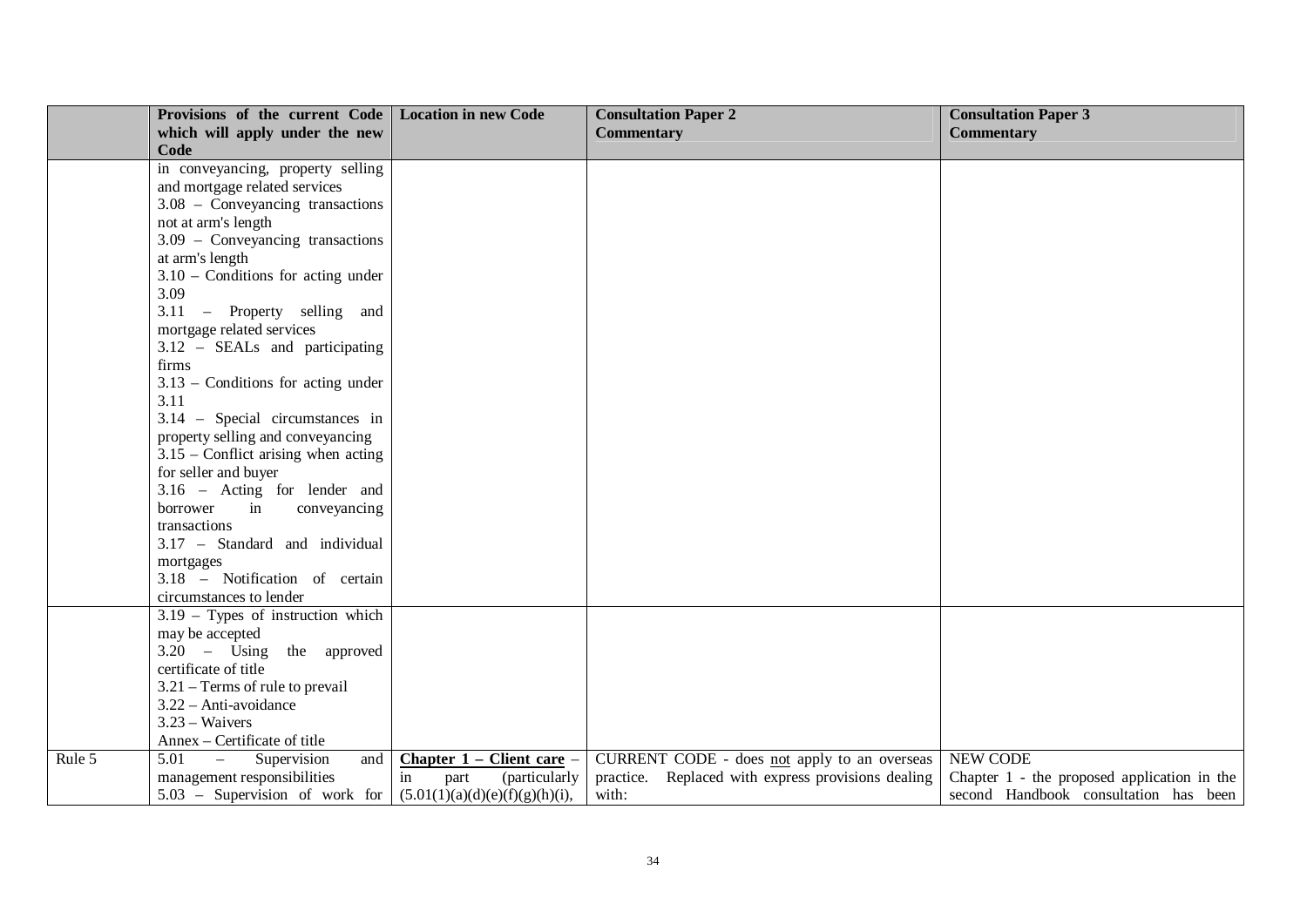|                        | Provisions of the current Code         | <b>Location in new Code</b>        | <b>Consultation Paper 2</b>                                      | <b>Consultation Paper 3</b>                       |
|------------------------|----------------------------------------|------------------------------------|------------------------------------------------------------------|---------------------------------------------------|
|                        | which will apply under the new         |                                    | <b>Commentary</b>                                                | <b>Commentary</b>                                 |
|                        | Code                                   |                                    |                                                                  |                                                   |
|                        | clients and members of the public      | 5.03)                              | restriction on setting up a sole practitionership outside        | withdrawn and replaced with three provisions      |
|                        |                                        | <b>Chapter 7 - Management</b>      | of England and Wales $(15.05(2))$ .                              | specific to an overseas practice. None of         |
|                        |                                        | of your business $-$ in part       | minimum practising experience requirements for at                | these relate to the provisions contained in the   |
|                        |                                        | (5.01(c)(j)(k)(l))                 | least one manager $(15.05(3))$ .                                 | current Rule 5.                                   |
|                        |                                        | For 5.02 see <b>Authorisation</b>  | A general obligation on solicitors, RELs, recognised             | Chapter 7 - all outcomes continue to be           |
|                        |                                        | and<br><b>Practising</b>           | bodies and managers practising outside of England                | applied to an overseas practice (as in the        |
|                        |                                        | <b>Requirements</b><br>section of  | and Wales to ensure that the firm is managed and                 | second Handbook consultation).                    |
|                        |                                        | the Handbook                       | supervised properly (15.04).                                     | A&P<br>requirements<br>apply<br>to                |
|                        |                                        |                                    | <b>NEW CODE</b>                                                  | licensed/regulated individuals and bodies (as     |
|                        |                                        |                                    | Chapter 1 - all outcomes apply to an overseas practice           | in the second Handbook consultation).             |
|                        |                                        |                                    | (see Rule 2 above).                                              |                                                   |
|                        |                                        |                                    | Chapter 7 - all outcomes apply to an overseas                    |                                                   |
|                        |                                        |                                    | practice.                                                        |                                                   |
|                        |                                        |                                    | A&P requirements - apply to regulated individuals<br>and bodies. |                                                   |
| Rule 6                 | $6.01$ – Duty not to discriminate      | Chapter 2 - Your clients           |                                                                  | NEW CODE - the proposed application in            |
|                        | $6.02$ – Evidence of breach            | and equality and diversity         | CURRENT CODE - does not apply to an overseas<br>practice.        | consultation paper 2 has been withdrawn.          |
|                        | $6.03$ – Equality and diversity policy | - except $6.05$ and $6.06$         | NEW CODE - two of the 5 outcomes apply to an                     | The new provision dis-applies the outcomes        |
|                        | $6.04$ – In-house practice             |                                    | overseas practice, specifically:                                 | in Chapter 2, replacing them with a new           |
|                        | $6.05 - Waivers$                       |                                    | not discriminating without lawful cause or victimise             | outcome which must be achieved for an             |
|                        | $6.06$ – Meaning of terms              |                                    | or harass in the course of your professional dealings;           | overseas practice:                                |
|                        |                                        |                                    | and                                                              | OP(1) You do not discriminate unlawfully          |
|                        |                                        |                                    | not putting clients and staff who are disabled at any            | according to the jurisdiction in which you are    |
|                        |                                        |                                    | disadvantage in comparison with those who are not.               | practising.                                       |
| $\overline{7}$<br>Rule | 7.01 - Misleading or inaccurate        | <b>Chapter 8 – Publicity - all</b> | CURRENT CODE - applies to an overseas practice                   | NEW CODE - the proposed application in the        |
| <b>Publicity</b>       | publicity                              |                                    | subject to the following:                                        | second Handbook consultation has been             |
|                        | $7.02$ – Clarity as to charges         |                                    | Rule 7 does not apply to websites, email, text                   | withdrawn, only outcomes 1 and 4 now apply        |
|                        | 7.03 - Unsolicited approaches in       |                                    | messages or similar communications from offices in               | to an overseas practice:                          |
|                        | person or by telephone                 |                                    | an EU state other than the UK; and                               | your <i>publicity</i> in relation to<br>Outcome 1 |
|                        | 7.04 - International aspects of        |                                    | Rule 7.07 - letterhead, website and emails - does not            | your firm or practice or for any other            |
|                        | publicity                              |                                    | apply to an overseas practice. Replaced with express             | business is accurate and not misleading, and      |
|                        | 7.05 - Responsibility for publicity    |                                    | provisions dealing with:                                         | is not likely to diminish the trust the public    |
|                        | $7.06$ – Application                   |                                    | naming of RELs on the letterhead of an office in                 | places in you and in the provision of legal       |
|                        | 7.07 - Letterhead, website and e-      |                                    | Scotland and Northern Ireland; and                               | services.                                         |
|                        | mails                                  |                                    | making it clear on the firm's letterhead that it is the          | Outcome 4<br>clients and the public have          |
|                        |                                        |                                    | letterhead of a law firm.                                        | appropriate information about you, your firm      |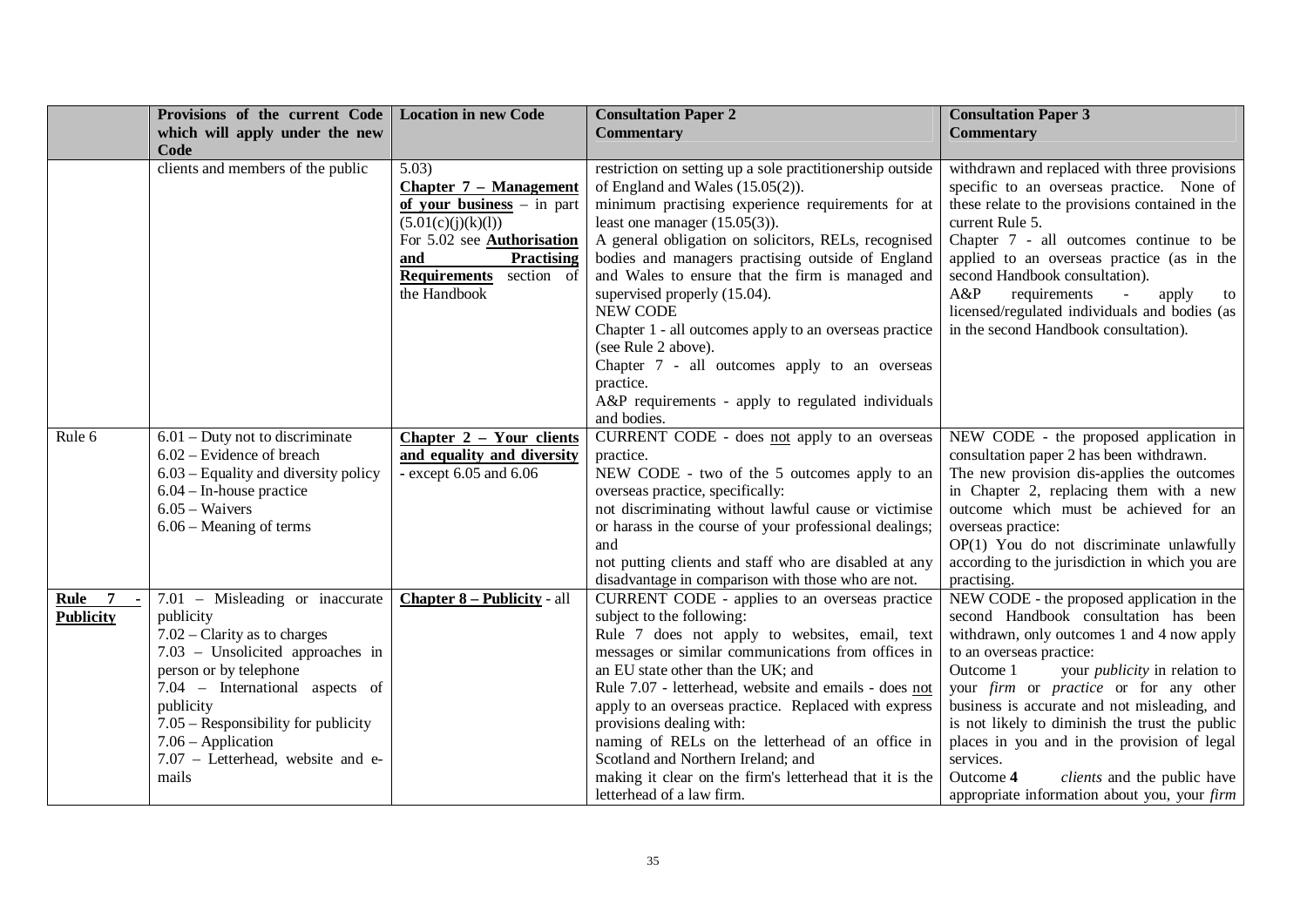|                   | Provisions of the current Code                     | <b>Location in new Code</b>  | <b>Consultation Paper 2</b>                               | <b>Consultation Paper 3</b>                                                         |
|-------------------|----------------------------------------------------|------------------------------|-----------------------------------------------------------|-------------------------------------------------------------------------------------|
|                   | which will apply under the new                     |                              | <b>Commentary</b>                                         | <b>Commentary</b>                                                                   |
|                   | Code                                               |                              |                                                           |                                                                                     |
|                   |                                                    |                              | NEW CODE - all outcomes apply to an overseas              | and how you are regulated.                                                          |
|                   |                                                    |                              | practice with one exception; letterhead, website and      | In addition an overseas practice must comply                                        |
|                   |                                                    |                              | email do not need to include the words "regulated by      | with one additional outcome:                                                        |
|                   |                                                    |                              | the SRA".                                                 | $OP(1)$ <i>publicity</i> intended for a jurisdiction                                |
|                   |                                                    |                              |                                                           | outside England and Wales must comply with                                          |
|                   |                                                    |                              |                                                           | (a) any applicable law or rules regarding                                           |
|                   |                                                    |                              |                                                           | lawyers' publicity in the jurisdiction in which                                     |
|                   |                                                    |                              |                                                           | your office is based and the jurisdiction in                                        |
|                   |                                                    |                              |                                                           | which the publicity is received.                                                    |
| Rule 8 - Fee      | 8.01 - Fee sharing with lawyers and                | Chapter $9$ – Fee sharing    | CURRENT CODE - applies to an overseas practice.           | NEW CODE - the outcomes apply to an                                                 |
| sharing           | colleagues<br>$8.02$ – Fee sharing with other non- | and referrals - all          | NEW CODE - all outcomes apply to an overseas<br>practice. | overseas practice, except where they conflict<br>with the SRA European Cross-Border |
|                   | lawyers                                            |                              |                                                           | Practice Rules which will prevail in any                                            |
|                   |                                                    |                              |                                                           | conflict                                                                            |
|                   |                                                    |                              |                                                           | The inclusion of express reference to the                                           |
|                   |                                                    |                              |                                                           | ECBPR is useful clarification but does not in                                       |
|                   |                                                    |                              |                                                           | any practical way change the position from                                          |
|                   |                                                    |                              |                                                           | that under the current Rule 8.                                                      |
| Rule 9            | $9.01 - General$                                   | Chapter 6 – Your client      | CURRENT CODE - does not apply to an overseas              | <b>NEW CODE</b>                                                                     |
|                   | 9.02 - Financial arrangements with                 | and introductions to third   | practice except for an express obligation to ensure       | Chapter 6 - all outcomes apply to an overseas                                       |
|                   | introducers                                        | $parties - 9.03$ only        | that referrals do not breach the core duties or "any      | practice (as in the second Handbook                                                 |
|                   | 9.03 – Referrals to third parties                  | Chapter $9$ – Fee sharing    | other applicable provisions of these rules".              | consultation).                                                                      |
|                   |                                                    | and referrals - 9.01 and     | NEW CODE                                                  | Chapter 9 - the outcomes apply to your                                              |
|                   |                                                    | $\overline{9.02}$            | Chapter 6 - all outcomes apply to an overseas             | overseas practice, except where they conflict                                       |
|                   |                                                    |                              | practice.                                                 | with the SRA European Cross-Border                                                  |
|                   |                                                    |                              | Chapter 9 - all outcomes apply to an overseas             | Practice Rules which will prevail in any                                            |
|                   |                                                    |                              | practice.                                                 | conflict (as in the second Handbook                                                 |
|                   |                                                    |                              |                                                           | consultation).                                                                      |
| Rule 17 -         | $17.01 -$<br>when accepting<br>an                  | <b>Chapter 3 – Conflicts</b> | CURRENT CODE - does not apply to an overseas              | NEW CODE - this express provision has not                                           |
| <b>Insolvency</b> | appointment or acting as<br>an                     |                              | practice except in relation to appointments               | been reproduced in the new Code.                                                    |
| <b>practice</b>   | appointment<br>holder<br>as<br>an                  |                              | appertaining to orders made in courts of England and      |                                                                                     |
|                   | insolvency practitioner, obligations               |                              | Wales.                                                    |                                                                                     |
|                   | to comply with the Insolvency Joint                |                              | NEW CODE - not stated, content of Chapter 3 subject       |                                                                                     |
|                   | Code of Ethics,                                    |                              | to separate consultation.                                 |                                                                                     |
| Rule 19           | $19.01$ – Independence                             | Chapter $6 - Your$ client    | CURRENT CODE - does not apply to an overseas              | <b>NEW CODE</b>                                                                     |
|                   |                                                    | and introductions to third   | practice except where regulated services are              | Chapter 6 - all outcomes apply to an overseas                                       |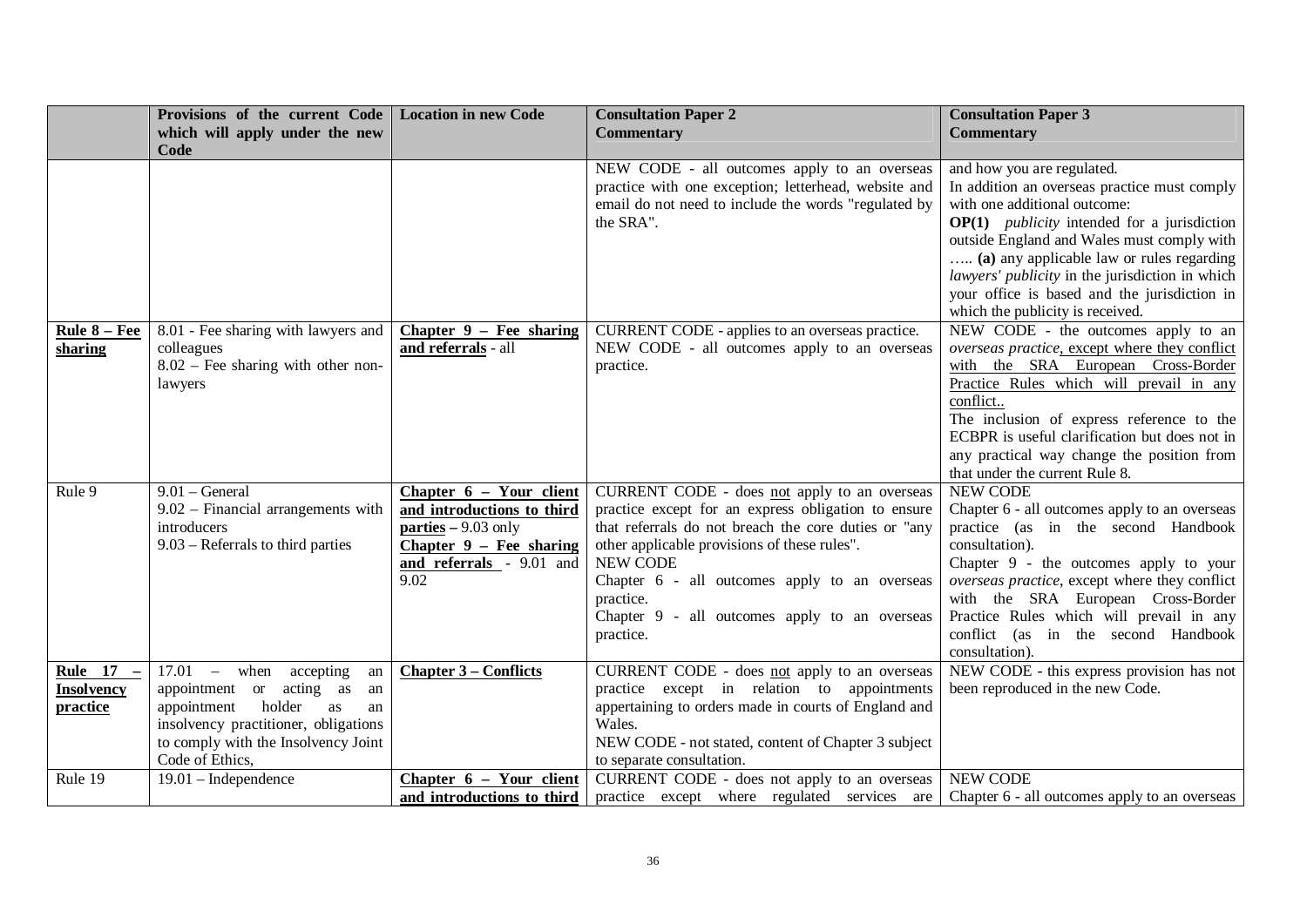| Provisions of the current Code   Location in new Code<br>which will apply under the new<br>Code |                                                              | <b>Consultation Paper 2</b><br><b>Commentary</b>                                                                                                                                                                                                                                                                                                                                 | <b>Consultation Paper 3</b><br><b>Commentary</b>                                                                                                                                                                                            |
|-------------------------------------------------------------------------------------------------|--------------------------------------------------------------|----------------------------------------------------------------------------------------------------------------------------------------------------------------------------------------------------------------------------------------------------------------------------------------------------------------------------------------------------------------------------------|---------------------------------------------------------------------------------------------------------------------------------------------------------------------------------------------------------------------------------------------|
|                                                                                                 | <u>parties</u><br>Chapter $9 - Fee$ sharing<br>and referrals | conducted from an office in Scotland and Northern  <br>Ireland, or into the UK from an office outside of the<br>UK (this is covered by core duty of independence $-$<br>1.03).<br>NEW CODE<br>Chapter 6 - all outcomes apply to an overseas Practice Rules which will prevail in any<br>practice.<br>Chapter $9$ - all outcomes apply to an overseas consultation).<br>practice. | Handbook  <br>practice (as in the second<br>consultation).<br>Chapter $9$ - the outcomes apply to your<br><i>overseas practice</i> , except where they conflict<br>with the SRA European Cross-Border<br>conflict (as in second<br>Handbook |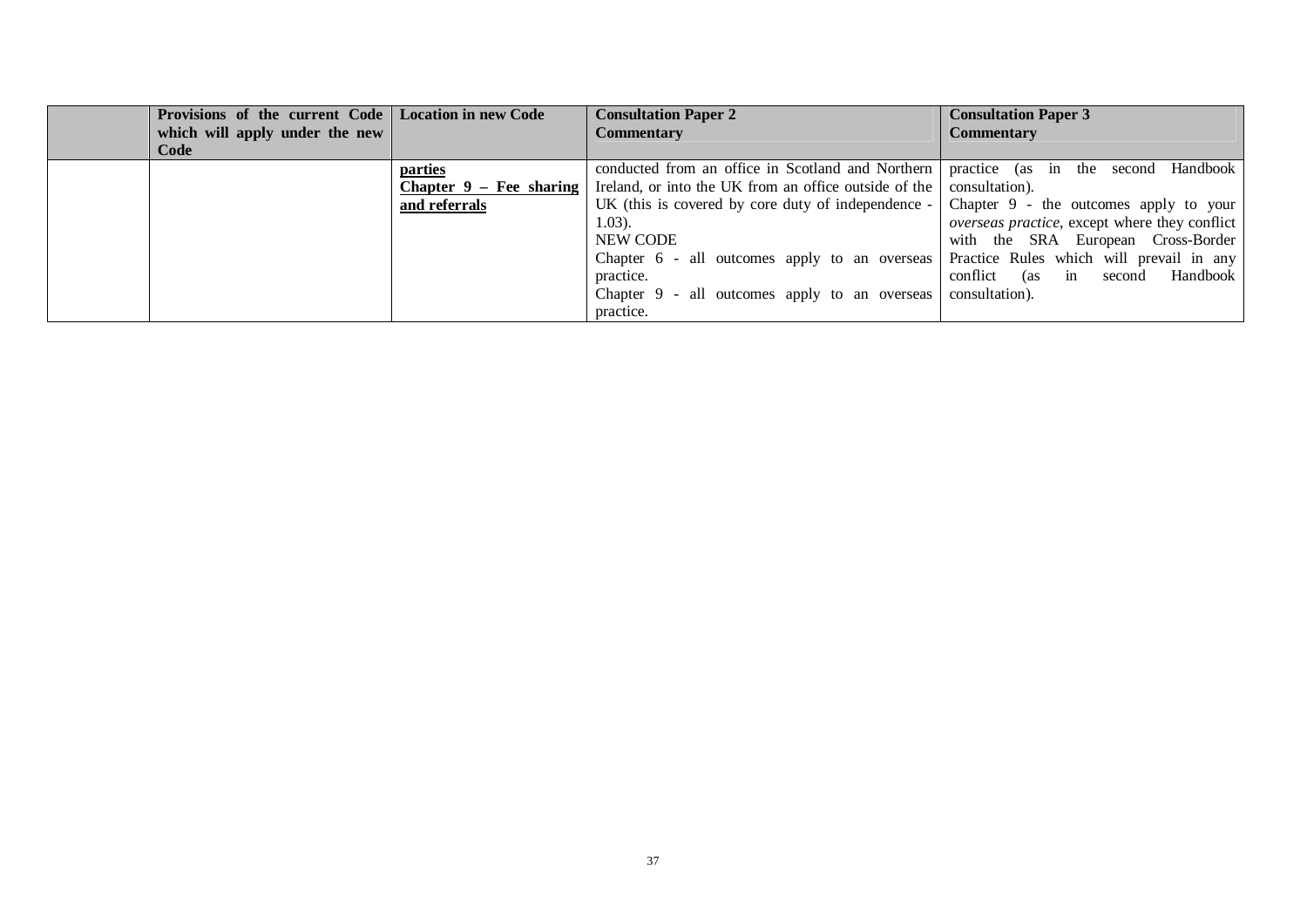# **Annex H**

# **Comments on the SRA Authorisation Rules for Legal Services Bodies and Licensable Bodies (as set out in Annex F1 of the consultation document)**

## *General Comments*

We have commented below on specific sections of the Authorisation Rules. Generally, we are concerned that the scope of the Rules will create uncertainty and inconsistency in relation to the new regulatory regime. As the SRA says, "authorisation is the function which considers applications from individuals to become solicitors or managers of firms and from organisations to be recognised as approved suppliers of legal services". The draft Rules are far more extensive than is required to achieve these purposes - they deal in detail with conduct and regulatory responsibility. In so doing they create a second strand of conduct regulation which is confusing, inflexible, not risk based and not always entirely consistent with the provisions of the Code.

We have addressed in Annex C the problems created by the different reporting regimes under the new Code and Rule 8.5. Another example of regulatory overlap and confusion would be the requirement to comply with the 'professional principles'. Those regulated by the SRA will have to comply with the 'SRA Principles' in the new Code and with the 'professional principles' in Rule 8.2 of the Authorisation Rules. The different sets of principles cover essentially the same ground but differ in phraseology and impact. For example, it is a 'professional principle' that 'the affairs of clients should be kept confidential' and firms must ensure this happens (Authorisation Rule 8.2 (a) (ii)), but Outcome 1 of Chapter 4 of the Code provides (rightly) that the obligation is qualified, being to keep the affairs of clients confidential "unless disclosure is required or permitted by law or the client consents".

Clearly the 'professional principles' are derived from the Legal Services Act and ought to form part of the regulatory regime, but why does the SRA feel that the requirements of the Act are not already adequately addressed by the provisions of the Code (which applies to regulated individuals, traditional firms and ABS's as well as to in-house lawyers and overseas lawyers)? If they are not addressed, would it not be better to amend the Code rather than to have parallel requirements in rules meant to deal with authorisation?

We would strongly urge the SRA to amend the Authorisation Rules so that they fulfil their core function only, with ongoing obligations regarding the management of a regulated business and/or ethical behaviour being consolidated within the Code. This could be achieved by the insertion of appropriate cross references from the Authorisation Rules as necessary. For example (and see our comments elsewhere on the roles), if the SRA ultimately requires all firms to appoint a COLP and COFA, the Authorisation Rules could deal simply with the suitability requirement for the person, with Chapter 7 of the Code addressing the associated duties and obligations.

Taking the approach advocated above would not only make the regime more coherent (and thereby easier for the regulated to comply with), but would also allow the SRA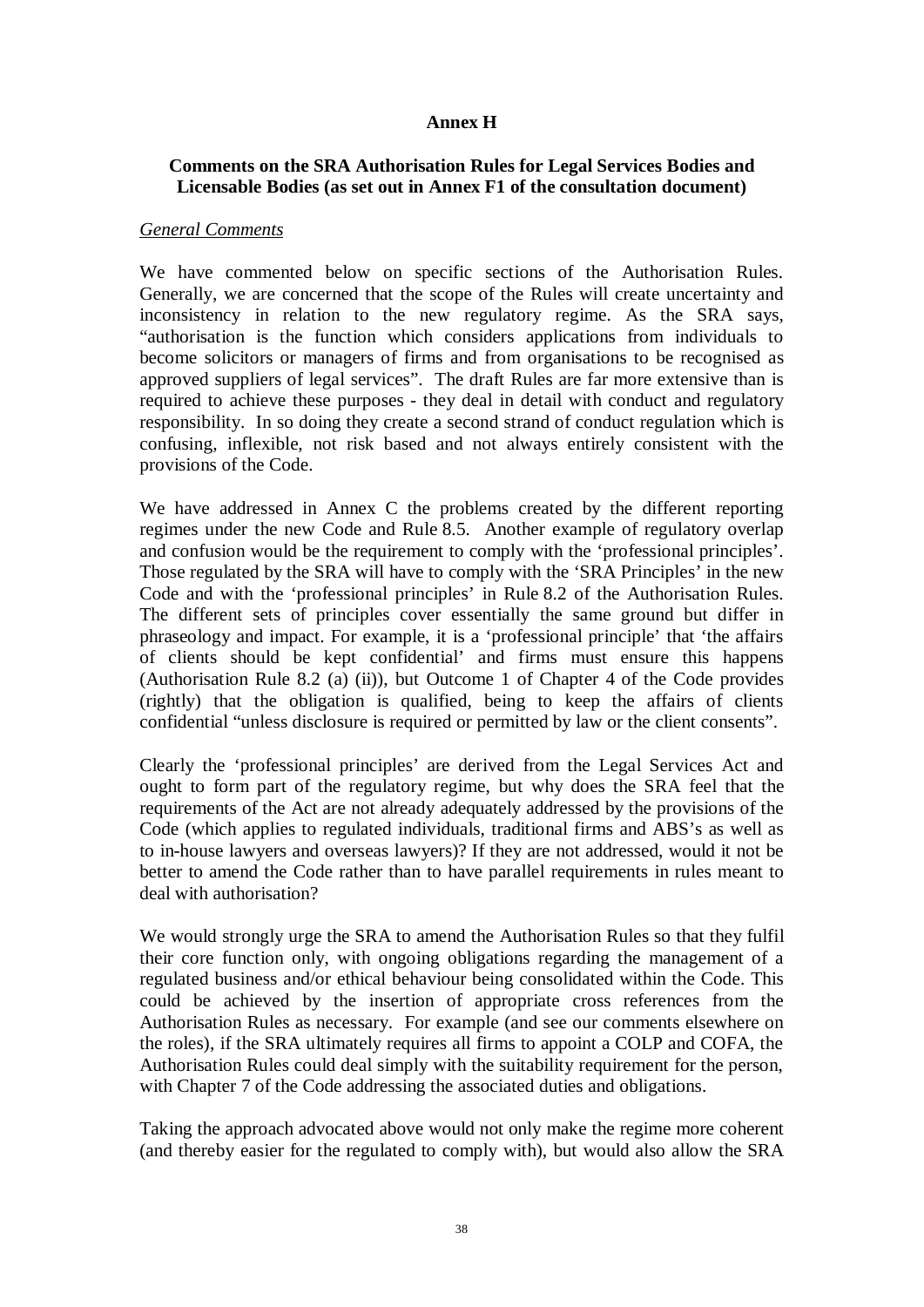to modify only one set of rules going forward. To revert to the earlier example, as presently drafted, the SRA would have to ensure that any guidance regarding managing confidentiality addressed the relevant provisions in the Authorisation Rules and in the Code, it would be more straightforward just to amend or comment on one consolidated set of requirements.

# *Specific Comments*

*Rule 1.1*

As a drafting matter, it is very unhelpful to have to cross-refer to two sets of definitions in order to understand and interpret the Rules. It would be much more convenient for the reader if all relevant definitions were repeated in full within the text of Rule 1 rather than requiring the reader to flick through two different sets of definitions in order to find the relevant italicised phrase.

Where possible the definitions used in the Authorisation Rules and the new Code (and throughout the Handbook) should be aligned; in particular confusion could arise in relation to "material interest" in the former and "substantial ownership interest" in the latter.

*Rule 1.2 (gg) (i)*

There is a cross-referencing error – Rule 1.2 (v) should say (s).

*Rule 7.2 (a)*

The impact of making every authorisation subject to the general conditions in Rule 8 is unclear. What is then the effect of a breach of the provisions of Rule 8.1 (a) on a firm's authorised status? It does not seem to be suggested that there is an automatic cessation of authorisation if a condition is not fulfilled, which we think would be unworkable and unreasonable given the width of the Rule. However, it would be helpful for this to be expressed and clarified either in the drafting or in the guidance notes.

*Rule 8.2*

To extend the points made in the general section above, there is overlap between Rule 8.2 about suitable arrangements being in place to ensure compliance etc and the provisions of Chapter 7 of the Code. Because Rule 8.2 has to be complied with "at all times" and because this is a condition of authorisation (as stated above), this means that these provisions become a continuing obligation applicable as a regulatory "rule" rather than as a matter of compliance with the general Principles and Outcomes as described in the Code. If that is really what is intended, it undermines the Outcomes-Focussed approach, at least so far as putting in place "suitable arrangements" in this area is concerned. To avoid confusion on this point, it would be helpful if the Rules were explicitly subordinate to the requirements of the Code or, at a minimum, if the guidance notes in relation to Rule 8.2 were clearer in this regard than simply advising the reader to "see also Chapter 7 of the Code". Further, the Guidance Note (i) to this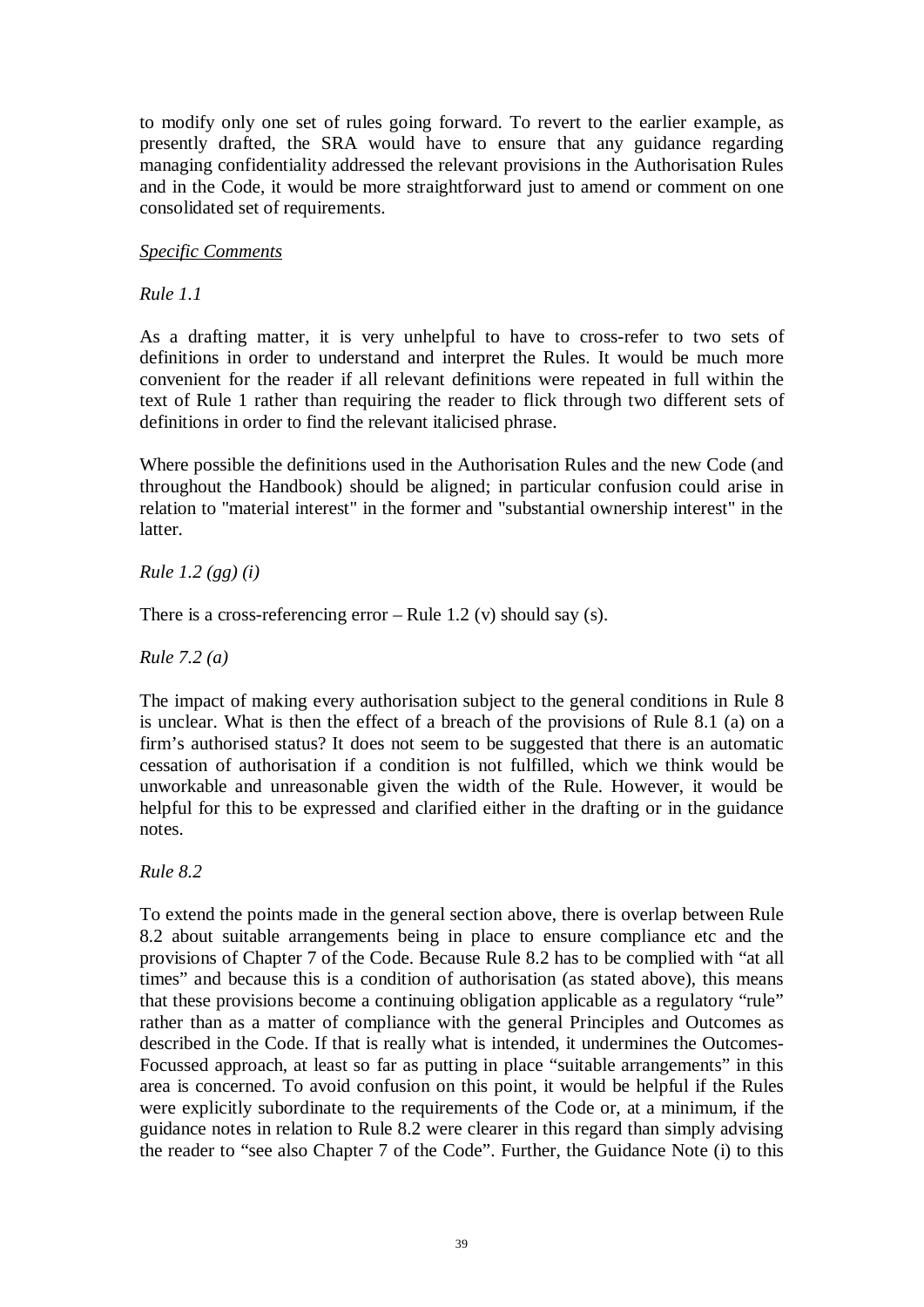Rule implies that the areas for consideration are mandatory. We suggest that the areas for consideration are omitted. We do in any event in our comments on Chapter 11 of the Code, take issue with the proposal that a firm should maintain a system for the recording of the giving and discharge of undertakings, as being both unnecessary and impractical. The further language in the Guidance Note as to the monitoring and enforcement of a system in relation to undertakings simply reinforces a view that the maintaining of a register of undertakings is a mandatory requirement (whether under the Code or these Rules)."

# *Rule 8.5*

In the following section we make some observations on the detail of the proposed text regarding Rule 8.5 and the COLP and COFA roles. As we observed in Annex C above, we have concerns of a fundamental nature concerning these roles and would refer you to our August Response and to our endorsement of the points made separately on this subject by Roger Butterworth of Bird & Bird LLP. Our additional observations are as follows:

- Rule 8.5 (a) (iii) requires an authorised body to designate as its COLP someone who has sufficient seniority and is in a position of sufficient responsibility to fulfil the role. We are concerned that, at least for many large firms, changes would be required to partnership agreements or governance arrangements if anyone other than the Firmwide Managing Partner were to be given this responsibility, yet we understand that the SRA are not enthusiastic about managing partners performing this role.
- Rule 8.5 (b) (i) requires the COLP to "take all reasonable steps to ensure compliance". Whoever performs this role, it will be really helpful to have more detailed guidance about what sort of steps will be regarded as sufficient for this purpose. There is an implication that a failure to cover the "common areas for consideration" set out in guidance note (i) may not constitute "reasonable steps", yet not all the matters covered are either sufficiently explained or commonly adopted practices among our member firms. For example, what are "appropriate checks on contractors"?
- Also within Rule 8.5 (b) (i) there is reference to compliance with "any statutory obligations". It would be helpful to have clarity as to whether this is intended to have extra-territorial impact. Normal principles of statutory interpretation would lead to the conclusion that, where it is not expressed to have worldwide effect, such a reference should be construed as only relating to statutory obligations under the laws of England and Wales. But query if that is what the SRA intends here. Is it intended to cover only statutory obligations relating to legal practice, or all objections, such as health and safety? It would also be helpful to understand the SRA's views regarding how this responsibility should interact with the role of MLRO at a firm and whether the SRA expects that the role of insurance mediation compliance officer will survive and if so whether that role should be carved out of the roles of the COLP and COFA.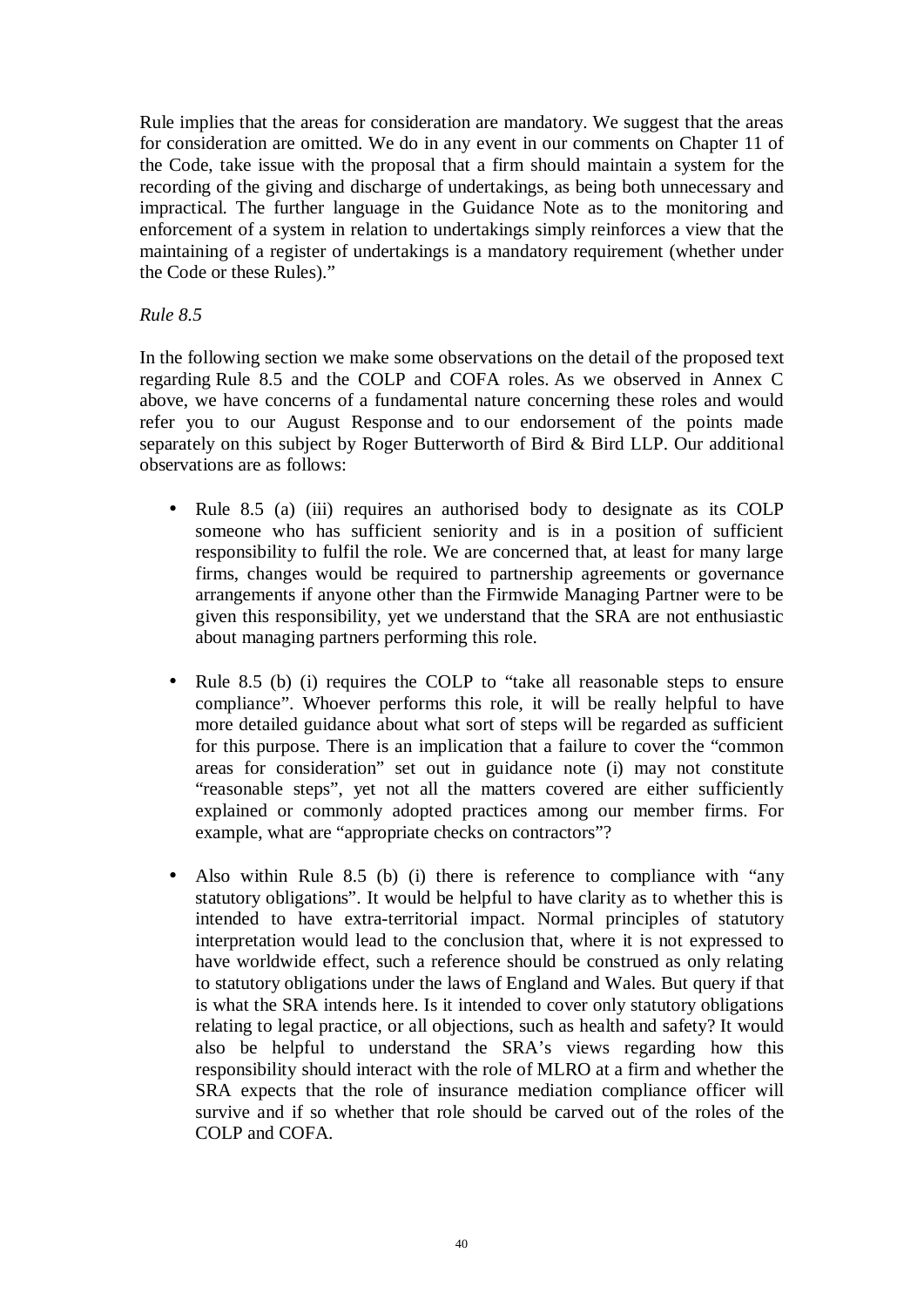- Rule 8.5 (b) (ii) requires the COLP to report to the SRA any failure "so to comply". As a drafting matter, it is ambiguous whether this refers to a failure of the COLP to comply with the requirement to take all reasonable steps or whether, as seems to be assumed in the guidance notes, this is intended to refer to the failure of the body to comply with the terms and conditions of authorisation or any of its statutory obligations. The same issue arises on the drafting of Rule 8.5 (d) (ii). It could be clarified by better drafting (though we would advocate its being consolidated in to Chapter 10 of the Code).
- We have a major concern in relation to the obligation to report noncompliance that has been covered elsewhere in our response. This partly relates to the absence of any materiality threshold that may require thousands of inconsequential minor breaches of, say, health and safety regulations or even the failure to send out a client care letter on a particular matter, on the one hand, and the deterrent effect which will be highly undesirable, if partners are reluctant to notify and escalate matters of concern to the COLP for fear of being reported to the SRA, on the other hand.
- Rule 8.5 (c) covers the designation of the COFA and seems to indicate that the SRA envisages quite an imbalance between the two roles. The COFA is in fact only required to be responsible for ensuring compliance with the Accounts Rules and not compliance with all finance and administration matters, as the title would indicate. In particular, general responsibility for statutory compliance falls back to the COLP. It would be helpful to understand how the SRA thinks that the two roles will be scoped and will operate in practice. Where would the responsibility for the firm's own process lie (i.e. matters not related to the Accounts Rules)? If a firm has to appoint a COFA (particularly with that title) it may well decide to divide up responsibility for the management of compliance tasks between the COFA and COLP. This raises the issue of whether the COLP can properly delegate responsibility for matters that are allocated to him/her under the rules (for example, compliance with administrative law and regulation) to the COFA and how the SRA will deal with the two officers. There may well be different views as to where the boundary lies between legal practice and administration, and the same issue may fall within both functions, depending on its application. For example, information security may be within the remit of "administration" (where for example it is the IT aspect of a firewall) but where the application of information security touches on an information barrier, it may fall properly into the scope of "legal practice". We envisage that this may lead to most of the communications between a firm and the SRA involving both the COLP and the COFA.

# *Rule 13 (2)*

We note that RFLs and RELs have been removed from the list of persons, meaning that only "a solicitor who holds a current practising certificate" will be *prima-facie* approved as suitable to be a member or owner of an authorised body. The other professions authorised under the Legal Services Act (e.g., barristers, FILEX etc.) are similarly excluded.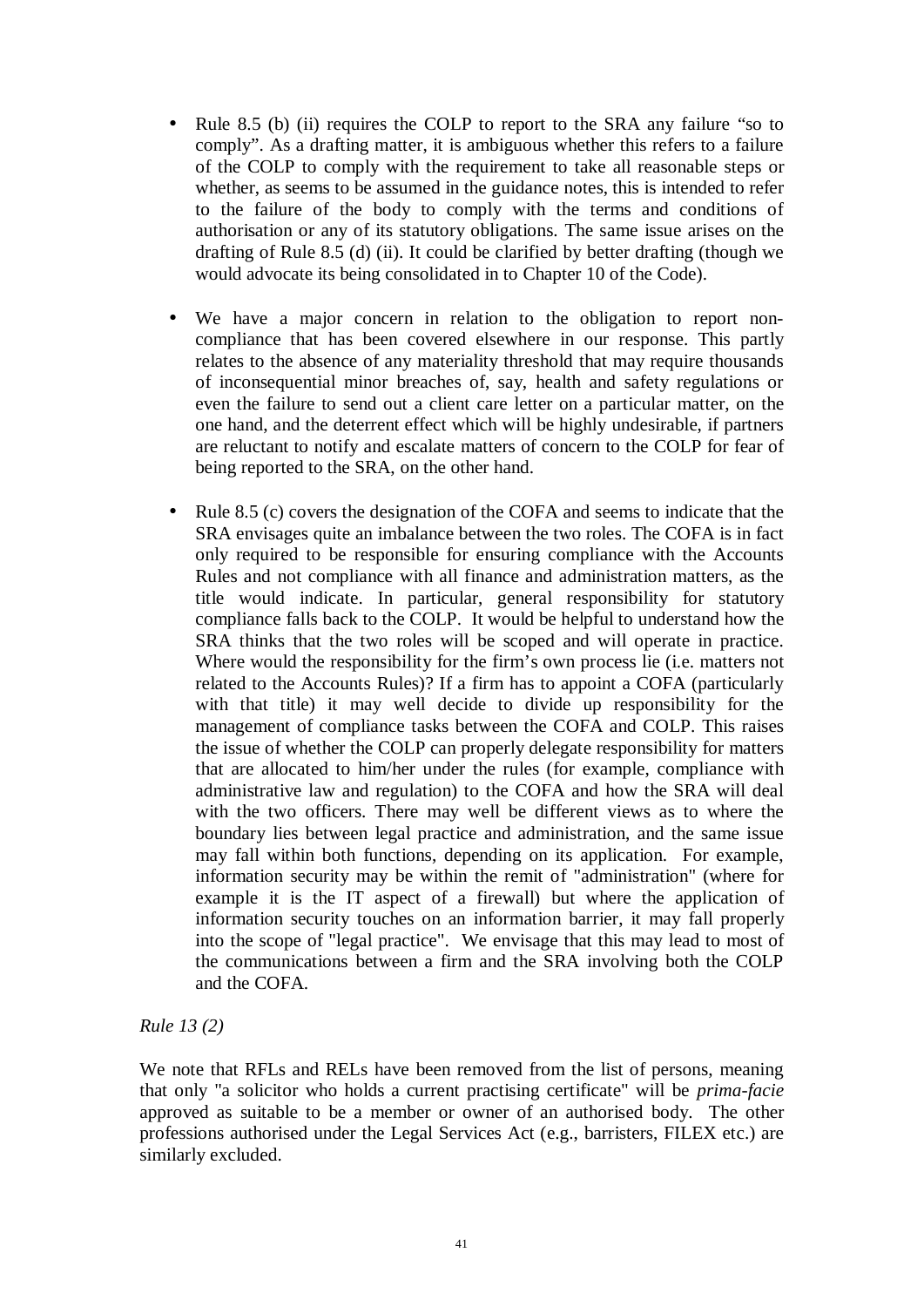Providing these lawyers can meet the conditions set out in 13 (2) (b), (c) and (d) and their good standing with the relevant regulator is established, we question the justification for their exclusion.

# *Rule 14.1*

Because of the definition of "manager" set out in the Code, this Rule will not cover non-member partners. Large international firms tend to have significant numbers of these partners in offices outside London, many of whom will currently be RFLs. As currently drafted, there will be no process which would apply under Rule 14 to allow such a person to be registered in future, although the impact of the use of the "manager" term in the Practice Framework Rules will also mean no requirement for such a person to be registered in future will arise. Query if that is really what the SRA intends.

The guidance note to Rule 3 of the Practice Framework Rules states that (with the exception of lawyers who qualify for admission as European Exempt Lawyers ("EEL")) "a foreign lawyer must be registered with the SRA as an RFL to be a manager, member or owner of a recognised body".

The exclusion of RFLs from the list in Rule 13(2) creates an anomalous situation where such a lawyer wanting to join an authorised body would have to go through a dual approval process; one for recognition as a foreign lawyer, a second for approval as a manager. As above, we question how this additional barrier to entry can be justified and whether it is a proportionate response to the risk. At the very least, we would like to see the two authorisation processes aligned.

In the case of REL and EEL applicants, we also question whether these additional barriers are acceptable under the relevant EU Directives.

# *Rule 22.1 (ix) and (xiii)*

Under these provisions, there will be an extremely broad discretion to allow the SRA to revoke or suspend authorisation because the provisions cover failure to comply with duties "under any enactments", as well as the circumstances where "for any other reason" it is in the public interest to revoke or suspend authorisation. The uncertainty which these very broad provisions create (with no materiality threshold concerning breach of "any enactment" for example) is unreasonable and may create difficulties for ABSs and other legal service providers when seeking to obtain debt or equity finance because of the uncertainty over the future of the business thereby created. We would ask the SRA to consider producing guidance covering the sorts of circumstances where the SRA would expect to consider invoking the broad discretion under (xiii) and the introduction of a materiality threshold in (ix).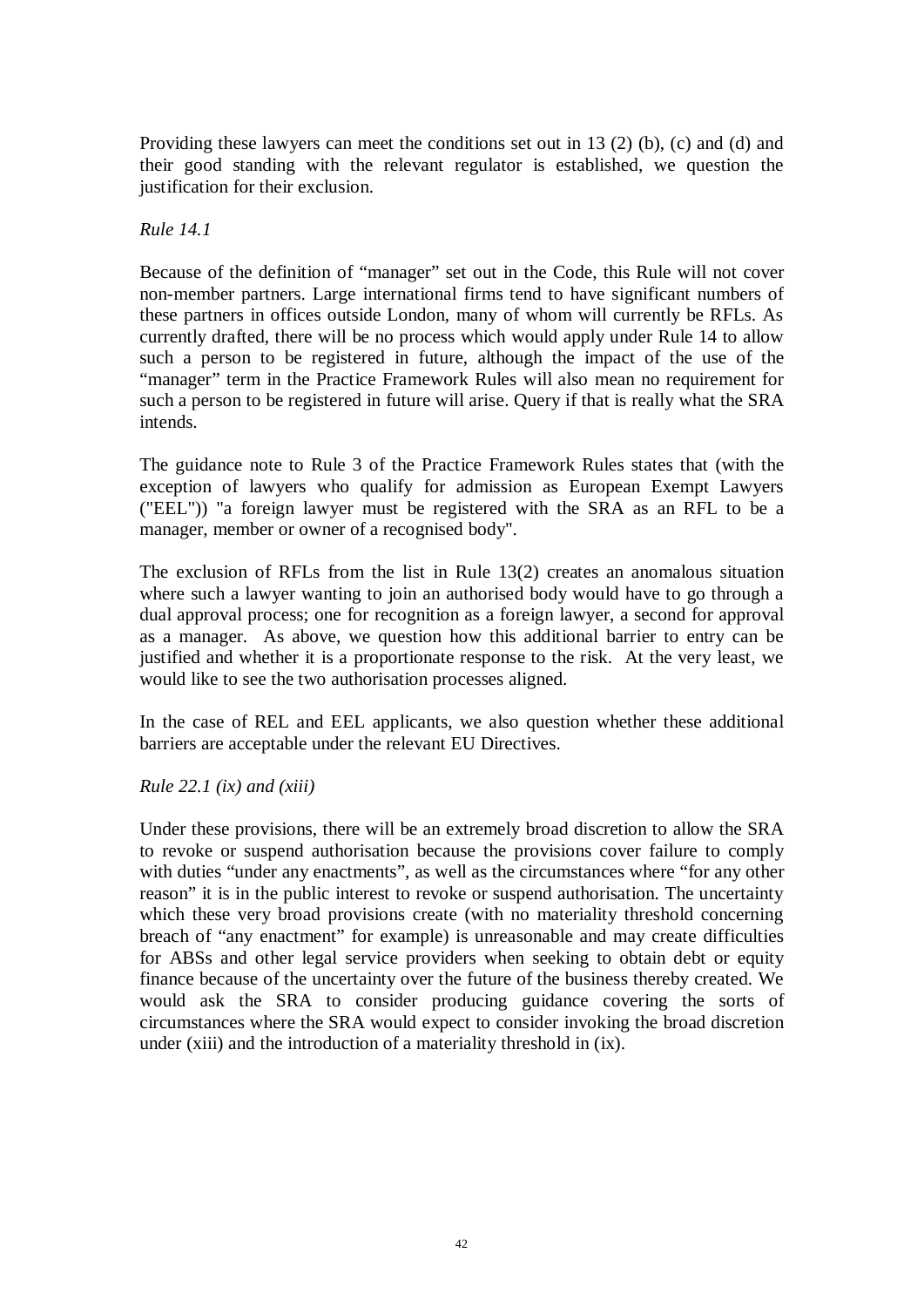# **Annex I**

# **Responses to the consultation paper questions as they relate to legal education and training**

Set out below is the CLLS Training Committee's response (with contribution from the CLLS Associates Forum) to the consultation paper questions as they relate to legal education and training, which we endorse:

*Question 15: Do you have comments on the changes which we have made to the regulations concerning training, admission and rights of audience?*

Overall, we support the approach (as outlined in paragraph 227 of the Consultation Paper) which is proposed for the new Handbook in relation to the recasting of the regulations for training, admission and rights of audience.

Picking up the request for further feedback in paragraph 225 of the Consultation Paper, our comments are as follows:

## *Requirements for the standard of English language skills of new entrants*

The effective practice of law requires sophisticated language skills to understand, apply and communicate what can be complex concepts. Therefore, our view is that it is reasonable to expect new entrants to the profession, whatever their background, to have a high level of English language skills. The new Qualified Lawyers Transfer Scheme has introduced language skills requirements designed to ensure that all would-be entrants to the profession following that route have language skills equivalent to that possessed by a domestic graduate. That is an appropriate standard which we feel should be applied to all entrants to the profession, whichever route they may follow to qualification.

# *The LPC continuing to be a lifetime qualification*

Given that law and practice is dynamic and so can change (sometimes very quickly) as circumstances demand, putting some limit on the currency of an LPC qualification is, in principle, a sound idea. If that is an appropriate step to take, what should the period of currency be and should all LPC graduates be treated in the same way irrespective of what they have been doing after completing the LPC?

The period of "currency" needs to be long enough so as not to prejudice the many LPC "graduates" who struggle to obtain Training Contracts after completing the Course while not being so long that their knowledge is out of date to too great an extent. On that basis, our view is that the LPC qualification should remain "current" for five years.

We are, however, aware of a minority of cases where an LPC "graduate" has been unable to obtain a Training Contract after completing the Course, has worked in the long term as a "paralegal", but eventually (more than five years after completing the LPC) has obtained a traineeship. Should the bar be applied to the LPC of such a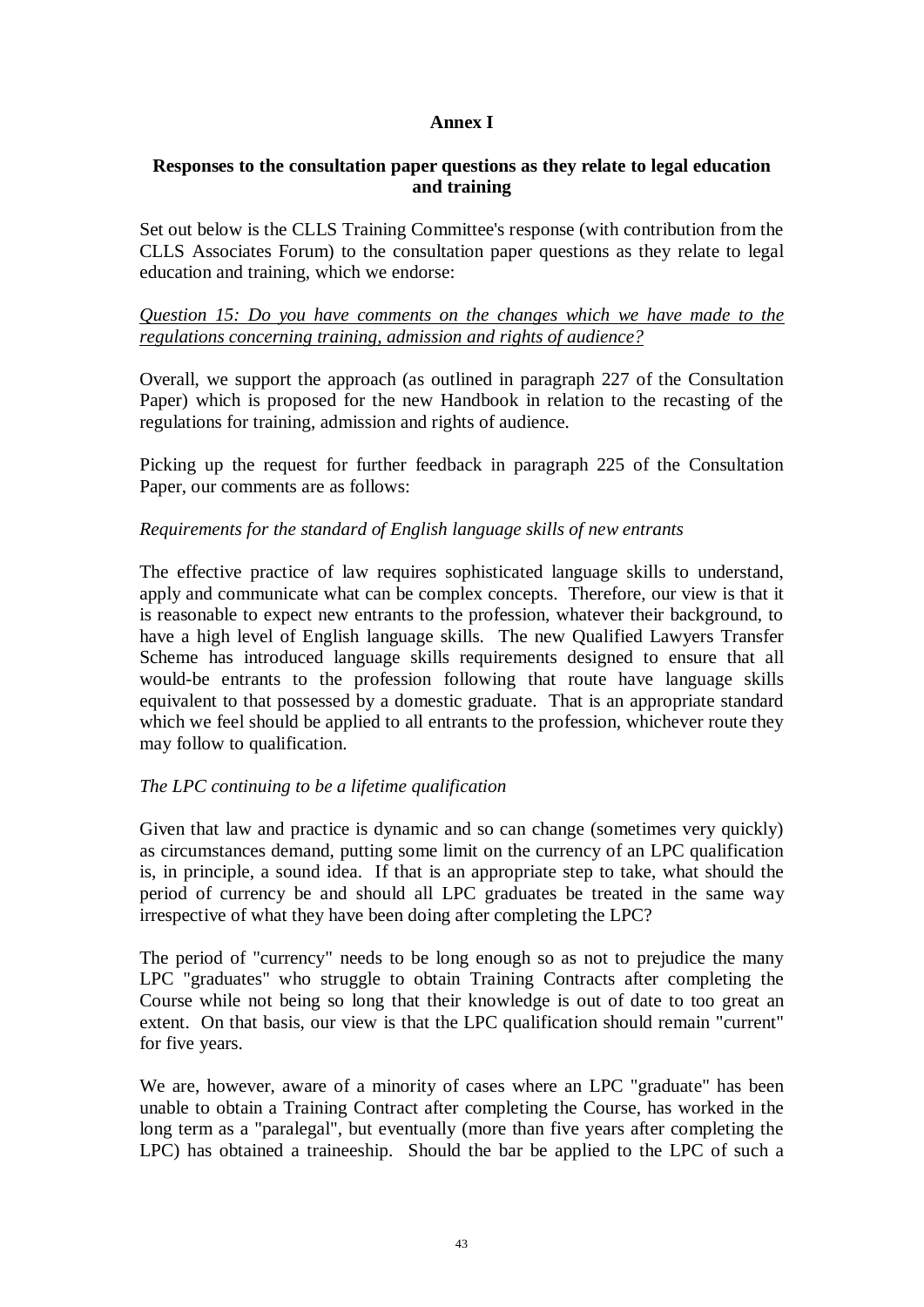person? Our view is that such a person is in a different position from someone who has left the law altogether for many years. However, we also recognise that such a person may have been working in a relatively narrow field of practice. Therefore, our view is that such a person should be given credit for the extent to which their practical experience has enabled them to maintain their knowledge of the law and practice covered by the LPC, accepting that this may give them exemption from only part of the whole Course.

# *The value of management training*

We support the concept of encouraging solicitors to acquire/develop managerial skills. However, the term "managerial skills" can cover a very wide range of personal, inter-personal and business skills. The skills an individual solicitor needs can be very different depending on the stage he or she has reached in his or her career, the role he or she is performing and the nature of the organisation in which he or she works.

There is, therefore, a danger in applying a "one size fits all" approach just as there is in trying to set up a management training structure which will meet the needs of the different "levels" of a very diverse profession.

Therefore, we take the view that moving away from the current or planned compulsory management training for solicitors at a fixed stage in their careers when they take on specific roles is a pragmatic solution.

We would, however, advocate that solicitors should be encouraged (but not required) to acquire/develop managerial skills through meeting their annual CPD requirements. The reason why we do not want the *annual* CPD requirements to include an element of managerial skills is that such an obligation would be difficult to meet over a career lasting decades. While formal training on the skills is undoubtedly valuable, the skills are best developed by a *combination* of training and practical experience. Therefore, a general, annual training course requirement would be over the top.

Looking at the "changes of substance" set out in paragraphs 228-237, our views are as follows:

*Removal of age criteria for eligibility to attempt the Common Professional Examination (paragraph 229)*

We support the planned removal of the arbitrary age requirement (of being at least 25 years old) currently imposed on non-graduates wishing to attempt the CPE. Our only comment on this proposal is that the definition of "mature student" needs to be expanded to give clear guidance on what is the standard of "general education" which these applicants must have achieved.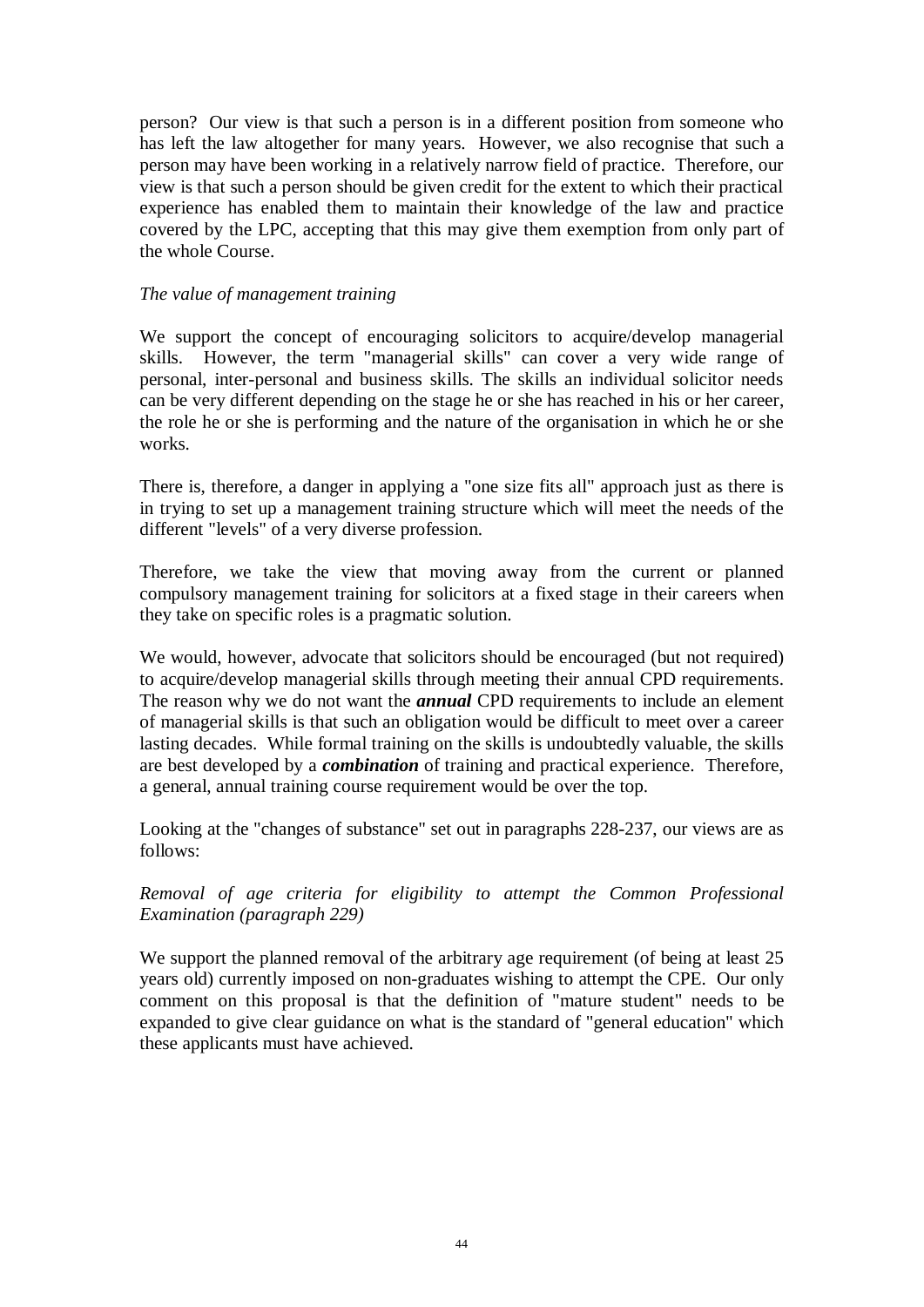*Removal of age requirement from "qualifying employment" definition (paragraph 230)*

We support the proposal to remove the requirement that ILEX members can only count experience gained after the age of 18.

*Amendment to the point at which exempting law degree students must apply for student enrolment (paragraph 231)*

We support this proposal.

*Amendment to the validity period of certificates of student enrolment (paragraph 232)*

We support the proposal to extend the validity of the certificate.

*Additional requirement on providers of Training Contracts to check potential students' student enrolments (paragraph 233)*

While we support this proposal in principle, we would ask that there be some more clarity on the precise nature of the obligation to check the student's enrolment which would be imposed on the "training provider". If the training provider merely has to see the original certificate, we feel this is a sensible step. If the training provider has to confirm the student's enrolment with the SRA, this will be burdensome and bureaucratic for both the training providers and the SRA. We assume the intention is to require the former, not the latter.

*Additional regulation to cover termination of training contract arising from case law (paragraph 234)*

It is entirely reasonable that the Training Contract can be terminated if "the training establishment's business closes or changes so much that it is not possible to properly train you" but what is meant by "changes so much"? Further guidance on this point is needed.

*Amendment to Professional Skills Course (PSC) and Training Contract commencement requirements (paragraph 235)*

We support this proposal.

*Additional exemptions from LPC subjects (paragraph 236)*

We have previously responded to the SRA's consultation on the accreditation of prior learning and would refer the SRA to our Response to that previous consultation. Aside the comments we have made above, we have no specific points to raise in relation to Annexes F5-F8.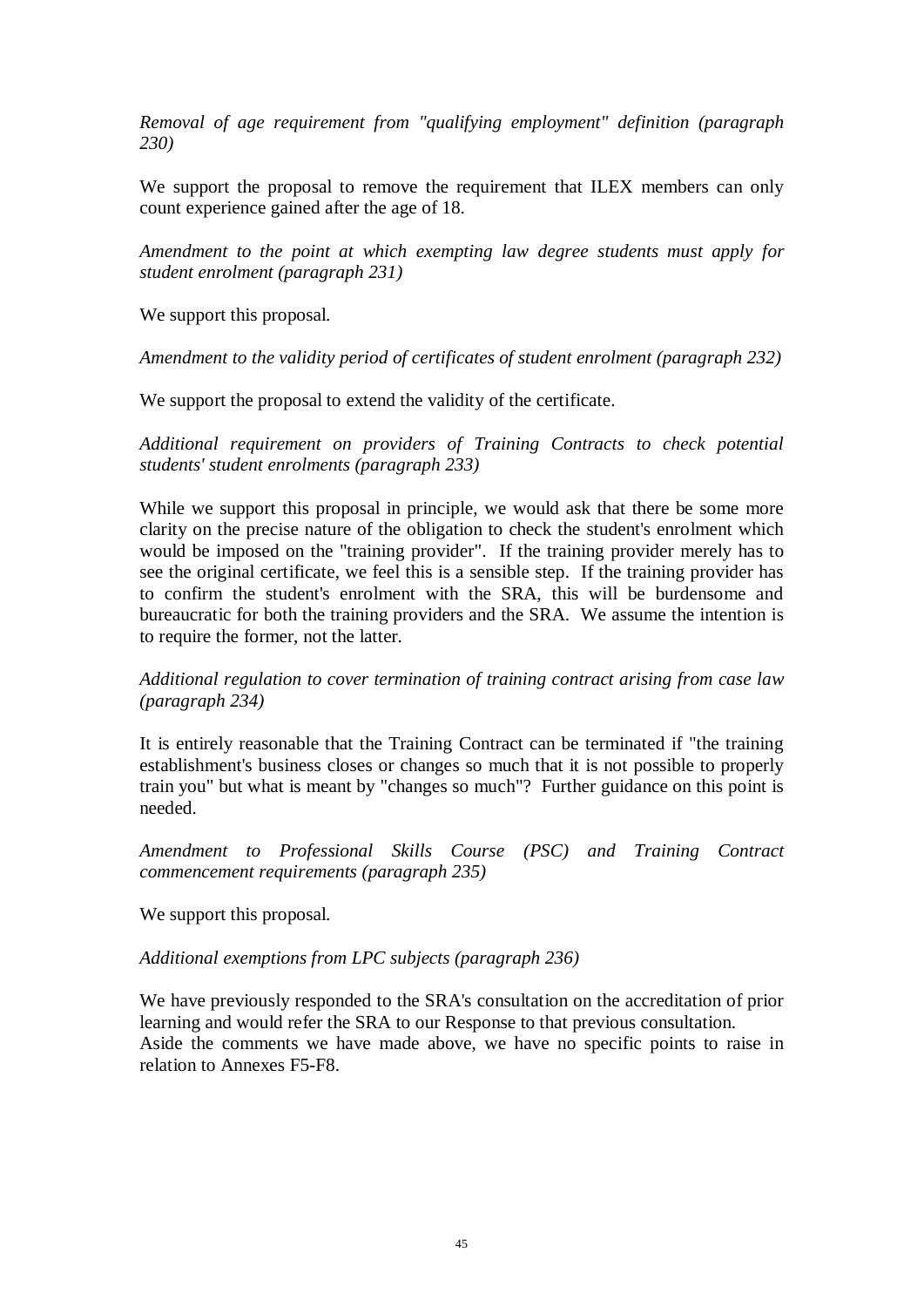*Question 16: Is the SRA suitability test a robust, clear, transparent and fair assessment for members of the profession and authorisation as role holders in ABSs and RBs?*

We broadly support the proposals in the Consultation Paper, subject to one point.

We are concerned by the reference in paragraph 239 to mental health issues or addiction to alcohol or drugs not of themselves being grounds for failing the Test but that issues of this nature will be taken into account when considering an individual's overall suitability and the public interest.

We agree that if some issue has arisen as a result of mental health or addiction which calls a person's "character and suitability" into question, the SRA needs to investigate this and it may be a reason for exclusion. However, it is not necessary under general law to disclose a disability and as the proposal is currently written, it could be interpreted as indicating that the mere fact of mental health or addiction problems could affect the person's suitability.

We do not believe that this is the SRA's intention and so there needs to be clarity as to when and how mental health issues and addiction will be taken into account under the Test.

*Question 20: Do you have comments on our equality impact assessment, and are there any additional equality issues that we should consider as we work further on the handbook?*

We are pleased to read the comments in paragraph 272 to the effect that the code makes it plain that the controls which firms should put in place should be appropriate to the nature, scale and complexity of the firm. We have no further comments to make on the equality impact assessment.

© CITY OF LONDON LAW SOCIETY 2011.

All rights reserved. This paper has been prepared as part of a consultation process. Its contents should not be taken as legal advice in relation to a particular situation or transaction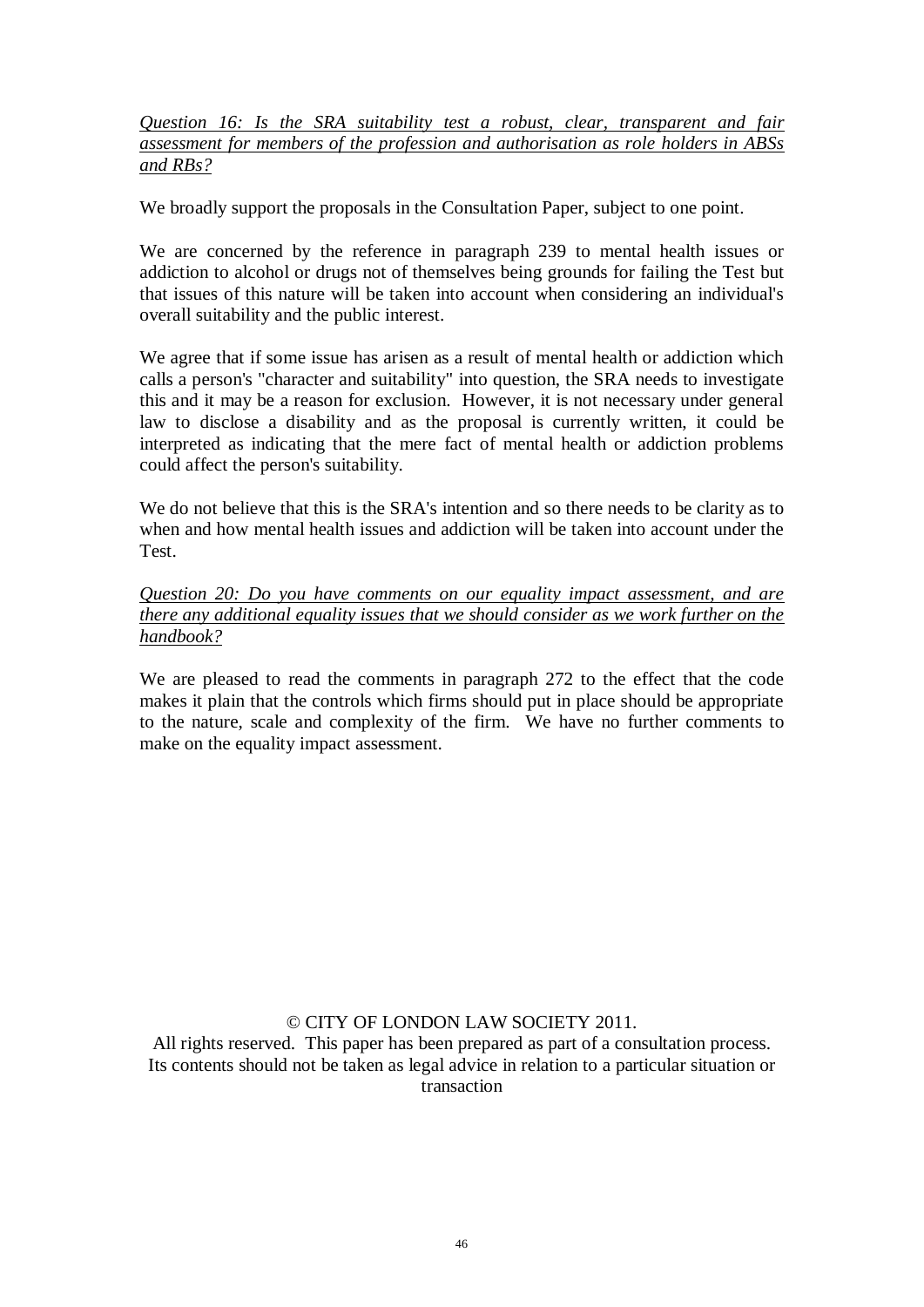# **THE CITY OF LONDON LAW SOCIETY PROFESSIONAL RULES AND REGULATION COMMITTEE**

Individuals and firms represented on this Committee are as follows:

- C. Perrin (Clifford Chance LLP) (Chair)
- R. Butterworth (Bird & Bird LLP)
- R. Cohen (Linklaters LLP)
- Ms S. deGay (Slaughter and May)
- A. Douglas (Travers Smith LLP)
- Ms A. Jucker (Pinsent Masons LLP)
- J. Kembery (Freshfields Bruckhaus Deringer LLP)
- Ms H. McCallum (Allen and Overy LLP)
- Ms J. Palca (Olswang LLP)
- M. Pretty (DLA Piper UK LLP)
- J. Trotter (Hogan Lovells LLP)
- Ms C. Wilson (Herbert Smith LLP)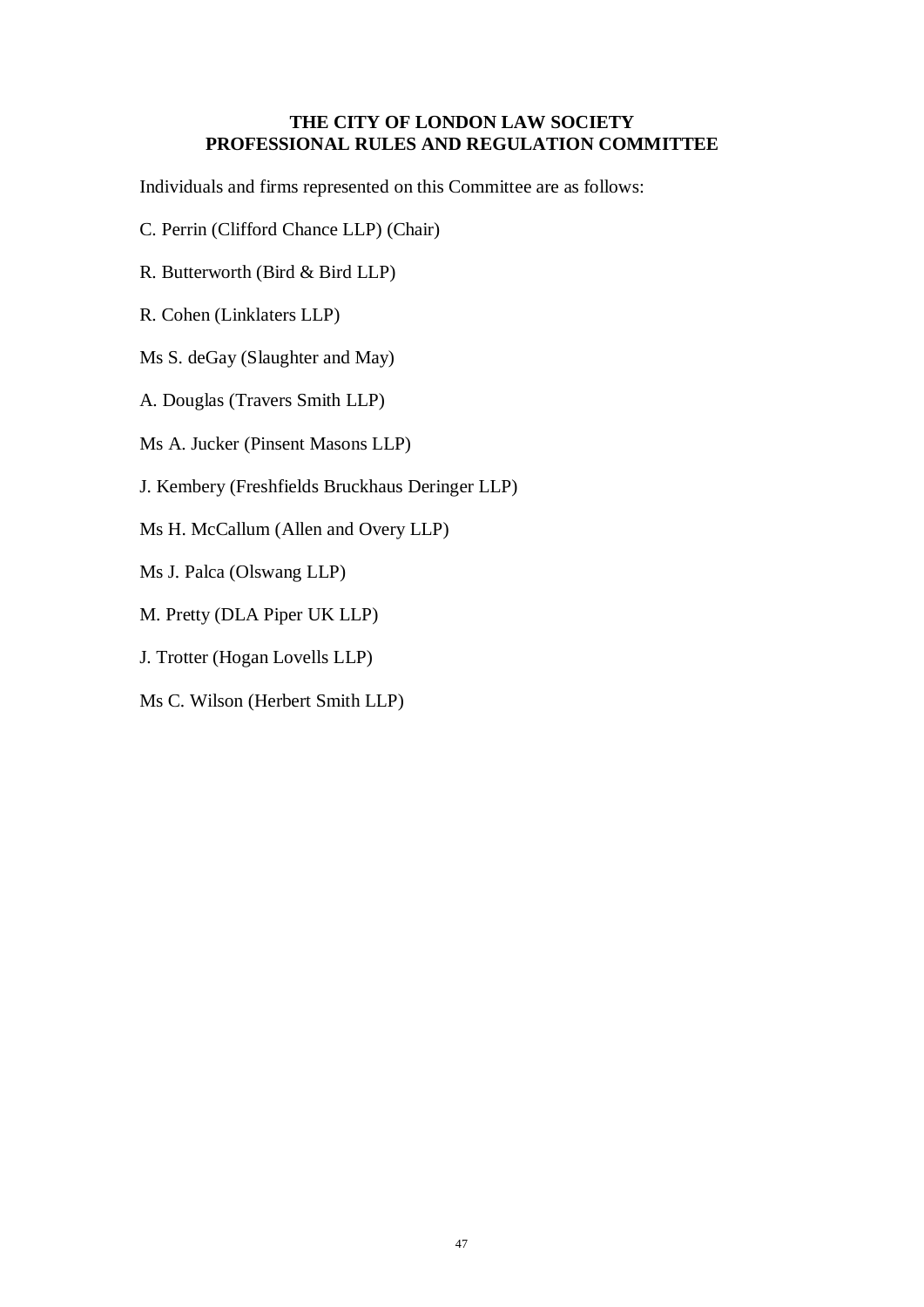

Bird & Bird LLP 15 Fetter Lane London EC4A 1IP **United Kingdom** 

Tel +44 (0) 20 7415 6000 Fax +44 (0) 20 7415 6111 DX 119 London

twobirds.com

Our ref: RHB/Admin/10241060.1 Your ref:

10 November 2010

Ms Margaret Hope **Solicitors Regulation Authority Ipsley Court Berrington Close** Reddich Worcs. B98 oTD

Dear Ms Hope

#### Architecture of Change Part 2 - Compliance Officers

I enclose, as an early contribution to the current consultation, views on behalf of my firm on the COLP and COFA roles under the current proposals.

We will be making a fuller contribution in due course, but having completed the analysis on this particular aspect thought it beneficial to share it with you at an early opportunity.

Whilst the SRA has continued with its proposals for these two compliance officers, we suggest that the SRA has not have fully clarified the drafting, or fully considered all the implications of the proposals as currently drafted.

Yours sincerely

Loger Butterworth

**Roger H Butterworth General Counsel** 

For and on behalf of Bird & Bird LLP

cc: David Whitney Esq., Relationship Manager, SRA Ms Jemma Ralph, Senior Relationship Manager, The Law Society Chris Perrin Esq., Professional Rules and Regulation Committee, CLLS

We're in Beijing & Bratislava & Brussels & Budapest & Düsseldorf & Frankfurt & The Hague & Helsinki & Hong Kong & London & Lyon & Madrid & Milan & Munich & Paris & Prague & Rome & Shanghai & Singapore & Stockholm & Warsaw & ...

Bird & Bird LLP is a limited liability partnership, registered in England and Wales with registered number OC340318 and is regulated by the Solicitors Regulation Authority. Its registered office<br>and principal place of busi professional qualifications, is open to inspection at the above address.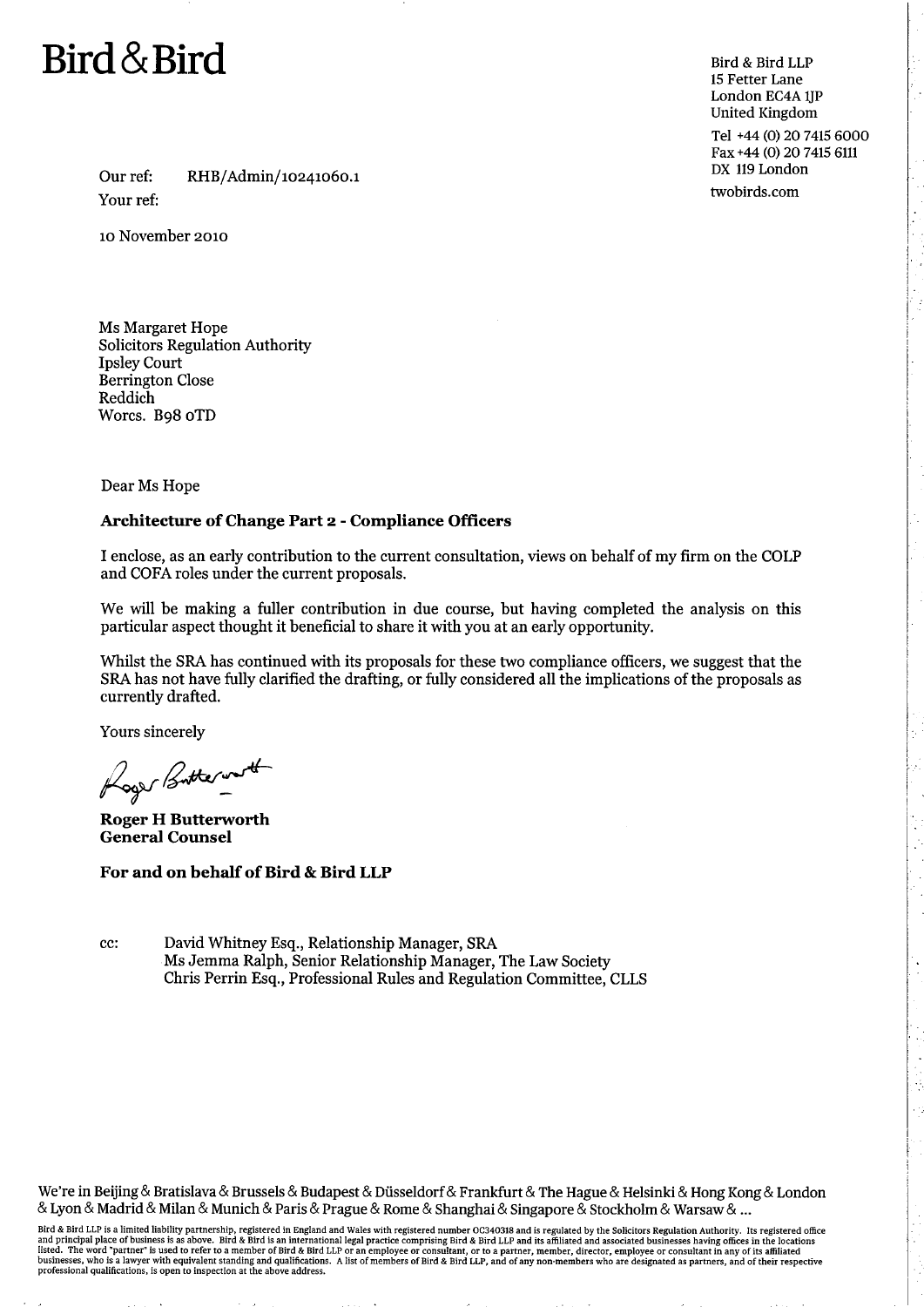#### **BIRD& BIRD LLP**

#### **Response to SRA Consultation – 21 October 2010**

#### **The Architecture of Change – Part 2**

#### **Compliance Officers**

#### 1. **Introduction and Summary**

1.1 The SRA's latest consultation is here:

http://www.sra.org.uk/sra/consultations/OFR-handbook-October.page

This response is limited to Rule 8 of the draft SRA Authorisation Rules, and in particular the roles of Compliance Officers. Furthermore, this response is concerned only with the application of Rule 8 to recognised bodies (traditional law firms) and not licensed bodies (ABSs).

- 1.2 We have questions and misgivings about both the substance and the drafting of Rules 8.1 and 8.5 and consider it may be helpful to raise them at an early stage in the consultation.
- 1.3 As we said in response to the earlier consultation: "We appreciate the logic of having a Head of Legal Practice (HoLP) and Head of Finance and Administration (HoFA)…However, we are not convinced that these positions need to be extended to other types of firms such as recognised bodies which are comprised of solicitors and lawyers and are regulated as employees etc. of a recognised body and also individually as solicitors and lawyers of their local law society/bar.  $-$  Bird & Bird LLP"
- 1.4 We summarise some of our views as expressed in this paper as follows:
	- 1.4.1 We suggest that it is wrong that Rule 8 requires greater scope of individual responsibility on the part of managers than that required under Principles and the Code of Conduct.
	- 1.4.2 We suggest that the SRA review the range of enactments relevant and the geographical reach. We suggest that "enactments" (and "statutory obligations") be limited.
	- 1.4.3 We suggest a requirement which is limited to that which is necessary for effective regulation, not least because that seems to be harmony with the requirements of the Legal Services Act as regards ABSs. To avoid the duplication the obligations of the MLRO under the Proceeds of Crime Act and Money Laundering Regulations ought to be excluded from the COLP's duties in the same way that compliance with the Accounts Rules is excluded.
	- 1.4.4 It is odd that a policy decision seems to have been taken so far to make the COFA's role as narrow as is strictly necessary, but to make the COLP's role as wide as possible. We are not arguing for an enlargement of COFA's role, but suggest it is incongruous for the COLP to have responsibility for financial matters – it is not the way a commercial enterprise would ordinarily be organised.
	- 1.4.5 Rule 20.06 of the Code of Conduct 2007 is an obligation on firms and solicitors to report "**serious misconduct**" of any recognised body, manager or employee – that is of one's own firm or any other. By contrast Rule 8.5 has no "materiality" qualification. Rule 8.5 echoes the position of MLRO's who are bound to report to SOCA the immaterial, as well as the material. We suggest that this potentially wasted effort on the part of the SRA and firms be avoided. We suggest a narrow scope for the COLP's duty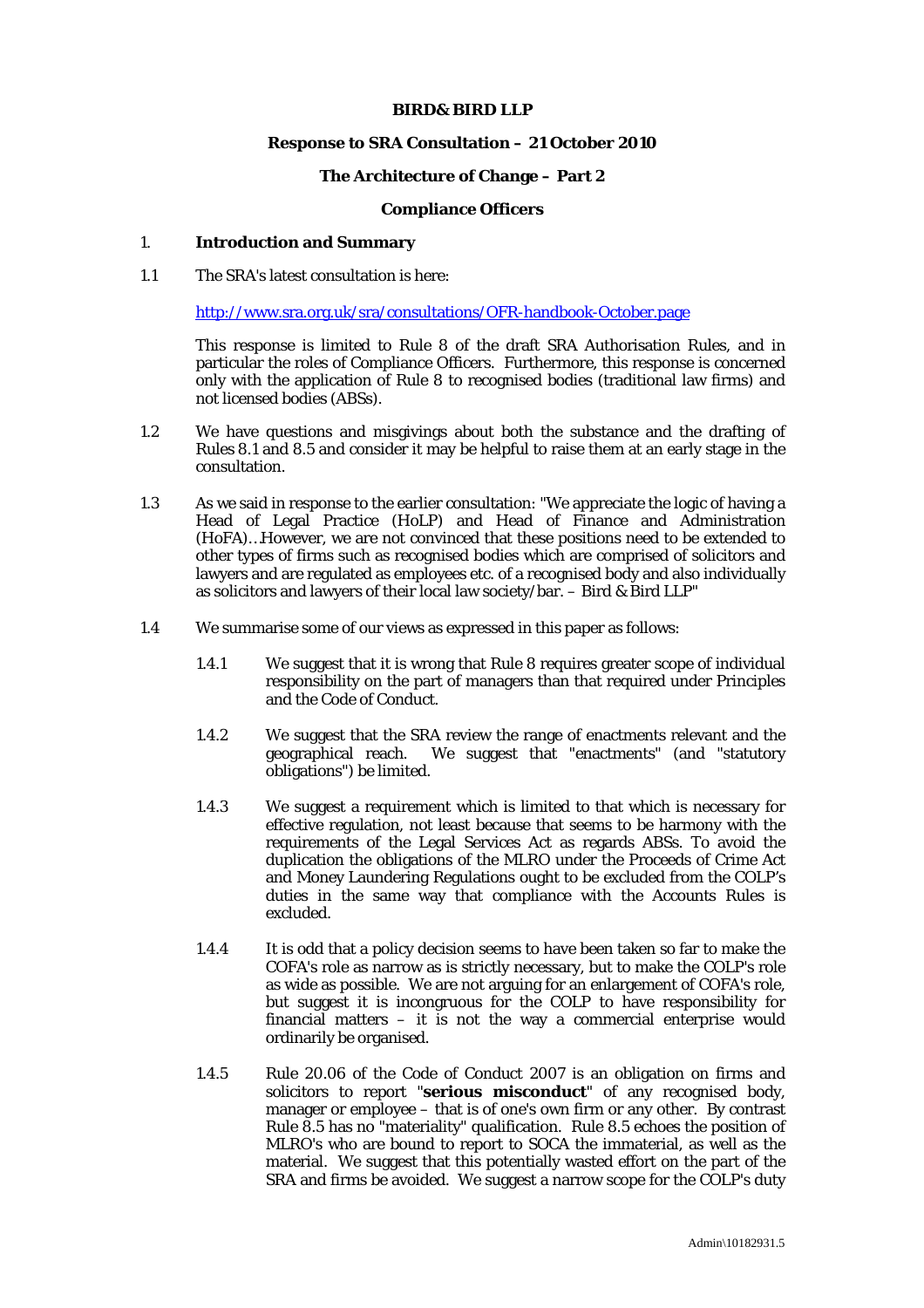to report to the SRA, not least because that seems to be harmony with the requirements of the Legal Services Act as regards ABSs.

- 1.4.6 Even in the best run law firms particularly employee risk and compliance directors, and even partners, may be most reluctant to accept the duties and potential unique personal exposure to action by the SRA for someone else's defaults. The position may go therefore by default to the managing partner where, strongly arguably under the current proposals, it belongs.
- 1.4.7 There can be significant advantages for the firms themselves and the SRA to have an individual with expertise and the managing partner's ear, whether or not a partner, focussing on risk and compliance. But, we suggest, with only internal obligations to he firm, and not external obligations to the SRA. We suggest that the SRA's proposals will have the opposite of the intended consequences, namely if managing partners become COLP it may diminish the role of the person who is risk and compliance officer for internal purposes.
- 1.5 In an analysis of this length inevitably some suggestions may contradict one another. It may not be necessary, or indeed logically possible, to accept all our suggestions in order to achieve the desired end result.

#### 2. **Legal Services Act**

- 2.1 Rule 8, as it applies to traditional law firms, is modelled on parts of the Legal Services Act as it applies to ABSs, as applied across to traditional law firms in the interests of a level playing field.
- 2.2 By way of background we point out that under the Legal Services Act:
	- s 91 requires the HOLP to take all reasonable steps to ensure compliance with the **licence** and to take all reasonable steps to ensure compliance by managers or employees who are authorised persons to comply with s 176 in relation to **reserved activities**, and report any failures to comply;
	- s 176 requires each regulated person to comply with the relevant regulatory arrangements **as they apply to him**;
	- under Part 3 of Schedule 11 the practising requirements of the licence are limited to practice specific matters, including a duty to comply with s 176, but as regards authorised persons the duty is limited to **reserved legal activities**.
- 2.3 We will not labour the point on each occasion that it is relevant below, but we make the point here that accordingly for ABSs under the Act:
	- licence requirements are limited to practice specific matters, not the whole range of legislation;
	- authorised persons compliance is only in respect of reserved legal activities, not the whole business of the entity;
	- each regulated person to comply so far as regulatory arrangements apply to him;
	- the licence requirements are narrowly focused; and
	- the HOLP only monitors authorised persons as regards reserved activities.
- 2.4 We note that under the regulatory objectives in s28 of the Act that regulatory activities should be transparent, accountable, proportionate, consistent and targeted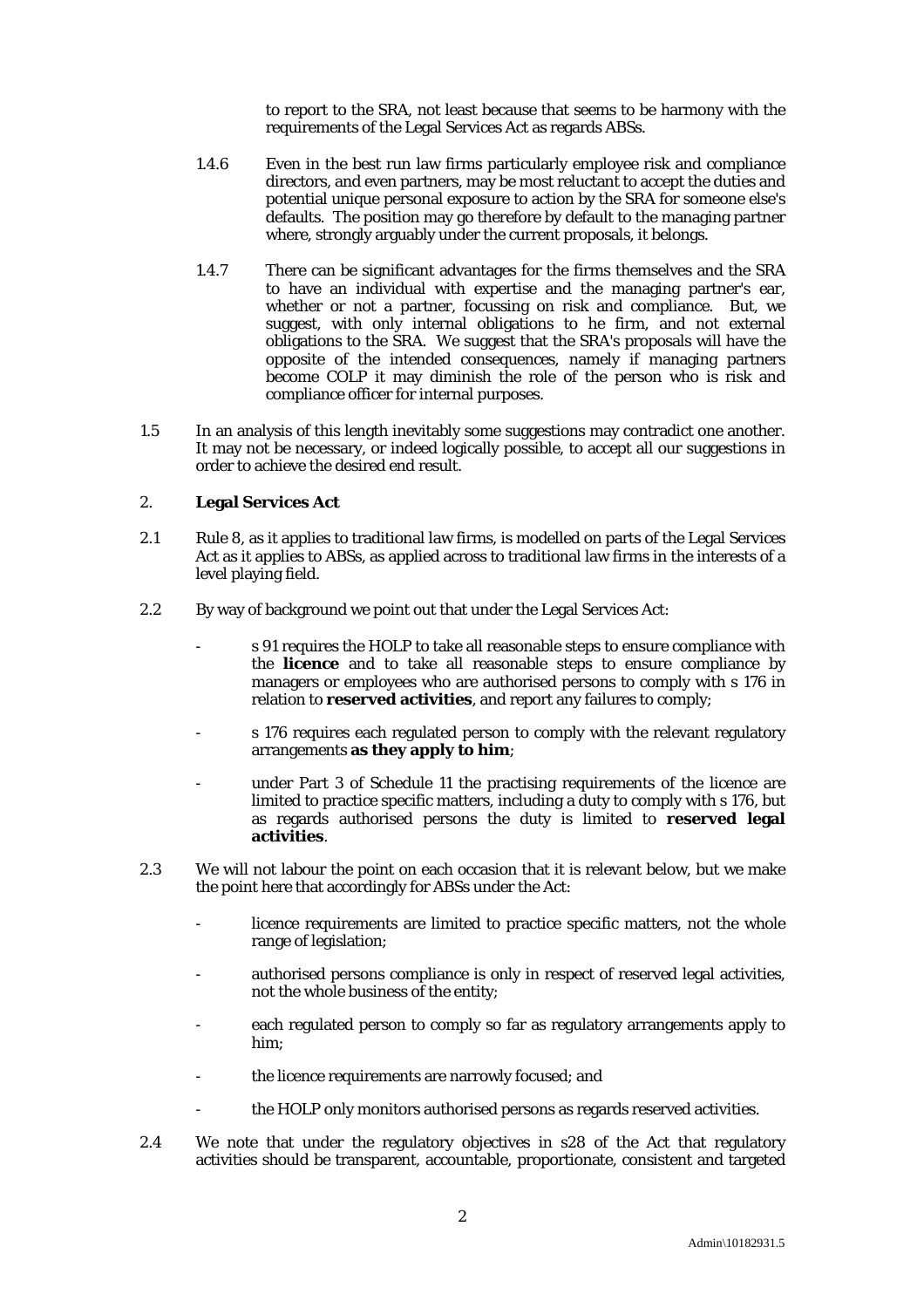only at cases in which action is needed.1 In particular, we suggest that the SRA should not seek to oversee requirements of statutes which are of general application (health and safety etc.) and limit is ambit, and therefore that of the COLP and his reporting obligation, to matters of professional regulation.

#### 3. **Principles, Code of Conduct and Authorisation Rules**

- 3.1 We note Principle 7 of the draft Code of Conduct requiring that "**you** must … [7] comply with **your** legal and regulatory obligations".2
- 3.2 We note also Outcome 3 under Chapter 7 of the draft Code of Conduct requiring that "**you** identify, monitor and manage risks [to compliance]3 with all the Principles, rules and outcomes and other requirements of the Handbook **if applicable to you** and take steps to address the issues identified". And Outcome 5 that "**you** comply with legislation applicable to your business…"
- 3.3 "**You**" in the draft Code of Conduct refers to solicitors, RELs, RFLs and to authorised bodies.4
- 3.4 Whilst the Code of Conduct is based on outcomes, so allowing flexibility in how firm's live up to the Principles, the Authorisation Rules are *rules* and so must be interpreted and complied with as such.

## 4. **Rules 8.1 and 8.2**

#### *The Rule*

4.1 We note Rule 8.1, which is intended to have general application:5

#### 8.1 **Compliance with regulatory arrangements**

(a) An *authorised body* and its *managers* must ensure that:

(i) any obligations imposed from time to time on the *authorised body*, its *managers*, *employees* or *interest holders* by or under the *SRA***'s** *regulatory arrangements* are complied with; and

(ii) **any other obligations imposed on the** *authorised body***, its** *managers***,** *employees* **or** *interest holders***, by or under any enactments** are complied with.

 $<sup>1</sup>$  Legal Services Act:</sup>

<sup>28</sup> Approved regulator's duty to promote the regulatory objectives etc

<sup>(1)</sup> In discharging its regulatory functions (whether in connection with a reserved legal activity or otherwise) an approved regulator must comply with the requirements of this section.

<sup>(2)</sup> The approved regulator must, so far as is reasonably practicable, act in a way—

<sup>(</sup>a) which is compatible with the regulatory objectives, and

<sup>(</sup>b) which the approved regulator considers most appropriate for the purpose of meeting those objectives.

<sup>(3)</sup> The approved regulator must have regard to—

<sup>(</sup>a) the principles under which regulatory activities should be transparent, accountable, proportionate, consistent and targeted only at cases in which action is needed, and

<sup>(</sup>b) any other principle appearing to it to represent the best regulatory  $\int_{2}$  practice.

<sup>2</sup> It is outside the scope of this note to comment on the Principles, but any qualification to "entitlement" or "statutory obligations" in Rule 8 of the Authorisation Rules should also be considered to be reflected in Principle 7.

<sup>&</sup>lt;sup>3</sup> Correction required.

<sup>&</sup>lt;sup>4</sup> See Draft SRA Code of Conduct, Chapter 13. Though a cross reference at least in Chapter 14 would assist. The meaning of "**you**" for the Principles does not appear to be defined.

<sup>&</sup>lt;sup>5</sup> See 8.1(c). Key phrases emboldened for emphasis.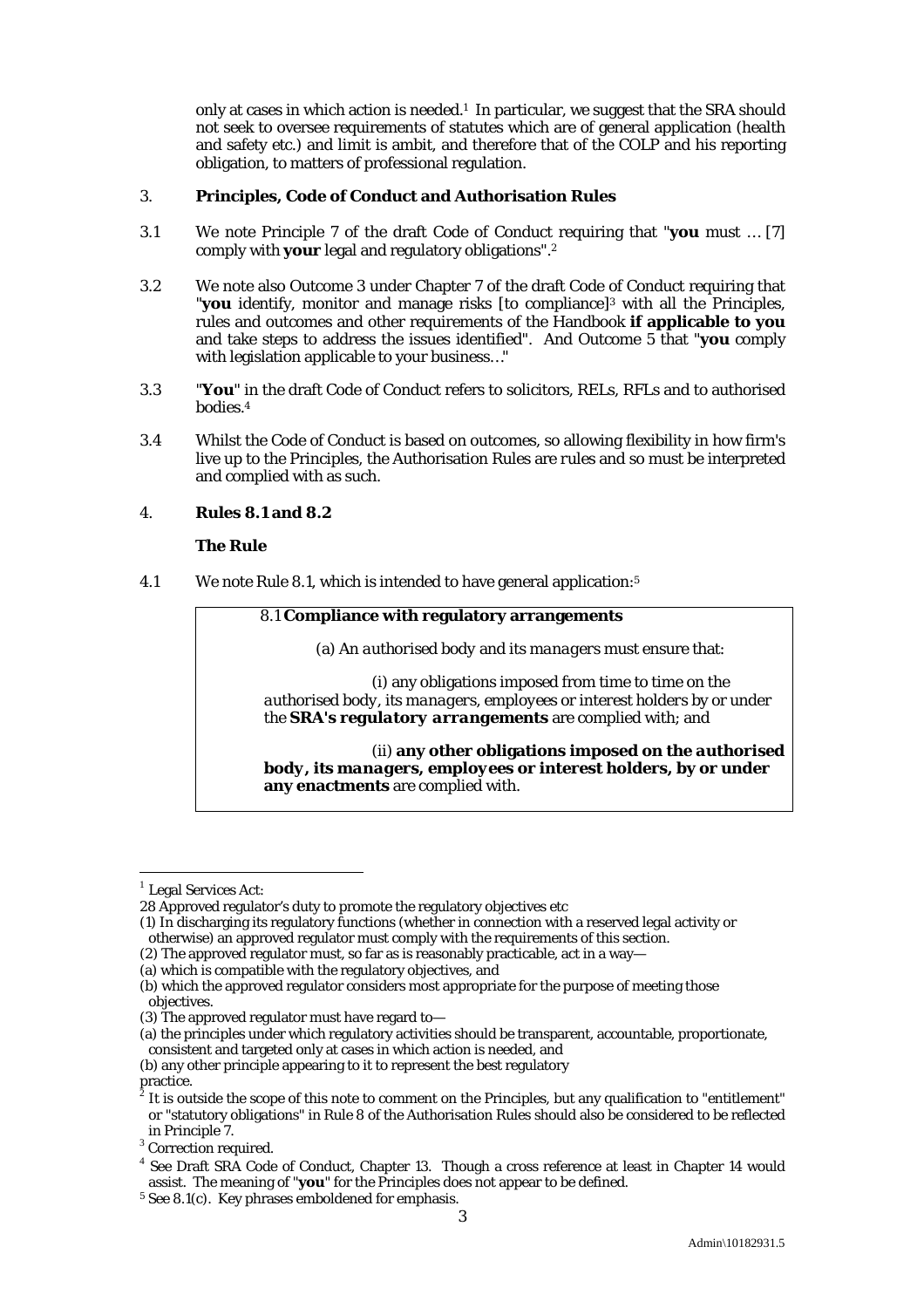#### *Who has the obligation*

- 4.2 Now, Outcome 3 of Chapter 7 is expressly limited to authorised bodies and/or solicitors managing risks in compliance with the Principles etc. "**if applicable to you**," and, we presume, Principle 7 is impliedly so limited – "**you** must … comply …". But, by contrast Rule 8.1 requires:
	- the authorised body to ensure compliance by the body and by its managers and employees, not unreasonably we suggest; and
	- each manager to ensure compliance by the body and by its managers and employees, which we suggest is an unreasonable enlargement of the sense of Principle 7 and Outcome 3 of Chapter 7.
- 4.3 In the case of Bird & Bird LLP, this means each partner being responsible for compliance by in excess of 200 partners across 14 countries, so we suggest it is onerous for each manager to have this obligation. Approximately two thirds of our partners are not solicitors of England and Wales, and are located and practise from offices outside the UK, so it is unreasonable for them to be expected to be responsible for compliance by the LLP and all members and employees, with the whole body of SRA regulation in England and Wales and, so far as overseas practice requires, elsewhere in the case of the authorised body.
- 4.4 We suggest that it is wrong that Rule 8 of the Authorisation Rules requires greater scope of individual responsibility on the part of managers than that required under Principles and the Code of Conduct. In particular, the decision in **Akodu v Solicitors Regulation Authority6** approved the statement in Cordery on Solicitors<sup>7</sup> that 'there is no vicarious liability in conduct.'
- 4.5 We suggest that 8.1(a) be redrafted to the effect that:
	- the authorised body must ensure compliance as per (i) and (ii), that is by the body itself and by its managers, employees;<sup>8</sup>
	- the managers must ensure their *own* compliance individually, but are not responsible for compliance by the body or by other managers or by employees or interest holders.

#### *Possible drafting duplication*

- 4.6 Now, " (cc) "*regulatory arrangements*" [in Rule 8.1(a)(i)] has the meaning given to it by section 21 of the *LSA*, and includes all rules and regulations of the *SRA* in relation to the *authorisation*, *practice*, conduct, discipline and qualification of *persons* carrying on *legal activities* and the accounts rules and indemnification and compensation arrangements in relation to their *practice.*<sup>9</sup>
- 4.7 We note that many/all of the SRA's regulatory arrangements will have the status of delegated legislation so, absent express interpretation to the contrary, will also be included within both "enactments" and "statutory provisions" referred to below.
- 4.8 As the SRA's regulatory arrangements in 8.1(a)(i) are mainly/wholly delegated legislation then "enactments" in 8.1(a)(ii) also applies to the SRA's regulatory arrangements. This duplication is not in the current drafting harmful, but is inelegant.
- 4.9 We suggest express interpretation be added for "enactments" and, if it is correct that it includes delegated legislation, in particular the SRA's regulatory arrangements, that the reference in (ii) be to "enactments other than the SRA's regulatory arrangements."

<sup>6</sup> [2009] EWHC 3588 (Admin)

<sup>7</sup> At Paragraph J2225

<sup>&</sup>lt;sup>8</sup> But see also below on the scope of required compliance.

<sup>9</sup> Rule 1 Interpretation.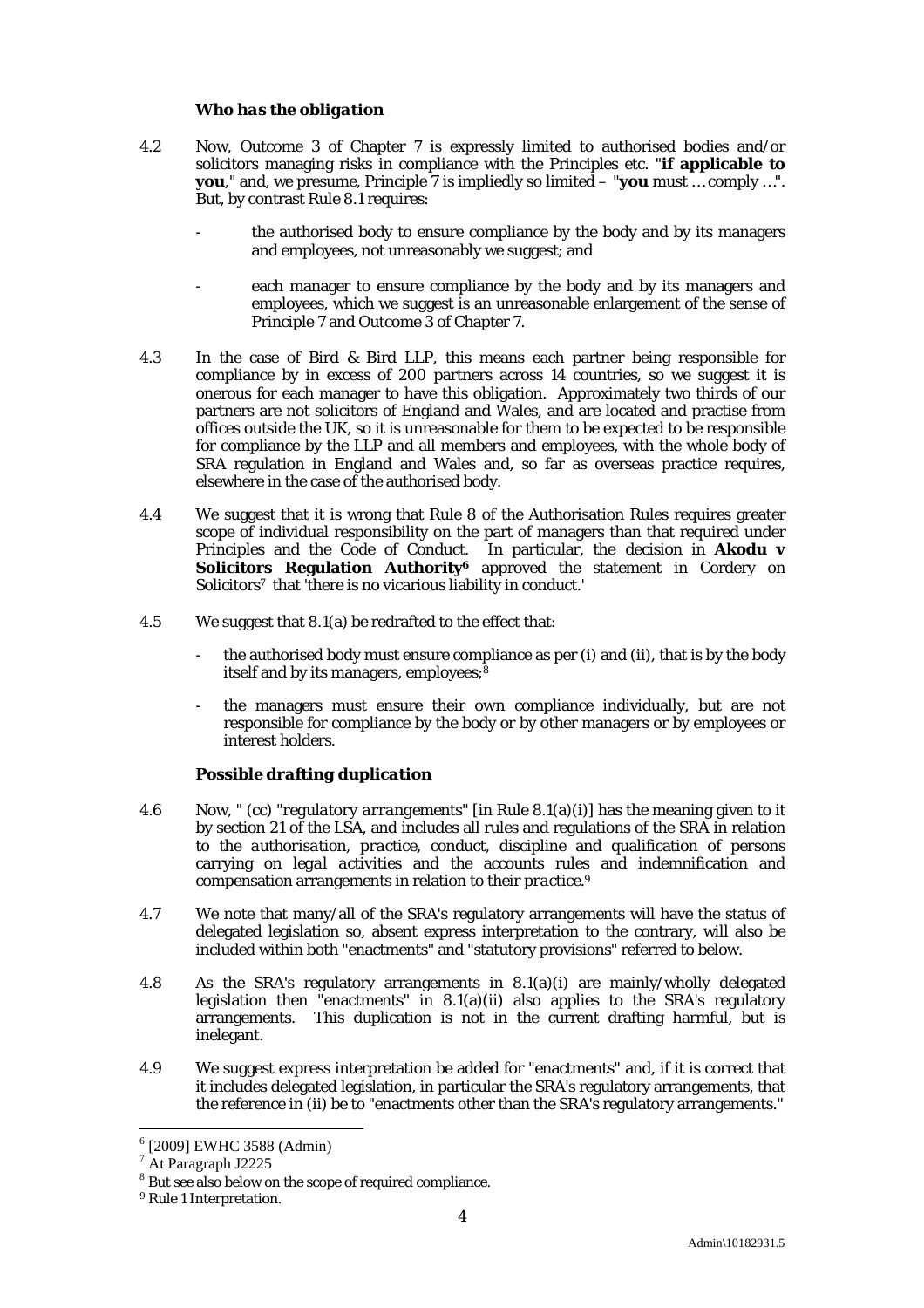#### *Interest holders*

- 4.10 The rule also requires ensuring compliance by "interest holders" this refers to investors who are not managers. There would not be any for a traditional law firm, but suppose the firm has a major equity investor and therefore becomes an ABS, any control that the authorised body or managers may have on the interest holder would only arise through contract and presumably, while there will be a contractual relationship between the authorised body and the investor, it is probably unlikely there would be one between all the managers and the investor. So we suggest it is onerous for each manager to have this obligation in respect of compliance by interest holders.
- 4.11 As regards "interest holders" we suggest that the authorised body be required to take reasonable steps to ensure compliance by interest holders, but that managers have no such responsibility under this rule.

#### *Which enactments*

- 4.12 Rule 8.1(a)(ii) requires compliance by the authorised body and managers with "any enactments." This is not limited to those that apply to lawyers as such. Indeed, oddly it is not limited to those that concern the business of the authorised body, so could extend to compliance by managers and employees in their personal capacity, for example, the payment of taxes due personally. We understand that current practice is to interpret the existing Rule 1 to apply to the private lives of solicitors, so for example a drink drive conviction is a breach of Rule 1.01.10 There is a world of difference, we suggest, between the existing Rule 1 which refers to upholding the rule of law, acting with integrity and not diminishing trust (so that drink driving may be culpable, but a speeding offence not) and draft Rule 8 which requires compliance with "any enactment" (or "any statutory obligations"). The implied sense of materiality in the existing Rule 1 is absent from the draft.
- 4.13 A policy decision is required as to the ambit of "enactments," is to be all statutory obligations (even outside the SRA's usual concern or process of enforcement) or only those statutory obligations concerning professional regulation of the supply of legal services? We suggest the latter, not least because it seems to be harmony with the requirements of the Legal Services Act as regards ABSs.
- 4.14 For example, on its face it includes:
	- Proceeds of Crime Act and Money Laundering Regulations;
	- Companies Act, Limited Liability Partnerships Act and/or Partnership Act as appropriate;
	- Taxes Act on partners and employees as well as the authorised body;
	- Data protection;<sup>11</sup>
	- Employment legislation;
	- Health & safety legislation;
	- Environmental legislation;
	- Planning Acts.<sup>12</sup>

including equivalent legislation outside the UK.

 $^{10}$  Though arguably submitting to the sentence shows respect for the rule of law.

<sup>&</sup>lt;sup>11</sup> Probably appropriate to retain.

<sup>&</sup>lt;sup>12</sup> One could make the same point as regards equality and diversity, but we know the SRA is wedded to enforcing that.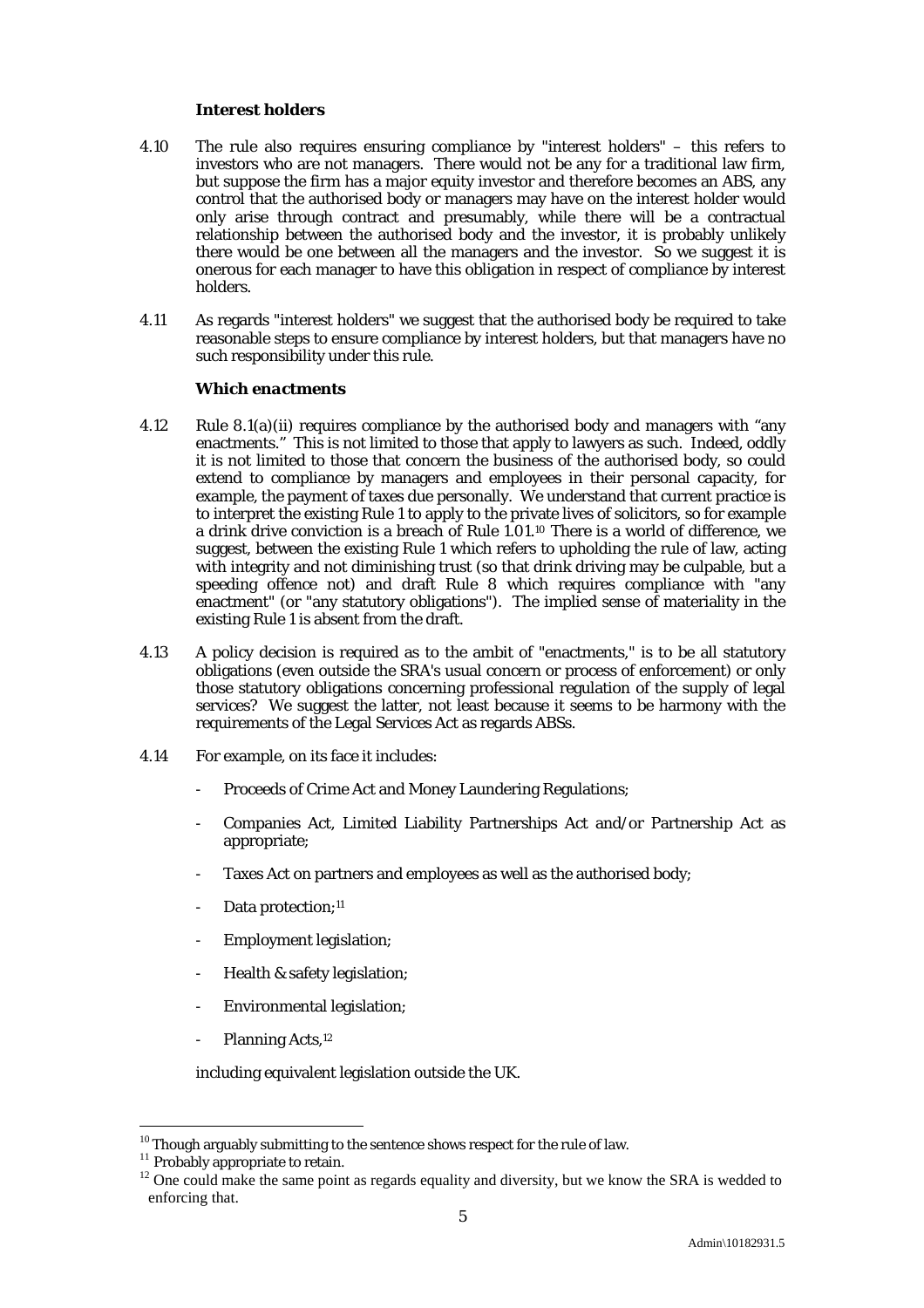- 4.15 This is a formidable list, whether or not it is to be limited to those that concern the business of the authorised body.13 With, in the case of Bird & Bird, in excess of 200 managers across 14 countries it is onerous for each manager to have this obligation (see above), and inappropriate even for the authorised body's own compliance if it extends to compliance outside the business of the authorised body.
- 4.16 The obligations of 8.1(a)(i) apply essentially to England & Wales, but extend to other countries to the extent that the Code of Conduct (and other relevant requirements) apply the rules to "overseas practice." By contrast, Rule 8.1(ii) does not, however, apparently have any geographical limitation.
- 4.17 We note the use of "enactments" in 8(a)(ii), but "statutory obligations" in 8.5(b)(i)(B), with no apparent difference of intent. We suggest that the same term be used in both places and that "statutory obligations" is the better term to use.
- 4.18 We suggest that the SRA review the scope of 8(a)(ii) and, in particular the range of enactments relevant and the geographical reach. We suggest that "enactments" (or better "statutory obligations") be limited to:
	- [a list of statutory obligations concerning professional regulation of the supply of legal services] *(preferred)* OR [those with which the body, managers, employees and interest holders are required to comply in the carrying on of the [authorised activities] OR [business] of the firm];
	- Such statutory obligations under the law of England & Wales (and in the case of overseas practice only to the extent that such statutory obligations require compliance outside England & Wales).

#### *Employees*

4.19 We note an organisational point here, which arises also below. The definitions in Chapter 14 of the draft Code of Conduct apply, so "employee" has its extended definition so (sensibly) includes employees of the firm's wholly owned service company and also consultants where there is exclusive control or they are designated as a fee earner. Bird & Bird uses a service company to employ non-partner staff in the UK and it is clearly appropriate for the rules to apply to those staff as if true employees.

#### 5. **Rule 8.2**

5.1 We note that under Rule 8.2:

#### **Suitable arrangements for compliance**

(a) An *authorised body* must at all times have suitable arrangements in place to ensure that

(i) the body, its *managers* and *employees*, comply with the *SRA***'s** *regulatory arrangements* as they apply to them, as required under section 176 of the *LSA* and Rule 8.1 above; and

(ii) the body and its *managers* and *employees*, who are *authorised persons* in relation to a *legal activity* which the body is authorised to carry out, maintain the *professional principles*.

5.2 It is reasonable in concept that 8.2 underpins 8.1 by requiring arrangements to be in place (monitoring, review, enforcement etc.) to ensure compliance with 8.1 not only by the authorised body, but also by its managers and employees.

 $\overline{a}$ <sup>13</sup> Contrast 8.5(b)(i)(B) where there is an attempt to qualify – see below.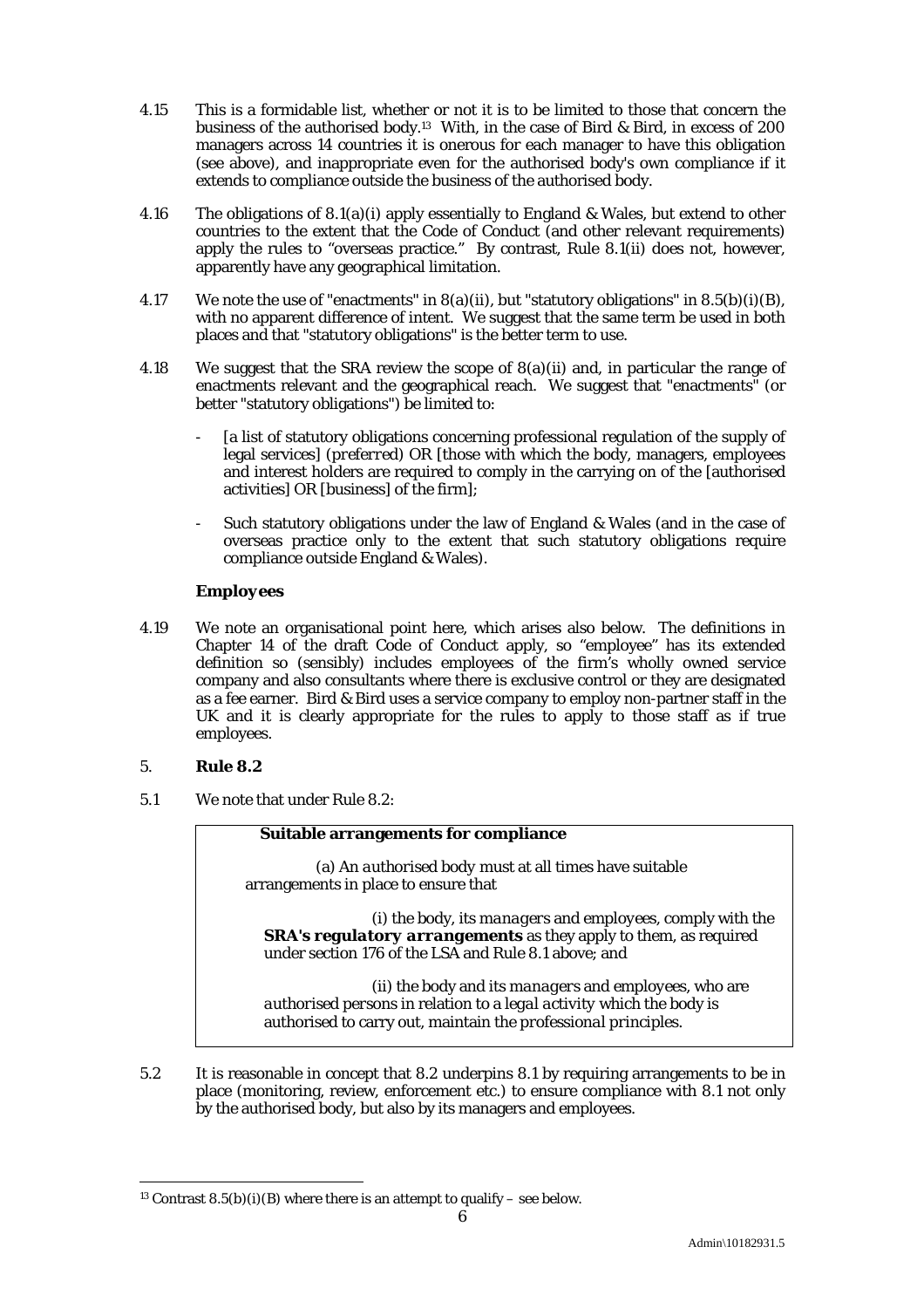#### 6. **Compliance Officers under Rule 8.5**

#### *The Rule*

 $\overline{a}$ 

6.1 We note that there will be a requirement for two compliance officers:

**Compliance officers**  (a) **An** *authorised body* **must at all times have an individual who: (i) is a** *manager* **or an** *employee* **of the** *authorised body***; (ii) is designated as its** *compliance officer for legal practice* **("***COLP***"); (iii) is of sufficient seniority and in a position of sufficient responsibility to fulfil the role; and (iv) whose designation is approved by the** *SRA*. (b) **The** *COLP* **of an** *authorised body* **must: (i) take all reasonable steps to ensure compliance with:14 (A) the terms and conditions of the**  *authorised body's authorisation* **except any obligations imposed under the SRA Accounts Rules; and (B) any statutory obligations of the body, its**  *employees* **or its** *managers* **in relation to the body's carrying on of authorised activities; and (ii) as soon as reasonably practicable, report to the**  *SRA* **any failure so to comply.** (c) **An** *authorised body* **must at all times have an individual who: (i) is a** *manager* **or an** *employee* **of the** *authorised body***; (ii) is designated as its** *compliance officer for finance and administration* **("***COFA***"); (iii) is of sufficient seniority and in a position of sufficient responsibility to fulfil the role; and (iv) whose designation is approved by the** *SRA***.**  (d) **The** *COFA* **of an** *authorised body* **must: (i) take all reasonable steps to ensure that the body and its** *employees* **and** *managers* **comply with any obligations imposed upon them under the SRA Accounts Rules; and** 

 $14$  There has been an attempt in the new consultation to clarify the language, but it does not seem to have come out right as the old language has not been deleted from the lead in to 8.5(b)(i). The text set out above is after the presumed intended deletion. We suggest that the SRA clarify what was intended in the consultation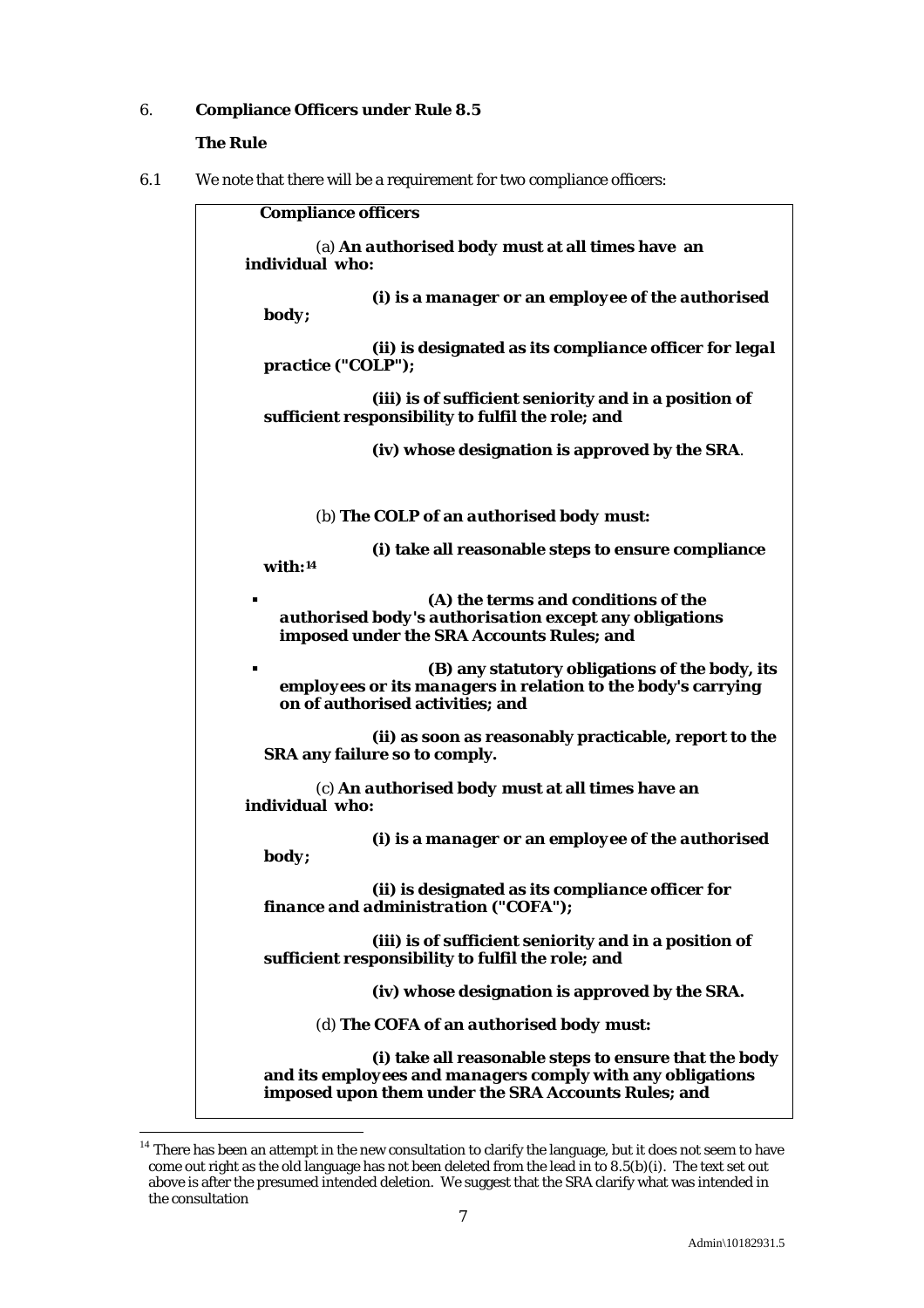#### **(ii) as soon as reasonably practicable, report to the**  *SRA* **any failure so to comply.**

(e) The *SRA* may approve an individual's designation as a *COLP* or *COFA* if it is satisfied, in accordance with Part 4, that the individual is a suitable person to carry out his or her duties.

(f) An *authorised body* must have suitable arrangements in place to ensure that its *compliance officer*s are able to discharge their duties in accordance with these rules.

(g) A designation of an individual as a *COLP* or *COFA* has effect only while the individual:

(i) consents to the designation;15

(ii) in the case of a *COLP*:

- (A) is not *disqualified* from acting as a Head of Legal Practice of a body licensed by the *SRA* or any other *approved regulator*;
- (B) is a *lawyer of England and Wales* and is an *authorised person* in relation to one or more of the *reserved legal activities* which the body is authorised to carry on;

(iii) in the case of a *COFA*, is not disqualified from acting as a Head of Finance and Administration of a body licensed by the *SRA* or any other *approved regulator*.

6.2 We note that in reality there is a third compliance officer, albeit not one subject expressly to these rules, namely the Money Laundering Reporting Officer (MLRO). See below.

#### *Candidates*

- 6.3 Rules 8.5(a) and (c) specify the requirement: the COLP and COFA must each be a manager or employee of the authorised body. It is appropriate to look at the group structure of an international firm such as Bird & Bird. Bird & Bird LLP is a recognised body which carries on legal practice in England & Wales and through branches in three further European jurisdictions. So obvious candidates as COLP and COFA would be the General Counsel (a partner) and the Chief Financial Officer (an employee, in fact of a wholly owned service company), unless the positions are made wholly unattractive and/or it is thought only the Chief Executive Officer (managing partner in most firms) (also a partner) should hold either or both of the positions.
- 6.4 As only one COLP and one COFA is possible there is no option to have such persons for London and different persons (for COLP) for the overseas practice in each branch outside England & Wales or (for COFA) for Accounts Rules compliance in such branches, even if that were desired – we are not advocating that as particularly desirable.

#### *Subsidiary LLPs*

6.5 In addition, and not unusually, Bird & Bird has other recognised bodies in the group. Taking one, Bird & Bird (Spain) LLP (a UK incorporated LLP) practises in Spain, but for technical reasons its members are limited to three London resident partners of Bird & Bird LLP, with the local Spanish "partners" (who are members of Bird & Bird LLP) being consultants to Bird  $\&$  Bird (Spain) LLP. It has its own local finance

<sup>&</sup>lt;sup>15</sup> Interesting if the COLP resigns unexpectedly. The practice is then in breach, and cannot remedy the breach until a replacement is approved by the SRA.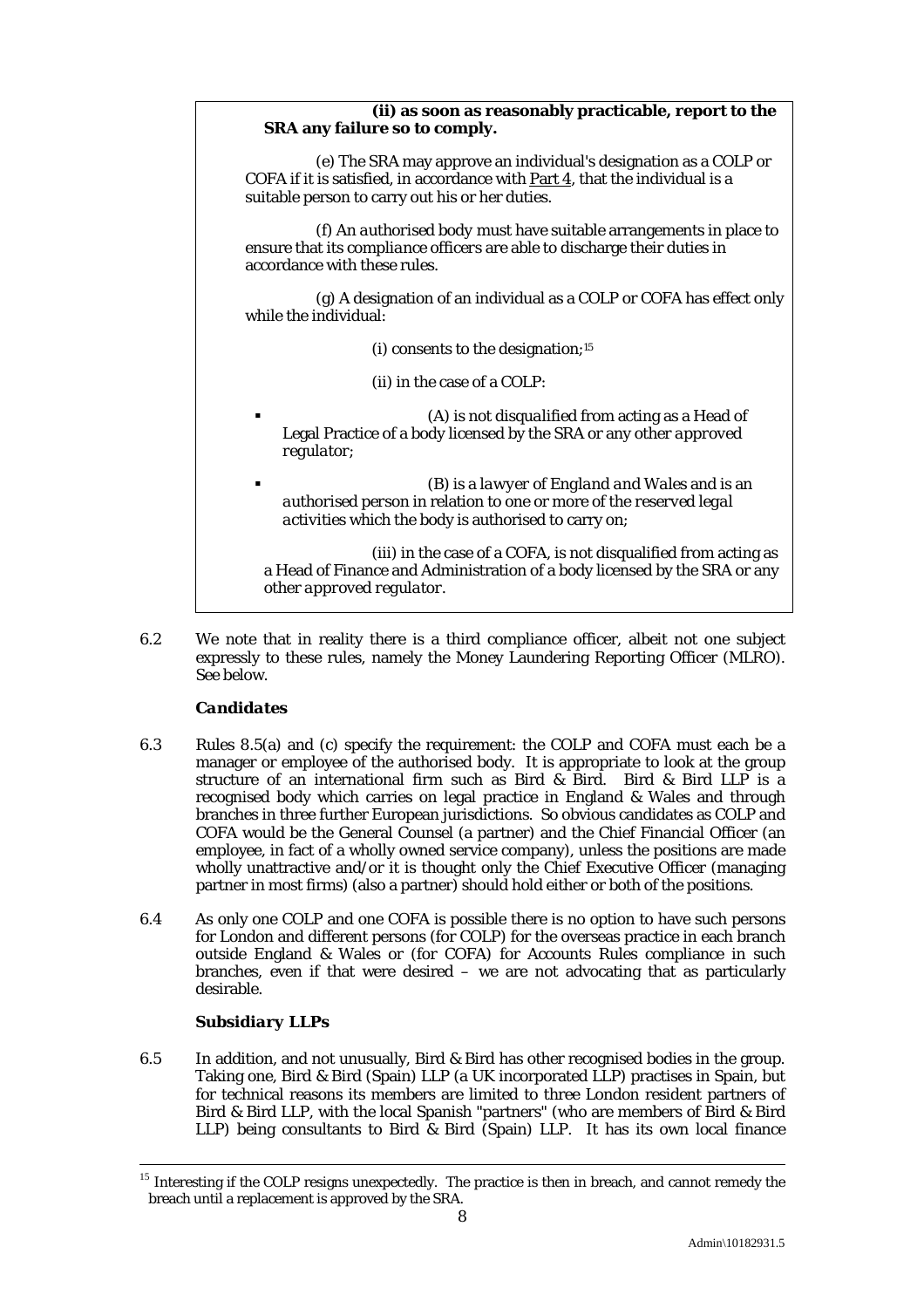director who, in group terms, reports to the London Chief Financial Officer of Bird & Bird LLP. So the persons eligible to be COLP or COFA are: any member of Bird & Bird (Spain) LLP, any employee/consultant to Bird & Bird (Spain) LLP (as mentioned, "partners" locally are consultants) or (as COFA) the local finance director (an employee).

However, if the COLP and COFA of Bird & Bird LLP were the General Counsel and the Chief Financial Officer then, noting that their remit extends to the branches outside England & Wales (see above), it would make commercial sense for their to be also COLP and COFA of Bird & Bird (Spain) LLP. However, neither is a member or employee (even with extended definition) of that entity.

To make this possible it would be possible for the General Counsel to become a member of Bird & Bird (Spain) LLP (subject to there being no adverse consequences, the existing members having been selected on technical grounds), but not the Chief Financial Officer (unless the entity is to become an ABS). To make the General Counsel and Chief Financial Officer employees (which includes consultants) of Bird & Bird (Spain) LLP would be possible, but somewhat artificial, with possible adverse tax consequences.

As these are new positions we suggest that there would be merit in the SRA permitting alignment of the rules and commercial logic, if the firms concerned so wish. Accordingly, we suggest the SRA amend Rule  $8.5(a)(i)$  and (c)(i) to extend member and employee to include any member and employee of any subsidiary undertaking of the authorised body or any parent undertaking of the authorised body. In such a case the SRA may wish to seek confirmation from the subsidiary undertaking or, as the case may be, parent undertaking of the authorised body that it accepts that its member or employee will carry out such duties.16

6.6 Incidentally, of more general application, the SRA should consider in such situations accepting that the parent undertaking (in this case Bird & Bird LLP, a recognised body) undertakes certain head office functions for its subsidiary undertaking (Bird & Bird (Spain) LLP, also a recognised body). A difficulty currently arises with the RB Forms. If a London (head office) contact is given for Bird & Bird (Spain) LLP the SRA assumes the next year that such a person is an employee, whereas he is in fact a partner or employee only of Bird & Bird LLP.

#### *Reasonable*

 $\overline{a}$ 

6.7 In 8.5(b)(i) what is meant by "reasonable"? Just because there has been a breach of 8.1 by the authorised body or its managers or employees does not mean that the COLP ought to have taken steps to ensure compliance. The judgment of the COLP will be affected by his knowledge and budgetary constraints and directions of the governing board or managing partner. The balance between COLP and management will potentially be quite delicate. We suggest that the SRA provide guidance on the meaning of "reasonable" and how it is to be judged, taking into account real world considerations to avoid penalising a COLP who is generally competent and doing his best, and deterring people from coming forward to accept the responsibility. The default COLP in any firm would be the managing partner if nobody else would accept it; in sizeable firms the SRA would probably prefer a dedicated person (partner or employee) as the point of contact for the purposes of liaison as outlined in the OFR Relationship Management Pilot, so should not make the responsibility too onerous.

 $16$  Incidentally, of more general application, the SRA should consider in such situations accepting that the parent undertaking (in this case Bird & Bird LLP, a recognised body) undertakes certain head office functions for its subsidiary undertaking (Bird & Bird (Spain) LLP, also a recognised body). A difficulty currently arises with the RB Forms. If a London (head office) contact is given for Bird & Bird (Spain) LLP the SRA assumes the next year that such a person is an employee, whereas he is in fact a partner or employee only of Bird & Bird LLP.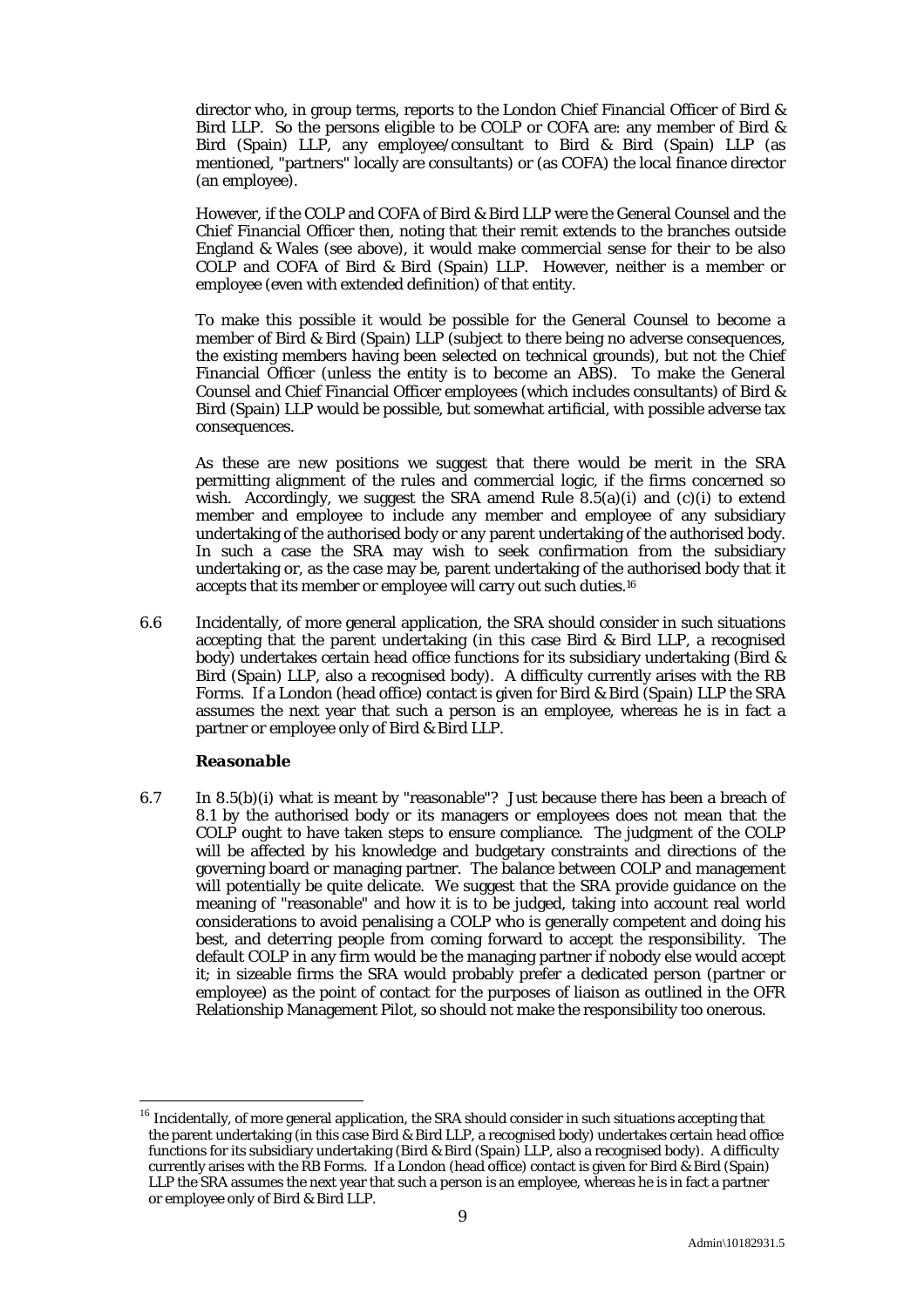#### *Statutory obligations*

6.8 In the detailed text of 8.5(b)(i) taking (B) first, the reference to compliance with statutory obligations<sup>17</sup> of the body, partners and employees is qualified by "in relation to the body's carrying on of **authorised activities**."

See the above discussion on  $8.1(a)(ii)$ , as the same suggestions largely apply here also.

The effect of this qualification in  $8.5(b)(i)(B)$  is not, however, clear; does it mean:

- those with which the body, managers, employees and interest holders are required to comply in the carrying on of the authorised activities of the body; or
- those with which the body, managers, employees and interest holders are required to comply in the carrying on of the business of the body; or
- those with which the body, managers, employees and interest holders are required to comply in the carrying on of the business of the body to the extent regulated by the SRA, which in practice means the body's entire business in England & Wales and elsewhere to the extent that the Code of Conduct etc. applies to overseas practice).
- 6.9 Whichever option applies the qualification has some limiting function. We suggest the SRA consider its intentions and redraft the requirement for clarity. We suggest a requirement which is limited to that which is necessary for effective regulation, not least because that seems to be harmony with the requirements of the Legal Services Act as regards ABSs.

#### *Drafting*

- 6.10 Turning to (A), we note that the "terms and conditions" referred to are those of Rule 7 which in turn incorporate the "general conditions of Rule 8."
- 6.11 So, running  $8.5(b)(i)(A)$  and  $8.1$  together:



- 6.12 The problem with this is that it incorporates the obligation to comply with enactments *without* the qualification of  $8.5(b)(i)(B)$  which applies to statutory obligations under (B), which is puzzling and, as currently drafted, takes away any benefit of the qualification (however it is interpreted). We suggest that this drafting difficulty be dealt with.
- 6.13 Furthermore, while the SRA Accounts Rules are expressly excluded from (A), they are (as delegated legislation) within (B); we suggest that the exclusion of the Accounts Rules be moved so it is an exclusion to (A) and (B).

<sup>&</sup>lt;sup>17</sup> We have already commented on the difference from the term "enactment" used in 8.1.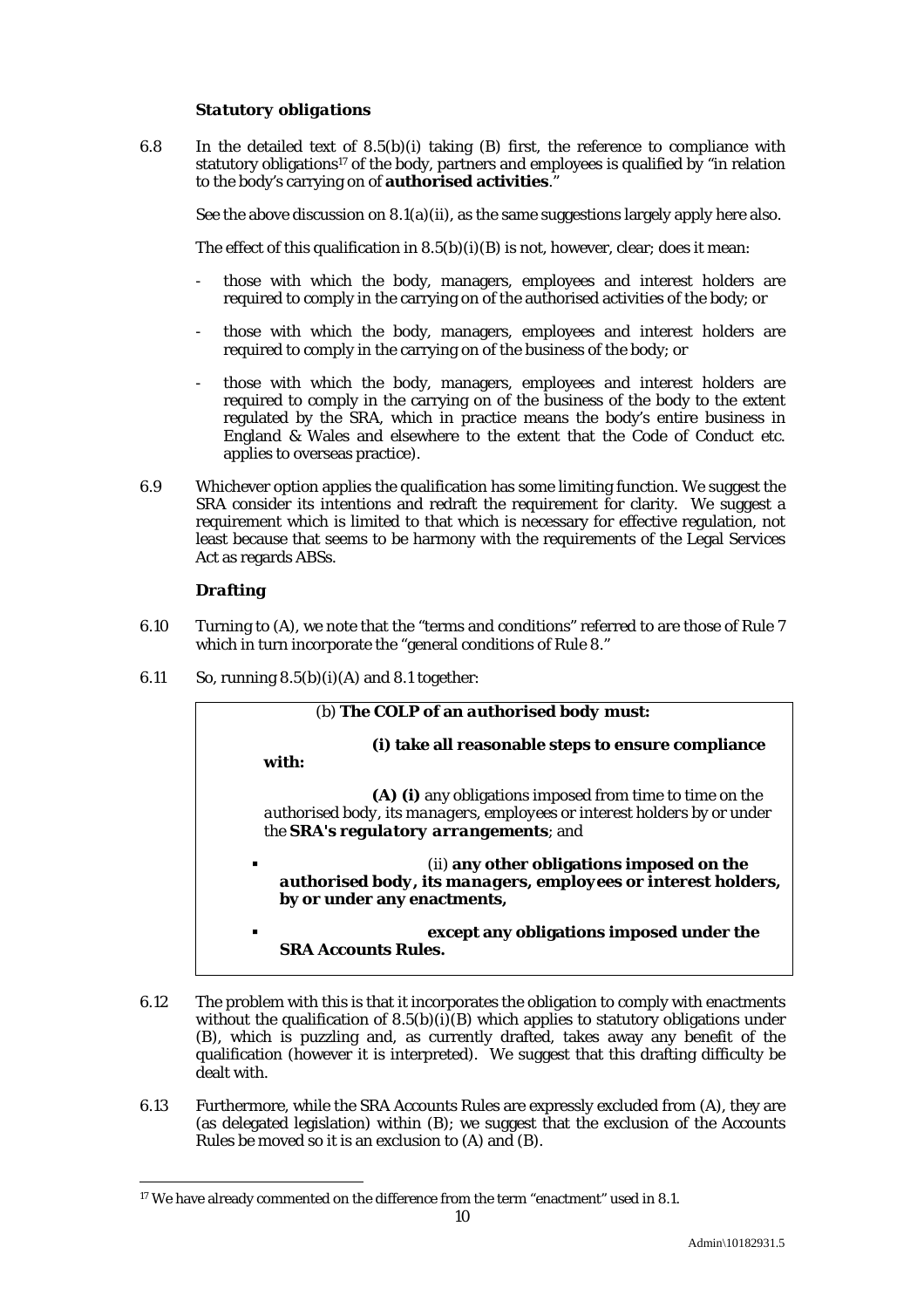#### *POCA and the MLRO*

6.14 The Proceeds of Crime Act and Money Laundering Regulations place certain obligations on the authorised body as carrying on regulated activities and on the nominated officer (Money Laundering Reporting Officer or MLRO). The COLP and MLRO may be the same person or different persons. Now, Chapter 7 Outcome 5 requires "you comply with legislation applicable to your business, including antimoney laundering and data protection." The way Rule 8.1(a) is written requires the authorised body to ensure that mangers and employees (which would include the MLRO) comply with, among other things, the Proceeds of Crime Act and Money Laundering Regulations, so it turns out that by virtue of Rule 8.5 the COLP's responsibilities duplicate those of the MLRO (and indeed he has to ensure that the MLRO carries out his personal responsibilities) albeit that the MLRO's obligations have a criminal sanction for breach and the COLP is responsible only to the SRA.

To avoid the duplication the obligations of the MLRO under the Proceeds of Crime Act and Money Laundering Regulations ought to be excluded from the COLP's duties in the same way that compliance with the Accounts Rules is excluded. 18

#### *Financial matters*

- 6.15 In contrast to the breadth of obligations on the COLP, the COFA is correctly concerned only with the Accounts Rules. Whilst the finance director (CFO) as an accountant is a natural for the role, the scope of the COFA's duties has no interest in the authorised body's obligation to keep proper financial records (other than for client money) or to prepare annual accounts and submit them to audit<sup>19</sup> (other than for client money). So the "F" role in COFA is somewhat limited. And the "A" role is nonexistent! Is the office being given the right name?<sup>20</sup>
- 6.16 One might say that these further obligations are adequately regulated by statute of general application, so there is no call to impose a personal duty on a COFA enforceable by the SRA. However, depending exactly on what is meant by the COLP's role as currently expressed, it seems that those very duties concerning financial matters are indeed part of the COLP's role. We ask if it is intended that the COLP is responsible for compliance of financial matters clearly within a finance director's role (other solely than the Accounts Rules).
- 6.17 In particular, the finance director has personal responsibilities to HMRC regarding tax compliance, at least in the case of a company being extended to LLPs also. It seems wrong that the COLP has a parallel responsibility to the SRA for the same matters.
- 6.18 It is odd that a policy decision seems to have been taken so far to make the COFA's role as narrow as is strictly necessary, but to make the COLP's role as wide as possible. We are not arguing for an enlargement of COFA's role, but suggest it is incongruous for the COLP to have responsibility for financial matters – it is not the way a commercial enterprise would ordinarily be organised.

#### *Breadth of responsibilities*

- 6.19 And we suggest that the COLP's responsibilities should not include, for example:
	- Employment legislation;
	- Health & safety legislation;
	- Environmental legislation;

<sup>&</sup>lt;sup>18</sup> In addition, the firm will have a Complaints Officer and a Financial Services Complaints Officer (for finance mediation).<br><sup>19</sup> A responsibility of the designated members of an LLP under statute.

 $20$  Depending on the scope of paragraph 20 of Schedule 11 (accounts) it is possible that the same question be raised concerning HOFA.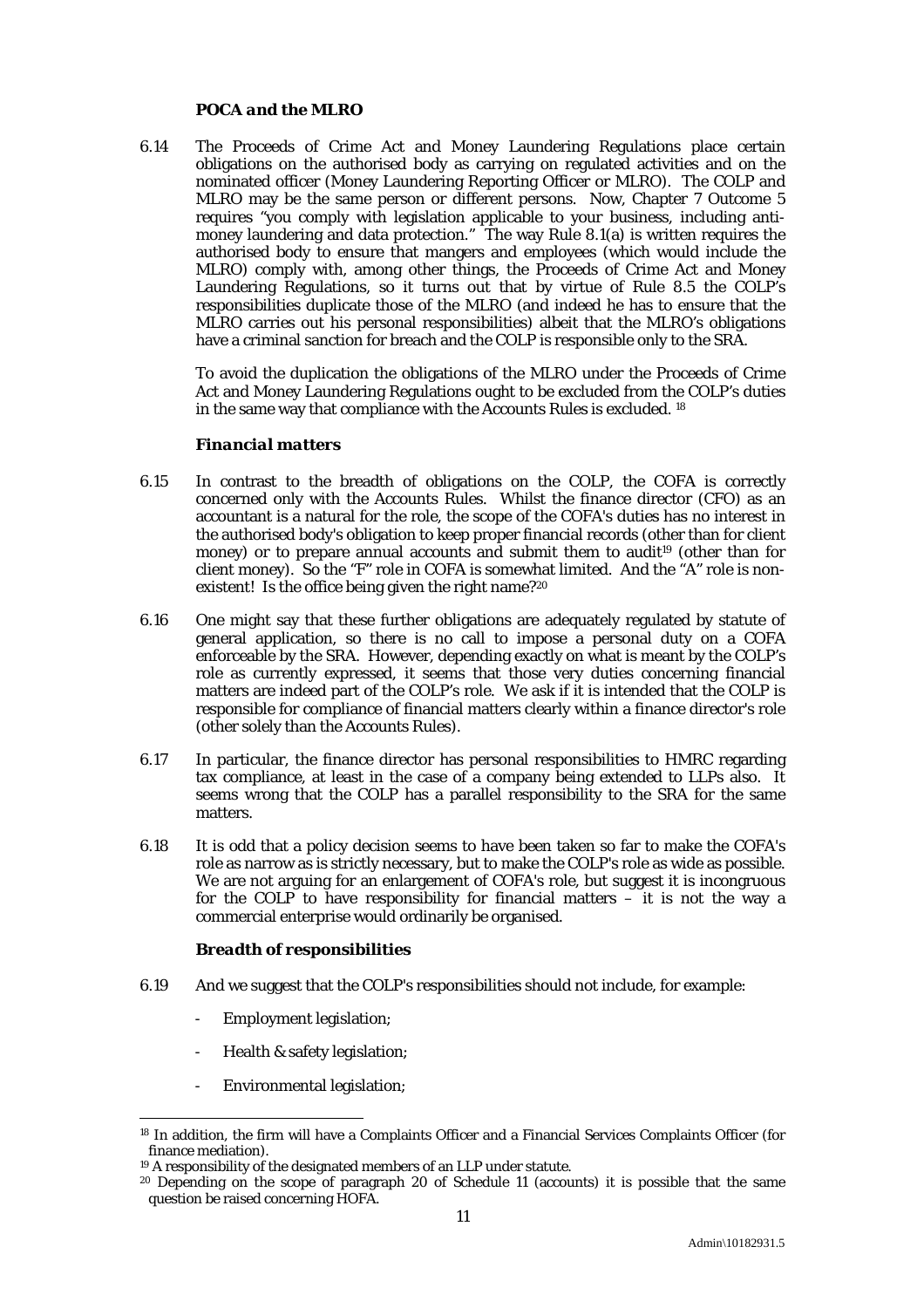Planning Acts.<sup>21</sup>

Enforcement of these additional matters is not a concern of the SRA. We suggest these matters be clarified by redrafting. We suggest that the COLP only be responsible for legal/professional regulatory matters, and not the entire body of legislation that affects the firm in the carrying on of its business. Rule 8.5(b) should, we suggest, be redrafted accordingly.

- 6.20 It is logically possible, in our opinion, for these wider matters to be covered by Rule 8.1 as obligations on the authorised body (but not, we suggest on each manager, except in respect of himself), but to be excluded from the COLP's responsibilities under Rule 8.5.
- 6.21 See also the above discussion on enactments. We suggest that the potential breadth, and uncertainties, regarding enactments/statutory activities are unattractive to potential candidates as COLP.
- 6.22 Again, we suggest a narrow scope for the COLP's duties, not least because that seems to be harmony with the requirements of the Legal Services Act as regards ABSs.

#### 7. **Duty to Report**

- 7.1 Rule 20.06 of the Code of Conduct 2007 is an obligation on firms and solicitors to report "**serious misconduct**" of any recognised body, manager or employee – that is of one's own firm or any other. By contrast Rule 8.5 has no "materiality" qualification.22
- 7.2 This echoes the position of MLRO's who equally, and unreasonably in many people's view, are bound to report to SOCA the immaterial, as well as the material. This results in a lot of time being spent in reporting matters of no real consequence and SOCA as recipient being inundated with the immaterial. We suggest that this potentially wasted effort on the part of the SRA and firms be avoided by:
	- removing the COLP's and COFA's duty to report, relying on the successor to Rule 20.06; or
	- at least, restricting the duty to material breaches and giving guidance on the meaning of material.
- 7.3 The COLP and COFA each have a duty to report breaches. We suggest that it be made clear that the firm and the COLP and COFA will be exempt from liability for what might otherwise be a breach of confidentiality owed to clients and that which is subject to legal professional privilege for reporting in good faith under the Rule whether or not there turns out to have been an actual breach.
- 7.4 We also suggest that an exclusion of the duty to report be granted to the extent that to do so would be a breach of law or regulation under the law of a country outside England & Wales.
- 7.5 We point out one disadvantage of the personal duty to report would be that managers and employees would feel discouraged from notifying the COLP of breaches, which would be counter-productive to the SRA's aims. It would we suggest be a handicap to the COLP doing his intended job, and contrary to the spirit of the well run organisation the SRA should be encouraging in law firms to be, making best use of a compliance role internally.

<sup>&</sup>lt;sup>21</sup> There may be more that ought to be excluded.

<sup>22</sup> Compare section 91, Legal Services Act 2007 in relation to ABSs and Heads of Legal Practice –

<sup>(3)</sup>The Head of Legal Practice of a licensed body must—

<sup>(</sup>a)take all reasonable steps to ensure that the licensed body, and any of its employees or managers who are authorised persons in relation to an activity which is a reserved legal activity, comply with the duties imposed by section 176, and

<sup>(</sup>b)as soon as reasonably practicable, report to the licensing authority such failures by those persons to comply with those duties as may be specified in licensing rules.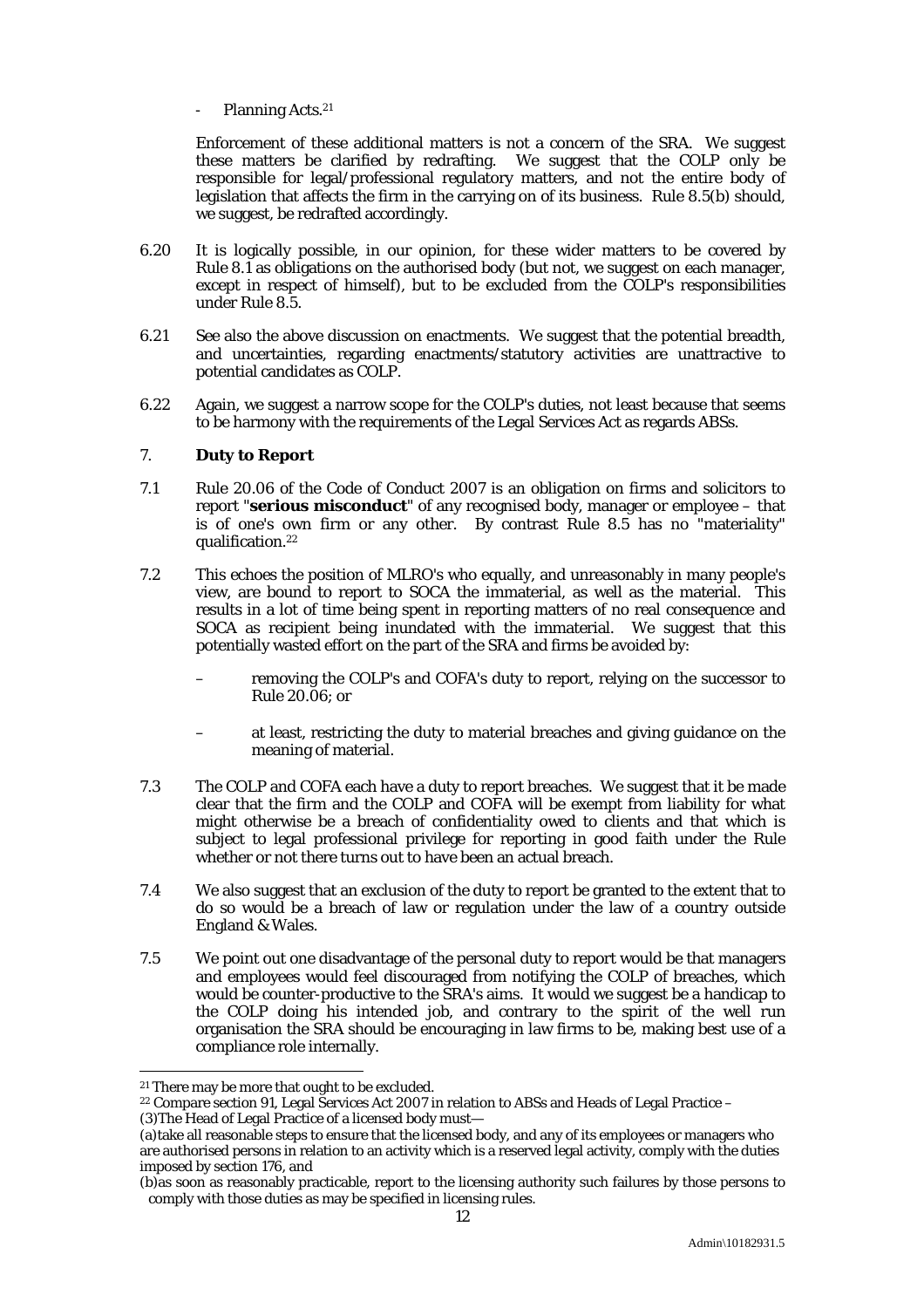7.6 Again. we suggest a narrow scope for the COLP's duty to report to the SRA, not least because that seems to be harmony with the requirements of the Legal Services Act as regards ABSs.

#### 8. **SRA's views so far**

8.1 The SRA has given its response as follows (emphasis added):

137. We are retaining the titles of COLP and COFA. We believe it is not appropriate to use HOLP and HOFA since the LSA only applies to ABSs and, in any event, we believe the change of title does not alter the responsibilities.<sup>23</sup>

138. We are strongly of the view that having COLPs and COFAs who are specifically responsible for implementing appropriate controls is in the interests of all firms and also the public.24 The responsibilities of COLPs and COFAs take nothing away from the responsibility of other individuals to operate within those controls and for the governing body to oversee those controls, whether that is the principals of a traditional law firm or the directors of an ABS. We note that it is already common amongst firms to allocate responsibility for compliance and finance to particular individuals, and these proposals are very much in line with that approach. Whilst we accept that the LSA (*per force*) applies only to ABSs, our experience of disciplinary cases and interventions shows a clear need for specified individuals within firms to be responsible for implementing appropriate systems and controls.25 Further we do not accept that there is clear evidence that the risks for ABSs will be significantly different from those for traditional law firms.

139. Our primary concern is the implementation of effective controls by the firm as a whole. If failings within a firm are identified, we will investigate the circumstances that gave rise to those failings, **for example, if it appears that the COLP/COFA was not given appropriate authority or resources, or was not listened to, then we will take appropriate action against the firm either instead of, or in addition to, any action against the COLP or the COFA.**

140. In all its decision making, including the removal of approval of a COLP/COFA, the SRA intends to be proportionate and transparent. However, **if we believe that it is not in the public interest that an individual continues to hold a particular role, then we will take appropriate action**, whilst enabling the firm to make other arrangements, if possible.

141. We have amended the Authorisation Rules to make it clear that COLPs and COFAs can be employees but, whether a manager or an employee, the COLP/COFA should have sufficient authority to fulfil the role effectively. **Reporting lines will play an important part in our assessment of a COLP's/COFA's actual authority.**

142. Our competition analysis has highlighted the wide discretion granted to the SRA in relation to certain rules. We recognise that it is of vital importance that the SRA acts proportionately and in a manner that takes into account the potential impact on competition of its decisions.

8.2 With reference to para 139 above, it may be little comfort to the COLP that in addition to, or instead of, action against him there may be action against the firm corporately, when the COLP will almost certainly report to he managing partner, who is not named by the SRA as a target for personal action in that paragraph.

 $^{23}$  Except that "Head ..." equates to chief executive, managing director or managing partner, whereas "Compliance Officer ..." is clearly intended to be someone else.<br><sup>24</sup> This underlines intention to have someone other than the managing partner etc.

 $25$  We suggest that there is a distinction between responsibility internally (as already exists within sizeable firms) and responsibility externally.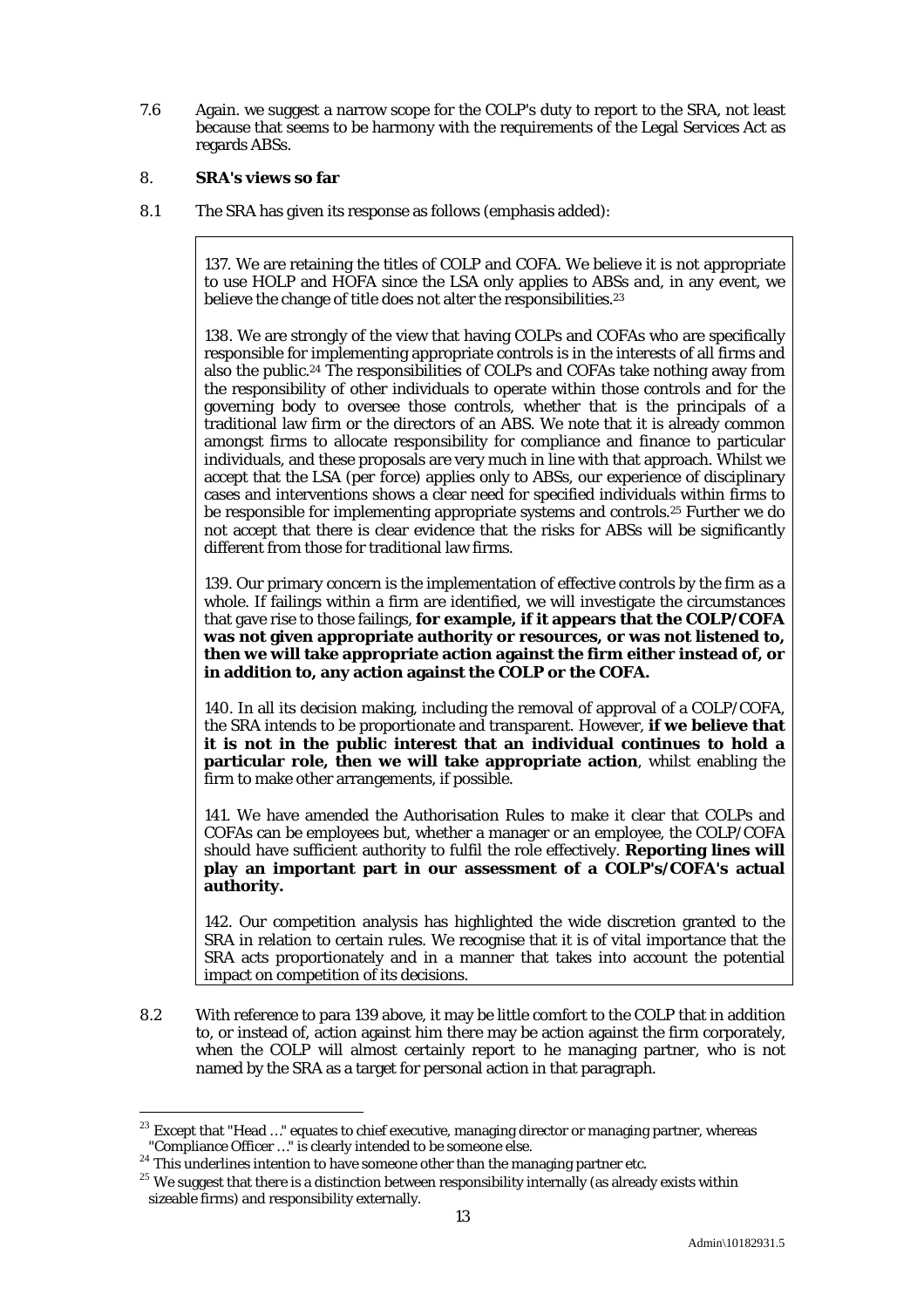- 8.3 Under paragraph 140, again it is the COLP who is in the firing line personally not (at least not expressly) the managing partner and/or managing board members.
- 8.4 Under any governance arrangements of a traditional law firm it is the managing partner (whether by that name of as chief executive officer) who is vested with the powers and duties of day to day management. Those duties include risk and compliance, indeed it would be manifestly wrong in principle to exclude them. So, the general expectation would be that the COLP reports to the managing partner, with possibly dotted lines for periodic or by exception notifications to a management board, risk committee or audit committee. The role of the COLP, outside a team of compliance personnel, is to advice, guide, monitor and report – it is essentially an advisory, not line management, role. Heads of country or department will report to the managing partner alone and not to the COLP. The only way the COLP could even take reasonable steps to **ensure** compliance (as opposed to having a suitable system of advising, guiding, monitoring and reporting) would be, we suggest, if the COLP were, in fact, managing partner. In the real world the SRA's expectations of the COLP are too high.
- 8.5 If the SRA disagrees with this analysis would the SRA please give guidelines as to what seniority and responsibility, and what reporting lines, would satisfy it to approve an appointment as COLP under Rule 8.5(a)(iv).
- 8.6 Even in the best run law firms particularly employee risk and compliance directors, and even partners, may be most reluctant to accept the duties and potential unique personal exposure to action by the SRA for someone else's defaults. The position may go therefore by default to the managing partner where, strongly arguably under the current proposals it belongs.
- 8.7 One option which we invite the SRA to consider is to remove the requirements for a COLP and COFA from the Authorisation Rules – Rules 8.1 and 8.2 would remain (preferably modified as suggested above). But make the appointment of COLP and COFA, with sufficient seniority and authority, indicative behaviours under Chapter 7 of the Code of Conduct, but with no imposition of personal responsibility to the SRA, though the SRA would be notified who they are, and if no appointments are made an explanation would have to be given (so comply or explain).
- 8.8 There can be significant advantages for the firms themselves and the SRA to have an individual with expertise and the managing partner's ear, whether or not a partner, focussing on risk and compliance. But, we suggest, with only internal obligations to he firm, and not external obligations to the SRA. We suggest that the SRA's proposlas will have the opposite of the intended consequences, namely if managing partners become COLP it may diminish the role of the person who is risk and compliance officer for internal purposes.

#### 9. **Conclusion**

- 9.1 Whilst this paper has focused on the detail of drafting, we conclude with some summary remarks. which go also to the rationale of the compliance officer roles.
- 9.2 The HOLP (and HOFA) roles for ABSs in the Act are the starting point. Under the socalled Tesco law (or more likely AA law and Co-Op law) model for commoditised legal services the organisation model is likely to be hierarchical with solicitors in a minority. Having one (HOLP) who is very senior and required to take responsibility fro compliance is understandable. He may even be the managing director. Even so, the range of subjects for which the HOLP takes responsibility to the SRA appears to be narrow.
- 9.3 A traditional law firm is quite different: all giving legal advice are in England and Wales likely to be solicitors – and so subject to discipline for breaches of professional regulation – and the organisational structure is much flatter than in a commercial non-legal organisation. The COLP is, from the title, presumed to be someone other than the managing partner yet, in affirm of lawyers, is expected to take responsibility